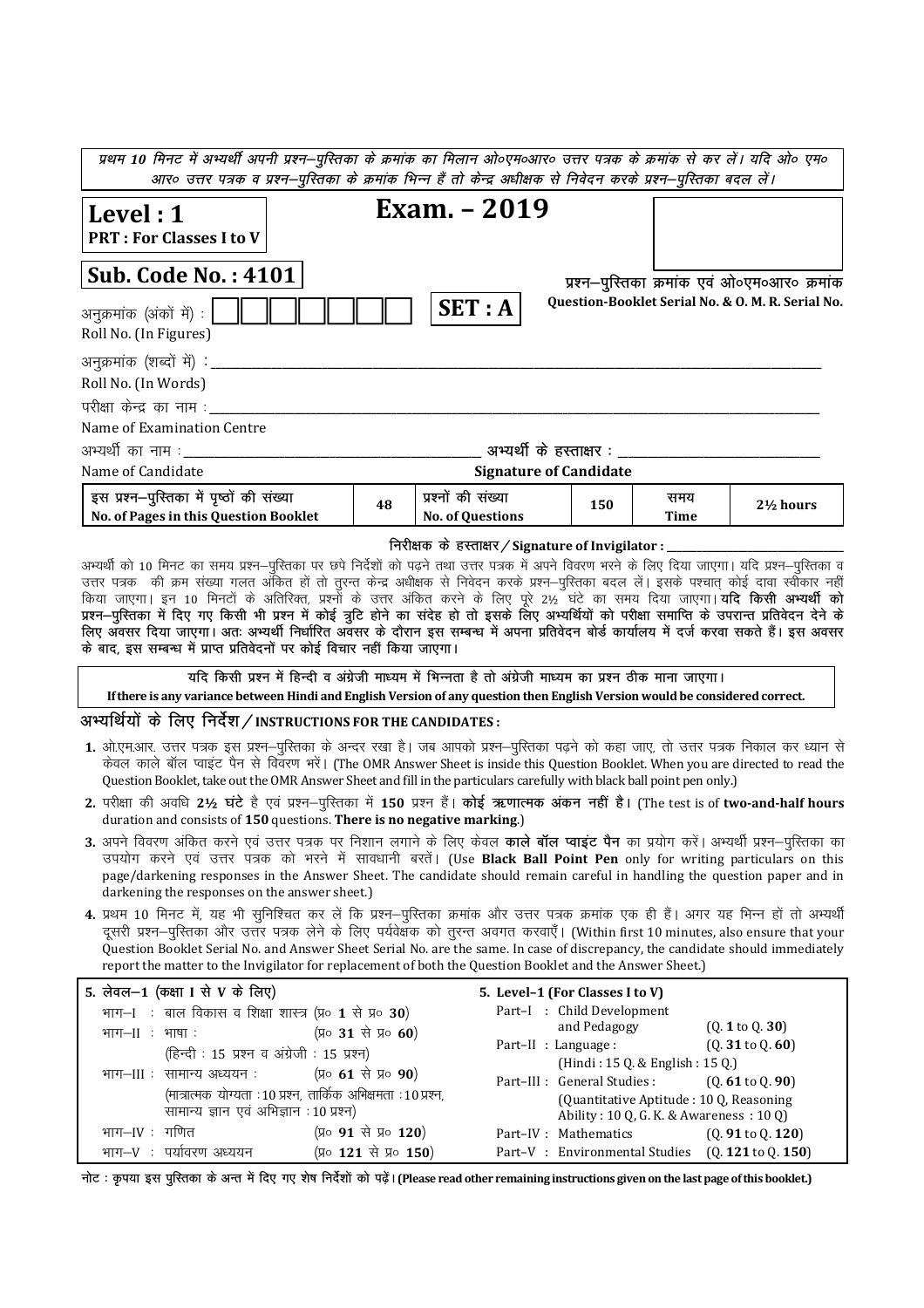#### Hkkx **– I / PART – I**

# cky fodkl o f'k{kk'kkL=**/CHILD DEVELOPMENT AND PEDAGOGY**

**निर्देश :** निम्नलिखित प्रश्नों के उत्तर देने के लिए **सबसे उचित** विकल्प चुनिए l

*Direction : Answer the following questions by selecting the most appropriate option.* 

- 1. निम्नलिखित में से कौन-सा वृद्धि एवं विकास के सन्दर्भ में सही *नहीं* है ?
	- $(1)$  पैर से सर
	- $(2)$  निकट से दूर
	- $(3)$  सर से पैर
	- $(4)$  वंशानुक्रम एवं वातावरण की अंतर्किया
- 2. निम्नलिखित में से कौन-सा उपकरण संरचनात्मक आकलन के लिए उपयुक्त प्रतीत *नहीं* होता है ?
	- $(1)$  प्रश्नोत्तरी
	- $(2)$  समूह परिचर्चा
	- (3) मानदण्ड संदर्भित परीक्षण
	- $(4)$  वार्तालाप
- 3. 4 से 5 वर्ष की आयु में बालक में कौन-से विकास की वजह से वह अपने माता के प्रति प्रेम तथा पितृ विरोधी भावना दर्शाने लगता है ?
	- $(1)$  पियूष ग्रंथि
	- $(2)$  थाइराइड ग्रंथि
	- $(3)$  एलेक्ट्रा ग्रंथि
	- $(4)$  ओडिपस ग्रंथि

#### **Level-1/4101 P. T. O.**

- **1.** Out of following which is *not* correct principle in context to growth and development ?
	- (1) Foot to head
	- (2) From near to distant
	- (3) Head to foot
	- (4) Interaction of heredity & environment
- **2.** Out of following which tool is *not* seems to be appropriate for formative assessment ?
	- (1) Quizzes
	- (2) Group discussion
	- (3) Criterion referenced test
	- (4) Conversation
- **3.** Due to which development at the age of 4 to 5 years male child shows affectionate behaviour towards his mother and opposite to his father ?
	- (1) Pituitary gland
	- (2) Thyroid gland
	- (3) Electra complex
	- (4) Oedipus complex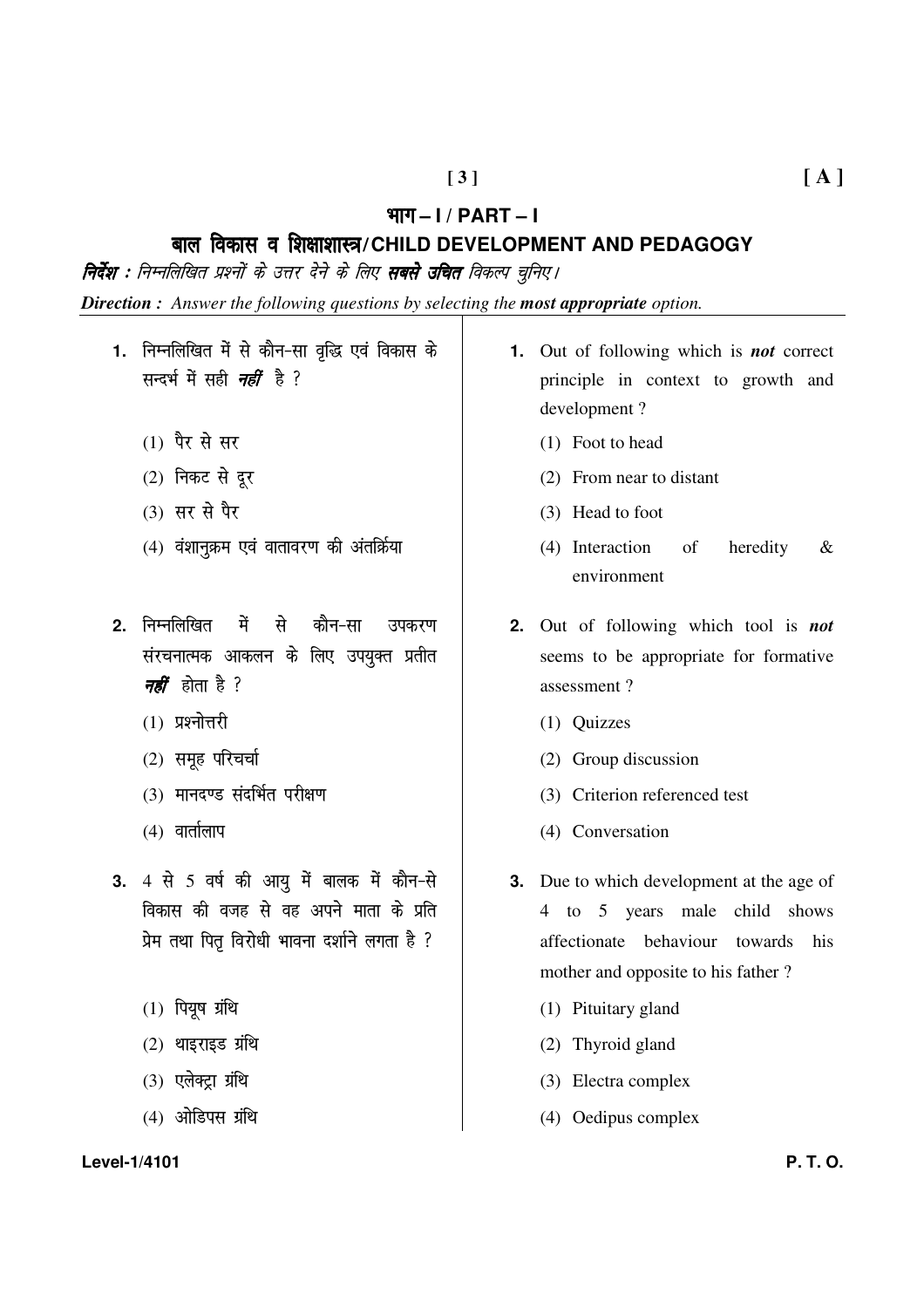**[ A ] [ 4 ]** 

- **4.** कौन-सा व्यक्तिगत भिन्नताओं का कारण *नहीं* हे ?
	- $(1)$  वंशानुक्रम  $(2)$  वातावरण
	- $(3)$  परिपक्वता  $(4)$  निर्देशन
- **5.** निम्नलिखित में से कौन-सा प्रतिभाशाली बालकों के लिए संवृद्धि कार्यक्रम *नहीं* है ?
	- $(1)$  पाठ्यक्रम में समृद्धि
	- $(2)$  वर्ग उन्नति
	- $(3)$  विशिष्ट कक्षा का प्रबंध
	- (4) विशिष्ट आवासीय विद्यालय
- 6. निम्नलिखित में से कौन-सा मिलर तथा डोलार्ड द्वारा प्रदत्त अनुकरणात्मक व्यवहार का प्रकार नहीं है ?
	- $(1)$  समान व्यवहार
	- $(2)$  सहसम्बंधात्मक व्यवहार
	- (3) प्रतिलिपि व्यवहार
	- (4) सुमेलित-आश्रित व्यवहार
- 7. <sup>''</sup>शिक्षा मनोविज्ञान, मनोविज्ञान की वह शाखा है, जो शिक्षण एवं सीखने से सम्बंधित है।" यह कथन दिया गया है:
	- $(1)$  वुडवर्थ द्वारा  $(2)$  स्किनर द्वारा
	- $(3)$  सिम्पसन द्वारा  $(4)$  पावलॉव द्वारा
- **4.** Which is *not* the cause of individual differences ?
	- (1) Heredity (2) Environment
	- (3) Maturity (4) Guidance
- **5.** Out of following which is *not* the enrichment programme for Gifted children ?
	- (1) Enrichment of curriculum
	- (2) Grade acceleration
	- (3) Arrangement of special classes
	- (4) Special residential school
- **6.** Out of following which is *not* the type of imitative behaviour given by Miller and Dollard ?
	- (1) Same behaviour
	- (2) Correlative behaviour
	- (3) Copying behaviour
	- (4) Matched dependent behaviour
- **7.** "Educational Psychology is that branch of psychology which deals with teaching and learning." This statement is given by :
	- (1) Woodworth (2) Skinner
	- (3) Simpson (4) Pavlov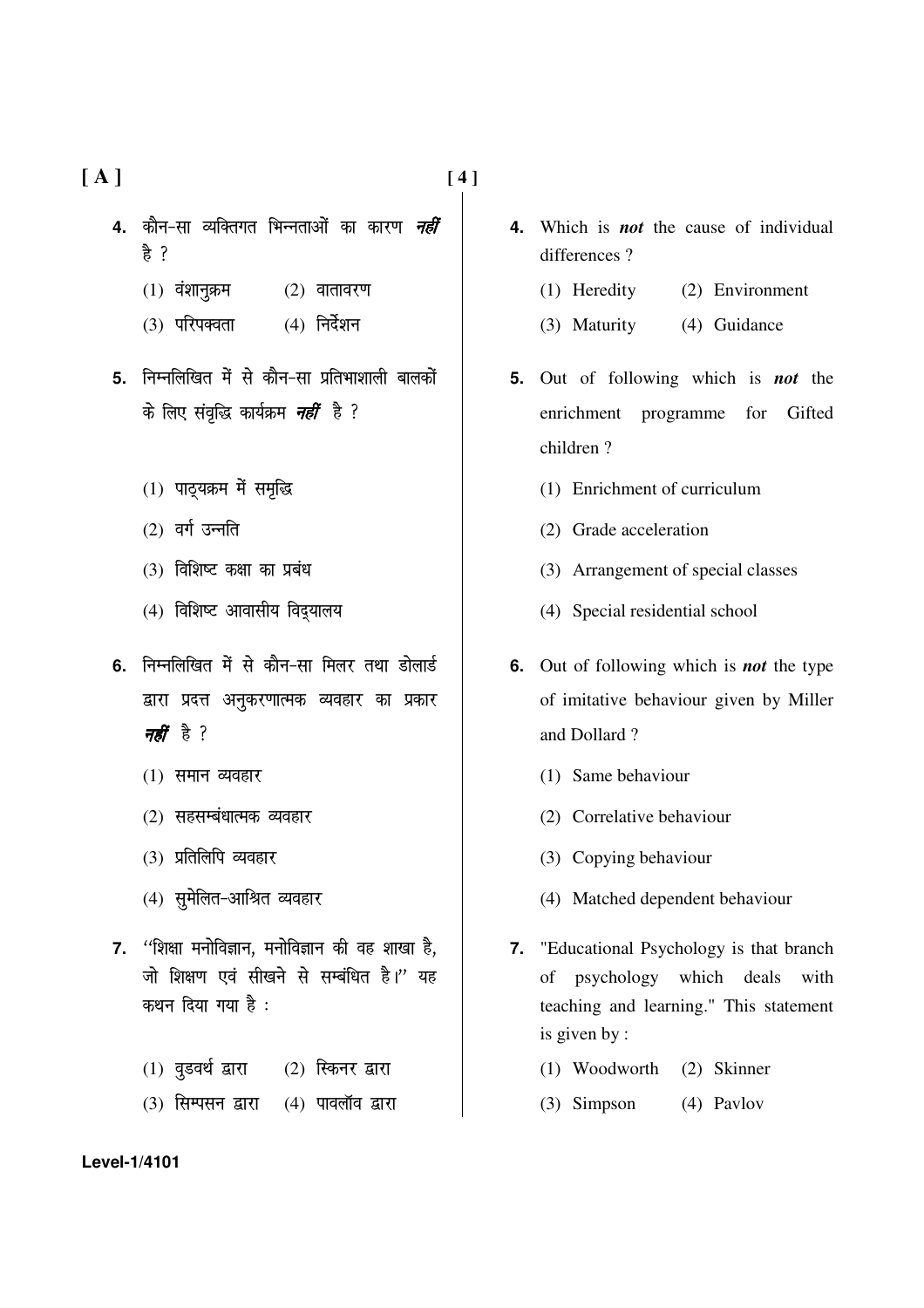- 8. एक बालक ''जो अपने स्कूल जीवन के बीच (यानी लगभग साढ़े दस साल में) अपनी आयु के समकक्ष से नीचे की कक्षा का कार्य करने में असमर्थ हो" को किस प्रकार का बालक कहते 흉 ?
	- $(1)$  मानसिक रूप से मंदित बालक
	- $(2)$  शैक्षिक रूप से पिछड़ा
	- $(3)$  मूर्ख/बेवकूफ
	- $(4)$  जड़
- 9. बहु बुद्धि सिद्धान्त के प्रवर्तक कौन थे ?
	- $(1)$  अल्फ्रेड बिने
	- $(2)$  गिलफर्ड
	- $(3)$  हावर्ड गार्डनर
	- $(4)$  थॉर्नडाइक
- 10. <sup>'जेण्डर स्कीमा थ्योरी' किसने प्रस्तावित की</sup> थी ?
	- $(1)$  अल्बर्ट बण्डुरा
	- $(2)$  जीन पियाजे
	- $(3)$  एस $\circ$  एल $\circ$  बेम
	- (4) आर**ं** ए० बैरन

#### **Level-1/4101 P. T. O.**

- **8.** A child "who is in the middle of his school (that is about ten and half years) is unable to do the work of the class below that which is normal for his age" is known as which type of children ?
	- (1) Mentally retarded
	- (2) Educationally retarded
	- (3) Moron
	- (4) Idiot
- **9.** Who was the propounder of multidimensional intelligence theory ?
	- (1) Alfred Binet
	- (2) Guilford
	- (3) Howard Gardner
	- (4) Thorndike
- **10.** 'Gender Schema Theory' was proposed by whom ?
	- (1) Albert Bandura
	- (2) Jean Piaget
	- (3) S. L. Bem
	- (4) R. A. Baron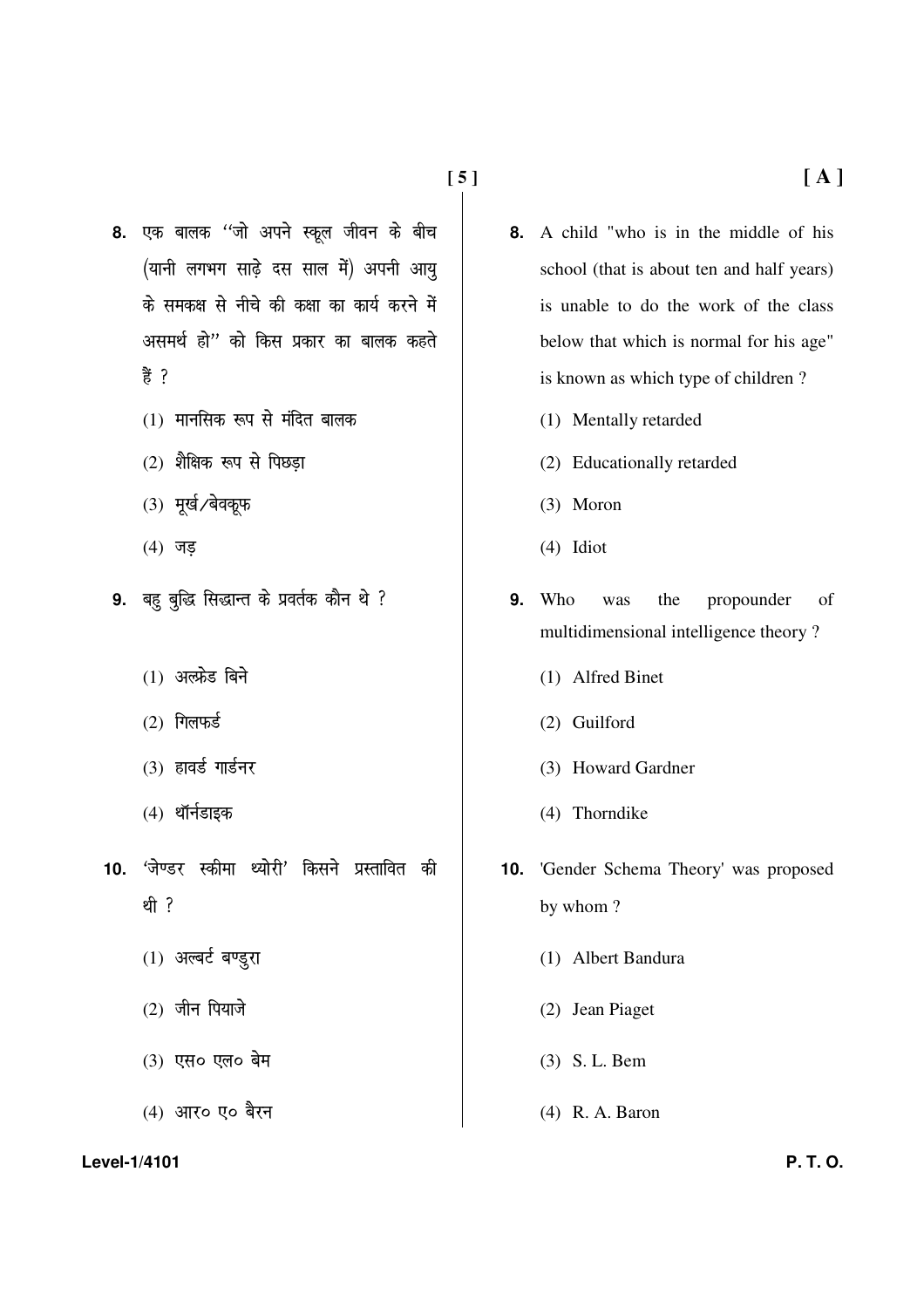$[A]$ 

11. निम्नलिखित ਸੇਂ से कौन–सा आन्तरिक अभिप्रेरणा का उदाहरण *नहीं* है ?

- $(1)$  प्रशंसा
- $(2)$  चिन्ता
- $(3)$  उपलब्धि की आवश्यकता
- $(4)$  आकांक्षा स्तर
- 12. वाइगोत्स्की के अनुसार निम्न में से कौन-सी संकल्पना सीखने के लिए केन्द्रीय होती है ?
	- $(1)$  समीपता
	- $(2)$  अनुकूलन
	- $(3)$  आत्मसातन
	- (4) संस्कृति एवं भाषा
- 13. कितनी आयु पर बच्चों में लिंग पहचान स्थापित होती है ?
	- $(1)$  2 वर्ष  $(2)$  4 वर्ष
	- $(3) 6 \overline{q}$  $(4)$  7 वर्ष
- 14. 'अहम केन्द्रिकता' का गुण जीन पियाजे द्वारा प्रदत्त बौद्धिक विकास की कौन-सी अवस्था में दिखाई पडता है ?
	- (1) संवेदात्मक गामक अवस्था
	- (2) पूर्व संक्रियात्मक अवस्था
	- (3) मूर्त संक्रियात्मक अवस्था
	- (4) औपचारिक संक्रियात्मक अवस्था

- 11. Out of following which is **not** the example of Intrinsic motivation?
	- (1) Praise
	- (2) Anxiety
	- (3) Need for achievement
	- (4) Level of aspiration
- **12.** According to Vygotsky, which of the following concepts appear central to learning?
	- (1) proximity
	- (2) adaptation
	- (3) assimilation
	- (4) culture and language
- **13.** At what age gender identity is established in children?
	- $(1)$  2 years  $(2)$  4 years
	- $(3)$  6 years  $(4)$  7 years
- 14. 'Ego Centricness' is main characteristic of which intellectual stage as given by Jean Piaget?
	- (1) Sensory motor stage
	- (2) Pre-operational stage
	- (3) Concrete operational stage
	- (4) Formal operational stage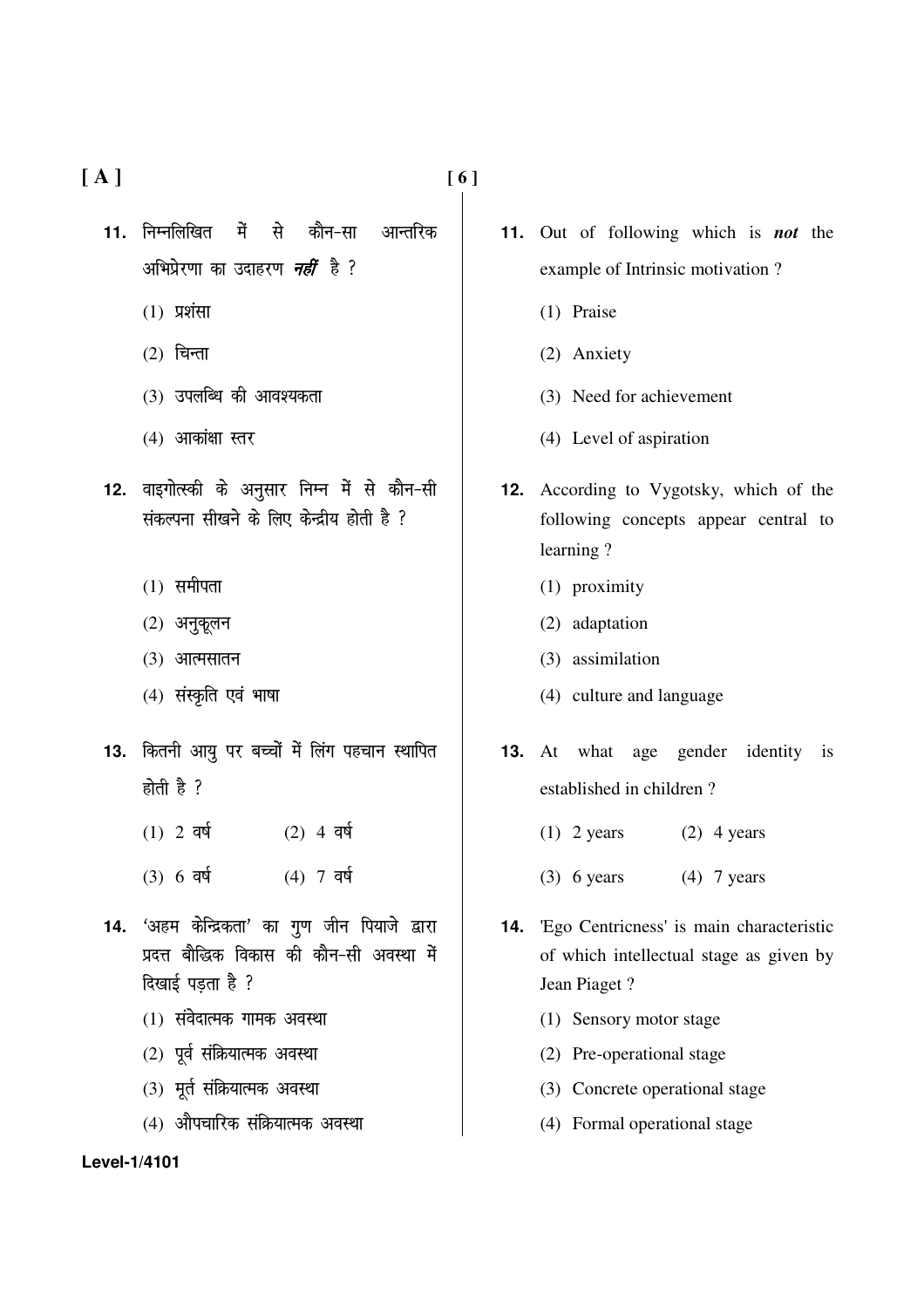15. एक विद्यार्थी ने शैक्षिक क्षेत्र के अन्तर्गत किसी विषय में 100 में से 47 अंक प्राप्त किए इन अंकों को सी०सी०ई० योजना के अन्तर्गत किस ग्रेड में बदला जा सकता है ?

- $(1)$  B<sub>2</sub>
- $(2)$  C<sub>1</sub>
- $(3)$  C<sub>2</sub>
- (4)  $B_1$
- 16. नीचे अधिगम सिद्धान्तों और उनके प्रतिपादकों के जोड़े दिए गए हैं। इंगित कीजिए कि किस जोडे का मिलान सही *नहीं* है ?
	- (1) अनुकूलन /अनुबन्ध अनुक्रिया -

वूल्फ एवं रीड

(2) अन्तःदृष्टि-सूझ का सिद्धान्त -

वर्दीमर एवं कोहलर

(3) उद्दीपन-अनुक्रिया सिद्धान्त -थॉर्नडाइक, गेट्स, स्टीफेन

- (4) पुनर्बलन सिद्धान्त हल एवं स्किनर
- 17. फ्रायड द्वारा दिये गये मनोलैंगिक विकास की एक अवस्था, निम्नांकित में से कौन-सी *नहीं* है ?
	- $(1)$  मुखीय अवस्था
	- $(2)$  गुदा अवस्था
	- $(3)$  गुप्त अवस्था
	- (4) आइकॉनिक (प्रतिभा) अवस्था

Level-1/4101

- **15.** A student got 47 marks out of 100 in a subject under scholastic area, this score will convert in which grade under C.C.E. scheme?
	- $(1)$  B<sub>2</sub>
	- $(2)$  C<sub>1</sub>
	- $(3)$  C<sub>2</sub>
	- (4)  $B_1$
- **16.** Below are given the pairs of theories of learning and their exponents. Indicate which pair is **not** correctly matched?
	- (1) Conditioning Responses -

Wolf and Reid

(2) Insight Theory -

Wortheimar and Kohlar

(3) Stimulus-Response Theory -

Thorndike, Gates, Stephen

- (4) Reinforcement Theory Hull and Skinner
- **17.** Which of the following is **not** a stage of psycho-sexual development as given by Freud?
	- $(1)$  Oral stage
	- (2) Anal stage
	- (3) Latency stage
	- (4) Iconic stage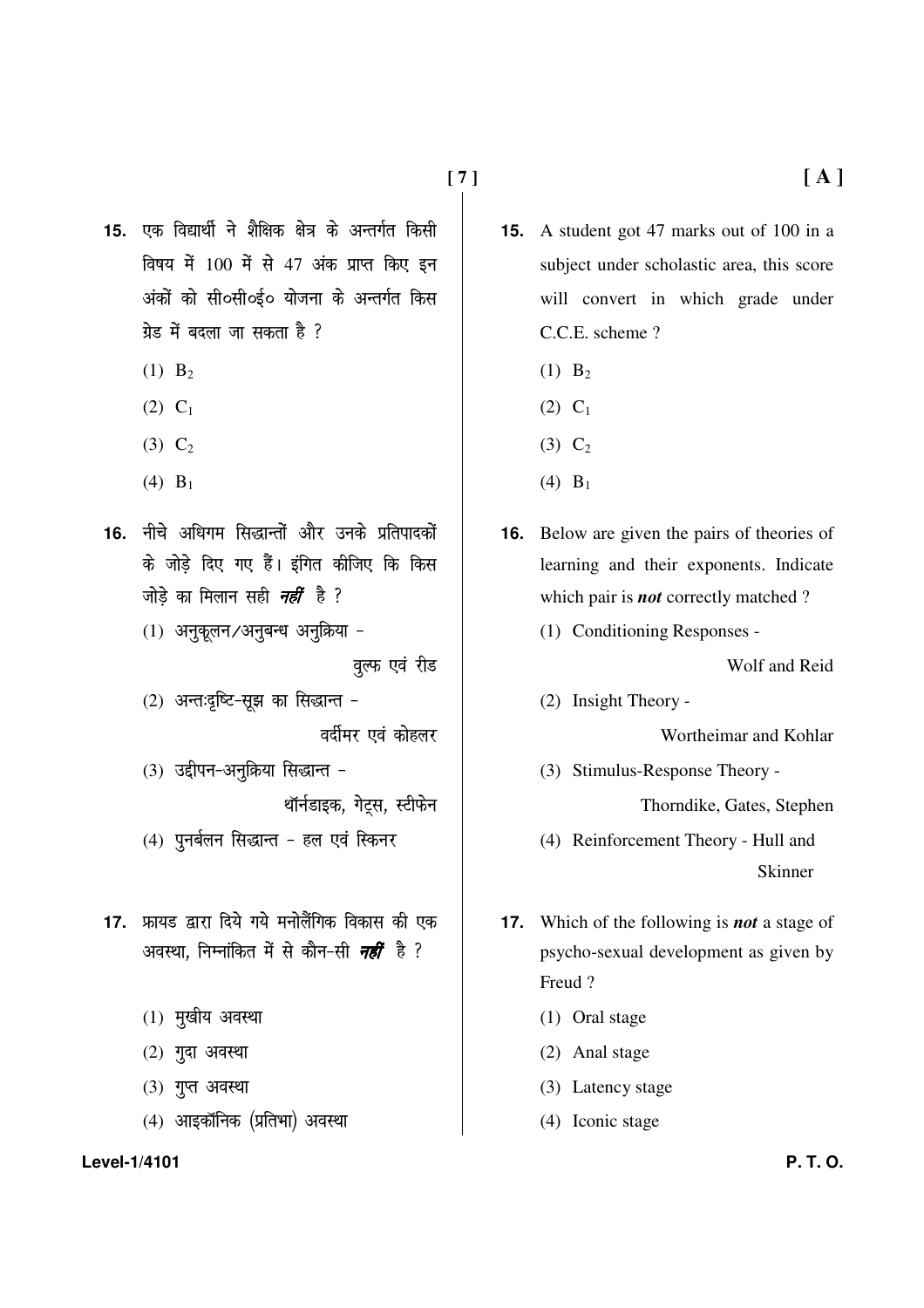$[A]$ 

- 18. 3 वर्ष की आयु में बालक लगभग कितने शब्द सीख लेता है ?
	- $(1)$  लगभग 200
	- $(2)$  लगभग 300
	- (3) लगभग 500
	- (4) लगभग 1000
- 19. निम्नलिखित में से कौन-सा सृजनात्मकता का तत्त्व *नहीं है* ?
	- $(1)$  धारा प्रवाहिता
	- $(2)$  लचीलापन
	- $(3)$  मौलिकता
	- $(4)$  स्मृतिकरण
- 20. कृछ मामलों में बच्चे अपने माता-पिता की तूलना में कूछ कम मानसिक योग्यता दिखलाते हैं तथा ठीक उल्टा दृश्य भी दिखाई पड़ता है, वंशानुक्रम का यह नियम क्या कहलाता है ?
	- $(1)$  प्रत्यागमन का नियम
	- $(2)$  चयनित गुणों का सिद्धान्त
	- (3) मातृ एवं पितृ पक्षों का नियम
	- $(4)$  संयोग का नियम
- 21. किसने 'मानसिक आयु' शब्द से सबसे पहले परिचित कराया ?
	- $(1)$  अल्फ्रेड बिने
	- $(2)$  थर्स्टन
	- $(3)$  थॉर्नडाइक
	- $(4)$  गिलफर्ड
- **18.** At the age of 3 years how many words learn by a child?
	- $(1)$  Approx 200
	- $(2)$  Approx 300
	- $(3)$  Approx 500
	- $(4)$  Approx 1000
- **19.** Which is *not* the element of creativity?
	- $(1)$  Fluency
	- (2) Flexibility
	- (3) Originality
	- (4) Memorisings
- **20.** In some of the cases children shows less mental ability as compared to their parents and vise-versa, this rule of heredity is known as what?
	- (1) Law of Regression
	- (2) Law of selective traits
	- (3) Law of maternal and paternal lines
	- (4) Law of chance
- 21. Who introduces 'Mental Age' word very first?
	- (1) Alfred Binet
	- (2) Thurston
	- (3) Thorndike
	- (4) Guilford

#### Level-1/4101

 $[8]$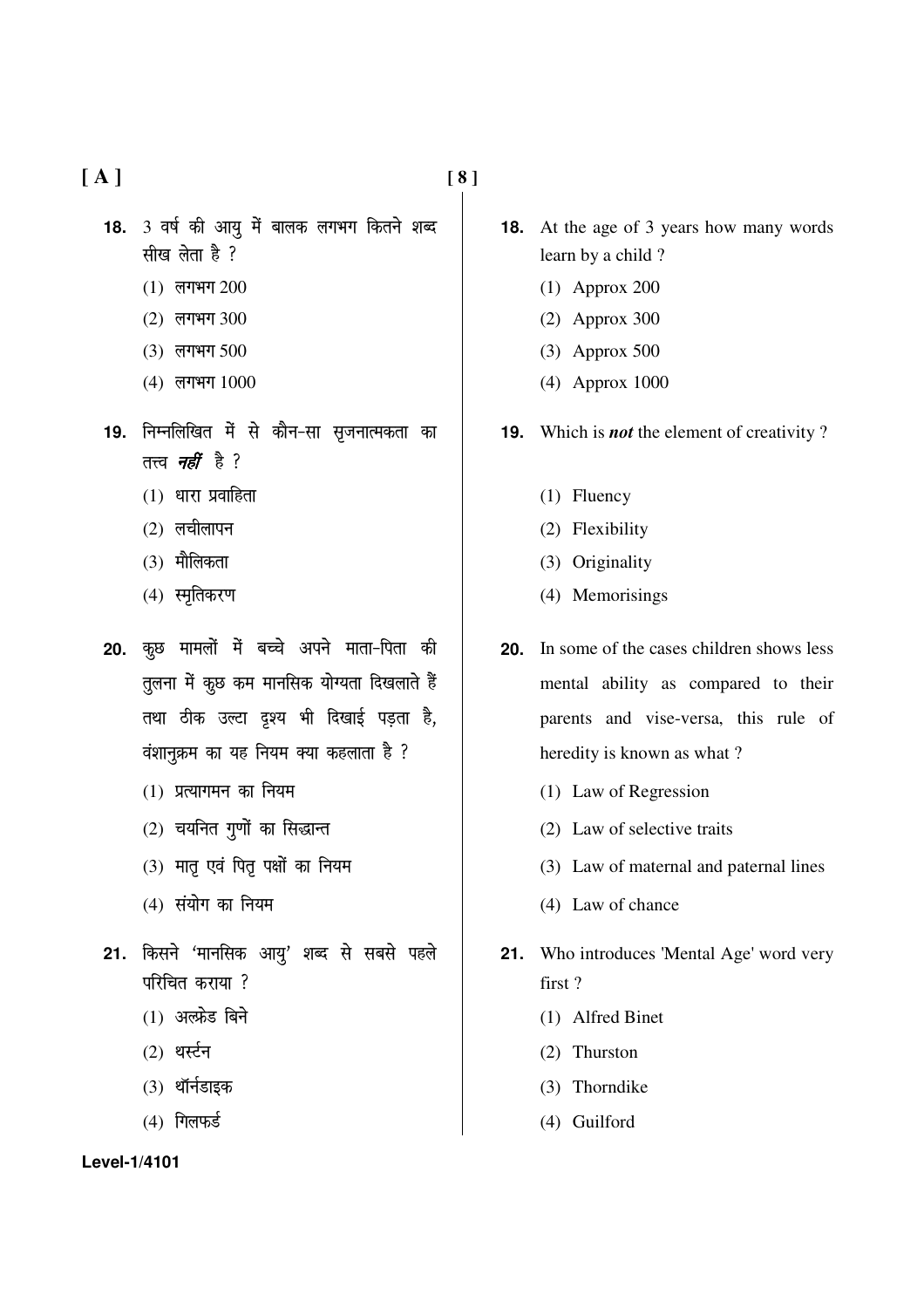22. एएएमडी तथा एपीए के अनुसार गंभीर मानसिक मंदता युक्त बालकों का बुद्धिलब्धि परास क्या होता है $?$ 

- $(1)$  52 से 67
- $(2)$  36 से 51
- $(3)$  20 से 35
- $(4)$  20 से नीचे
- 23. रॉस के अनुसार विकास की कौन-सी अवस्था को 'मिथ्या परिपक्वता काल' कहा गया है ?
	- $(1)$  शैशवावस्था
	- $(2)$  बाल्यावस्था
	- (3) किशोरावस्था
	- (4) वयस्कावस्था /प्रौढ़ावस्था
- 24. विद्यार्थी द्वारा प्रत्येक इकाई की समाप्ति पर मानदण्ड संदर्भित ऐसे परीक्षण जिसमें विविध प्रकार की मूल्यांकन तकनीकी के द्वारा लिए गए परीक्षण में प्रदर्शन किया जाता है. किस प्रकार का मूल्यांकन कहलाता है ?
	- $(1)$  अविरत मूल्यांकन
	- $(2)$  नियतकालिक मूल्यांकन
	- $(3)$  उपरोक्त  $(1)$  एवं  $(2)$  दोनों
	- $(4)$  उपरोक्त  $(1)$  एवं  $(2)$  दोनों नहीं

#### **Level-1/4101 P. T. O.**

- **22.** According to AAMD and APA what is the I. Q. range of severe mental retardation children ?
	- (1) 52 to 67
	- (2) 36 to 51
	- (3) 20 to 35
	- (4) below 20
- **23.** According to Ross which stage of development is known as 'Pseudo Maturity' stage ?
	- (1) Infancy
	- (2) Childhood
	- (3) Adolescence
	- (4) Adulthood
- **24.** Assessment of performance done by students frequently at the end of unit using criterion-referenced test and employing multiple techniques of evaluation is known as what type of evaluation ?
	- (1) Continual of evaluation
	- (2) Periodicity of evaluation
	- (3) Above (1)  $&$  (2) both
	- (4) Neither (1) nor (2) above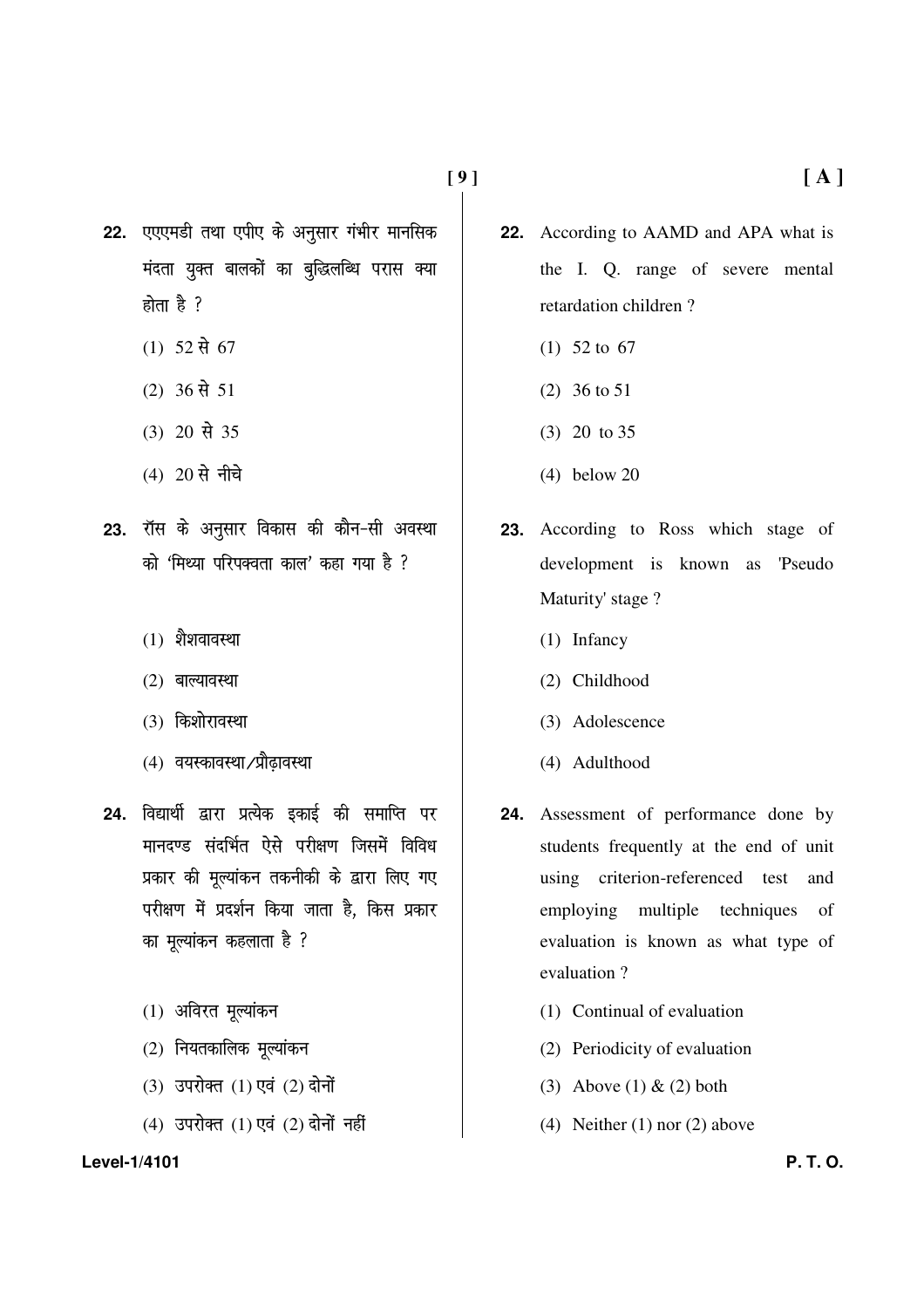- **25.** आरम्भिक बाल्यकाल का आयु समूह काल क्या होता है  $\frac{3}{2}$ 
	- $(1)$  0 से 2 वर्ष
	- $(2)$  2 से 4 वर्ष
	- $(3)$   $2 \overrightarrow{r}$  6 a  $\infty$
	- $(4)$  4 से 7 वर्ष
- 26. डिस्लेक्सिया सम्बंधित है:
	- $(1)$  मानसिक विकार से
	- $(2)$  पठन विकार से
	- $(3)$  व्यवहारगत विकार से
	- $(4)$  गणितीय विकार से
- 27. जब एक ही विषय के विकास का अध्ययन अधिक समयावधि तक किया जाता है. इस अध्ययन को कहते हैं :
	- $(1)$  जीवन वृत्तान्त अध्ययन
	- $(2)$  सर्वे अध्ययन
	- $(3)$  अनुप्रस्थ-काट अध्ययन
	- $(4)$  अनुदैर्घ्य अध्ययन
- 28. **"सीखना विकास की प्रक्रिया है", कथन किस**के द्वारा कहा गया है  $\frac{3}{2}$ 
	- $(1)$  वुडवर्थ
	- $(2)$  योकम
	- $(3)$  सिम्पसन
	- $(4)$  डॉ $\circ$  मैके

- **25.** What is the age group of early childhood ?
	- $(1)$  0 to 2 years
	- (2) 2 to 4 years
	- $(3)$  2 to 6 years
	- (4) 4 to 7 years
- **26.** Dyslexia is associated with :
	- (1) Mental disorder
	- (2) Reading disorder
	- (3) Behavioural disorder
	- (4) Mathematical disorder
- **27.** When the development of the same subject is studied over a period of time, the study is called :
	- (1) Life history study
	- (2) Survey study
	- (3) Cross-sectional study
	- (4) Longitudinal study
- **28.** "Learning is process of development" stated by whom ?
	- (1) Woodworth
	- (2) Yokam
	- (3) Simpson
	- (4) Dr. Mace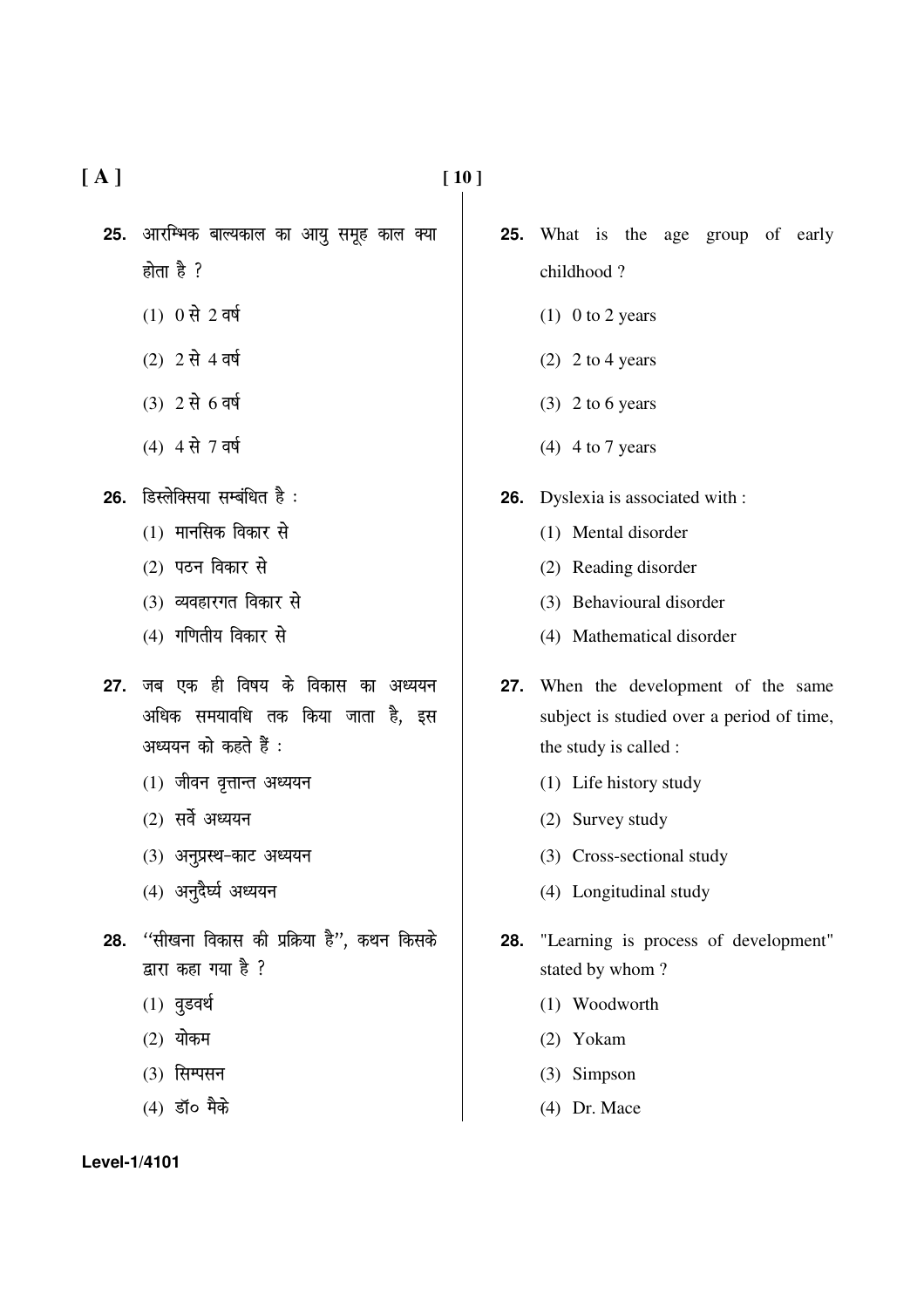- 29. किसी बच्चे में सुजनशीलता विकसित करने के लिए अध्यापक को *नहीं* करना चाहिए :
	- (1) बच्चे की क्रियाओं को प्रतिबंधित करना।
	- (2) बच्चे के विचारों का सम्मान करना।
	- (3) बच्चे की उत्कण्ठा/जिज्ञासा को सन्तुष्ट करना।
	- $(4)$  बच्चे को अपूर्व चिन्तन की दिशा में ले जाना।
- 30. एक विद्यार्थी नये ज्ञान को इस तरह से सीखता है कि वह पहले से सीखे हुए सम्प्रत्यय एवं नियमों का परिमार्जन तथा विवर्धन करता है। इस प्रकार का अधिगम कहलाता है :
	- (1) संयोगात्मक सीखना
	- $(2)$  अधीनस्थ सीखना
	- $(3)$  महाकोटि सीखना
	- (4) सहसम्बंधात्मक सीखना
- $[A]$
- To develop creativity in a child, the 29. teacher should not:
	- (1) restrict the activities of the child.
	- (2) respect the views of the child.
	- (3) satisfy the anxieties of the child.
	- (4) lead the child to novel thinking.
- **30.** A student is tried to new knowledge in such a way that he/she is tried to modified and elaborate concepts and principles already learnt. This type of learning is known as what?
	- (1) Combinational learning
	- (2) Subordinate learning
	- (3) Superordinate learning
	- (4) Correlative learning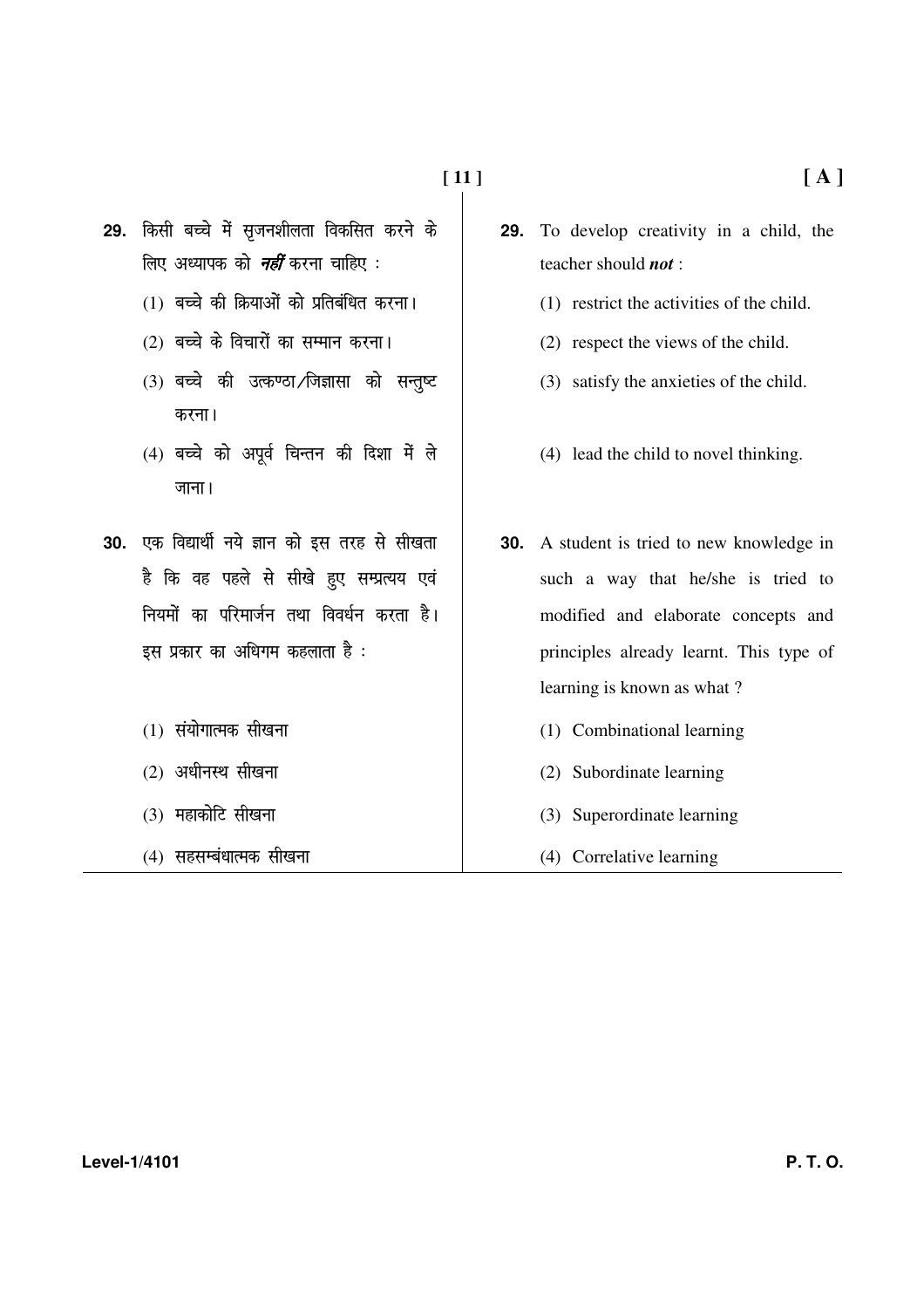# $[12]$

भाग  $-$  II / PART  $-$  II

भाषा (हिन्दी एवं अंग्रेजी) / LANGUAGES (HINDI & ENGLISH)

# [ हिन्दी / HINDI ]

.<br><mark>निर्देश : निम्नलिखित प्रश्नों के उत्तर देने के लिए **सबसे उचित** विकल्प चुनिए।</mark>

|                                                                                | 31. अनेकार्थक शब्द के अर्थ-समूह की दृष्टि से<br>कौन-सा विकल्प संगत <i><b>नहीं</b> है</i> ?<br>(1) ऋत - आदित्य, ऋतु, सत्य<br>$(2)$ ऐरावत - इन्द्र का हाथी, एक नाग जाति<br>का नाम, विद्युत् मेघ<br>(3) ऋषभ - बैल, श्रेष्ठ, संगीत के सात | 34. निम्न में से भाववाचक शब्द छाँटिए:<br>$(1)$ युवक<br>$(2)$ चिकित्सक<br>$(3)$ किसानी                                                                                                                            |
|--------------------------------------------------------------------------------|---------------------------------------------------------------------------------------------------------------------------------------------------------------------------------------------------------------------------------------|------------------------------------------------------------------------------------------------------------------------------------------------------------------------------------------------------------------|
|                                                                                | स्वरों में दूसरा<br>(4) ओघ - ढेर, प्रवाह, बाढ़                                                                                                                                                                                        | $(4)$ ज्ञानी                                                                                                                                                                                                     |
| 32.<br>$(1)$ द्वार-द्वार<br>$(2)$ आजकल<br>$(3)$ कुशलतापूर्वक<br>$(4)$ हाथोंहाथ | 'अव्ययीभाव समास' का उदाहरण <i><b>नहीं</b></i> है :                                                                                                                                                                                    | 35. किस शब्द में 'परा' उपसर्ग का प्रयोग <i>नहीं</i><br>हुआ है ?<br>$(1)$ पराजय<br>$(2)$ पराश्रित<br>(3) पराभव<br>$(4)$ पराकाष्ठा                                                                                 |
| 33.<br>बताइए :<br>$(1)$ आतिथ्य<br>$(2)$ अनातिथि<br>$(3)$ आतिथेय<br>$(4)$ सतिथि | निम्न में से 'अतिथि' शब्द का सही विलोम शब्द                                                                                                                                                                                           | 36. निम्न शब्द-युग्मों में गलत अर्थ वाले विकल्प का<br>चयन कीजिए :<br>(1) अविरोध-अवरोध - विरोध रहित, रुकावट<br>(2) अगद-अंगद - रोगी, बालिपूत्र<br>(3) अनंग-अनग - अशरीर, बिना नग का<br>(4) उभय-अभय - दोनों, निर्भीक |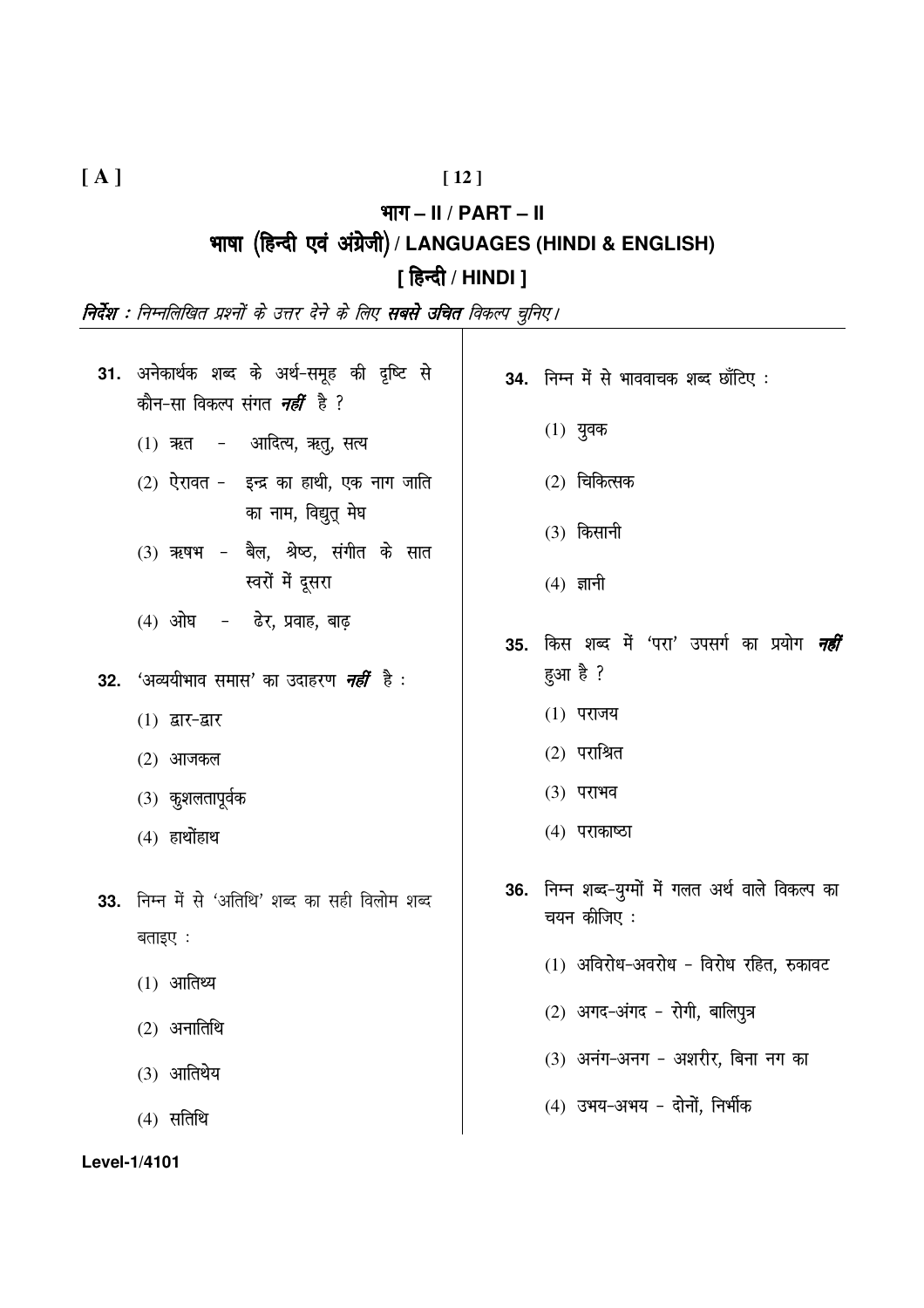- 37. निम्न में से किस व्यंजन का उच्चारण 'दन्त्य' *नहीं* है ?
	- $(1)$  त  $(2)$  थ
	- $(3)$  ल  $(4)$  श
- 38. संधि की दृष्टि से असंगत चुनिए:
	- $(1)$  खग + ईश = खगेश
	- $(2)$  वि + अभिचार = व्याभिचार
	- $(3)$  देवी + एकता = देव्येकता
	- $(4)$  धातु + इक = धात्विक
- 39. किस विकल्प में 'अनु' उपसर्ग का प्रयोग हुआ 욹 ?
	- $(1)$  अन्वेषक  $(2)$  अनुष्ण
	- (3) अनुत्सेक (4) अनुद्धत
- 40. अशुद्ध विकल्प चुनिए:
	- $(1)$  जो कम बोलने वाला हो अल्पभाषी
	- (2) जो प्रमाण से सिद्ध न हो प्रमाण्य
	- (3) जो किसी पर अभियोग लगाए अभियोगी
	- $(4)$  वर्षा का बिलकुल न होना अनावृष्टि
- 41. निम्न में से किस भाववाचक संज्ञा शब्द की निर्मिति व्यक्तिवाचक संज्ञा से हुई है ?
	- $(1)$  मातृत्व  $(2)$  आवश्यकता
	- $(3)$  ऐश्वर्य  $(4)$  कैशोर्य
- 42. असंगत विकल्प बताइए:
	- $(1)$  नै + स्थिक = नैष्ठिक
	- $(2)$  वि + साद = विषाद
	- (3) सु + रिमता = सुष्मिता
	- (4) निः + सन्न = निषण्ण
- 43. निम्न में से कौन-सा शब्द 'ल' प्रत्यय से युक्त *नहीं* है ?
	- $(1)$  श्यामल
	- $(2)$  कुशल
	- (3) रोमल
	- $(4)$  आँचल
- 44. वार्तनिक दृष्टि से अशुद्ध विकल्प चुनिए:
	- $(1)$  धोबिन
	- $(2)$  पक्षीगण
	- (3) स्वामिभक्त
	- $(4)$  अगुणी
- 45. निम्न में से 'प्रारब्ध' का विलोम है:
	- $(1)$  अनारब्ध
	- $(2)$  आरब्ध
	- (3) अपौरुष
	- (4) उपलब्ध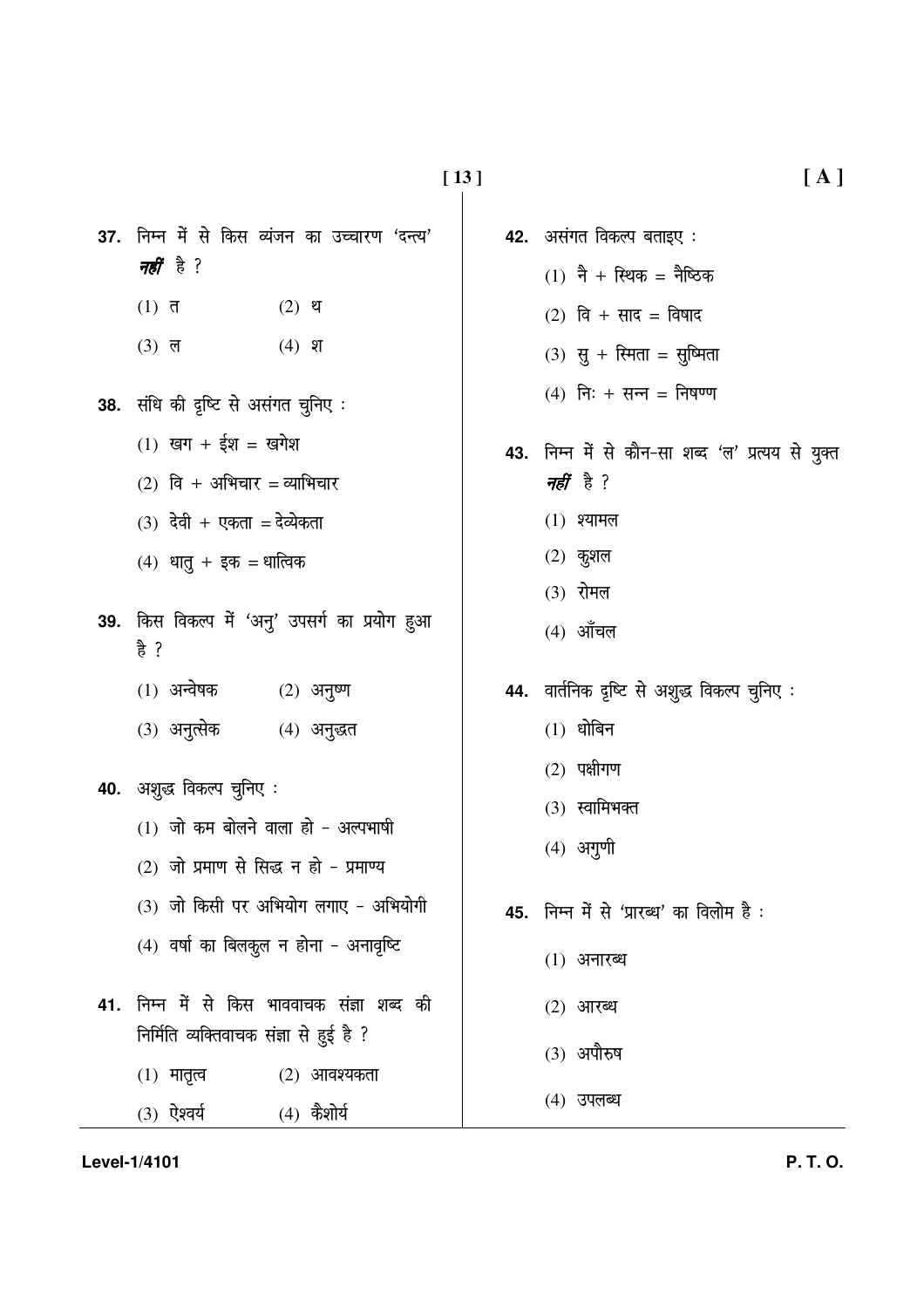# **[ A ] [ 14 ]**

# [ अंग्रेजी / ENGLISH ]

*Direction : Answer the following questions by selecting the most appropriate option.*

| 46. | Choose<br>the<br>appropriate<br>most                                          | 49. | Choose the most appropriate form of                                |
|-----|-------------------------------------------------------------------------------|-----|--------------------------------------------------------------------|
|     | preposition.                                                                  |     | Indirect speech for the given sentence.                            |
|     | He died  Cancer.                                                              |     | He said, "Her sister will arrive from                              |
|     | $(1)$ by                                                                      |     | Mumbai today."                                                     |
|     | $(2)$ from                                                                    |     | (1) He said that her sister will arrived                           |
|     | $(3)$ of                                                                      |     | from Mumbai that day.                                              |
|     | $(4)$ at                                                                      |     | (2) He said that her sister will be<br>arrived from Mumbai today.  |
| 47. | Amusement is a noun with "ment" as a<br>suffix, which of the following option |     | (3) He said that her sister would arrive<br>from Mumbai that day.  |
|     | will become a noun if we add the suffix<br>"ment" to it?                      |     | (4) He said that her sister would<br>arrived from Mumbai that day. |
|     | $(1)$ Correct                                                                 |     |                                                                    |
|     | (2) Entertain                                                                 | 50. | Choose the correct antonym.                                        |
|     | $(3)$ Colour                                                                  |     | Abandon                                                            |
|     | $(4)$ Extort                                                                  |     | $(1)$ Quit<br>(2) Resign                                           |
| 48. | Fill in the blank by choosing the correct                                     |     | (3) Surrender<br>(4) Acquire                                       |
|     | option.                                                                       | 51. | Choose<br>word for the<br>given<br>one                             |
|     | He's busy. He's got  work to do.                                              |     | sentence.                                                          |
|     | $(1)$ some                                                                    |     | One who believe in the existence of                                |
|     | $(2)$ any                                                                     |     | God.                                                               |
|     | (3) something                                                                 |     | (1) Atheist<br>(2) Ascetic                                         |
|     | $(4)$ few                                                                     |     | (3) Theist<br>(4) Egotist                                          |
|     | Level-1/4101                                                                  |     |                                                                    |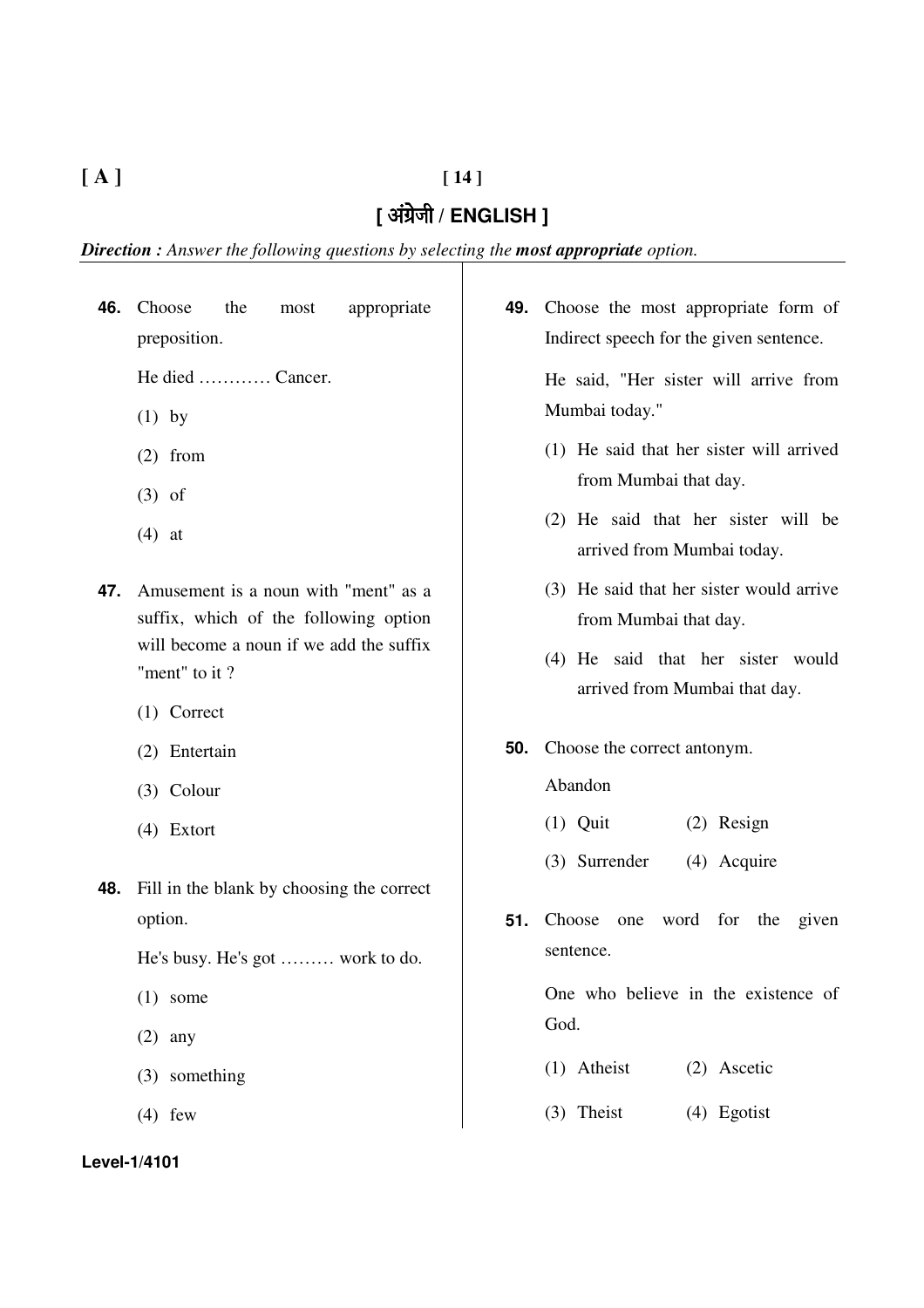**[ 15 ] [ A ]**

**52.** I expect that I shall get a prize.

The underlined words are :

- (1) Noun clause
- (2) Adjective clause
- (3) Adverb clause
- (4) None of the above
- **53.** Choose the most appropriate modal for the blank.

…..….... you like a cup of coffee ?

- (1) Can
- (2) Would
- (3) Must
- (4) Will not
- **54.** Change into passive voice.

Everybody laughed at Rohit.

- (1) Everybody was laughed at by Rohit.
- (2) Rohit was laughed at by everybody.
- (3) Rohit had laughed by everybody.
- (4) Rohit was laughed by everybody.

#### **Level-1/4101 P. T. O.**

- 
- **55.** They decided to cooperate.

The underlined words are used as a :

- (1) Verb
- (2) Gerund
- (3) Infinitive
- (4) Adjective
- **56.** Choose the correct one.

I was tired because I ……. for a long time.

- (1) was working
- (2) have been working
- (3) had been working
- (4) am working
- **57.** Choose the appropriate option in the blank.

The Collector and Director ……… coming in the building.

- (1) is
- (2) are
- (3) have been
- $(4)$  has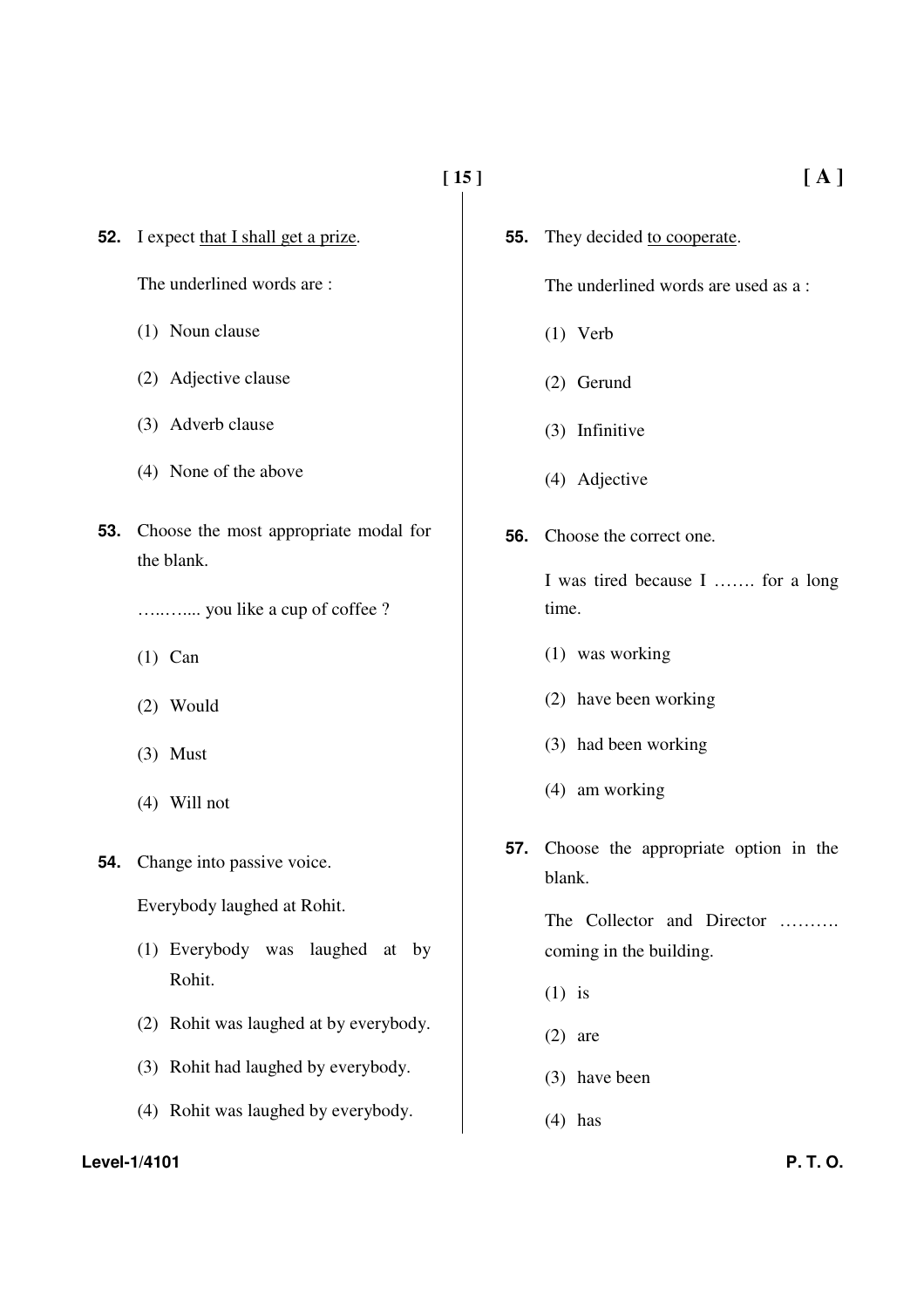**[ A ] [ 16 ]** 

**58.** Choose the most appropriate preposition.

> There was a footpath that went ……… the road till the railway station.

- (1) Over
- (2) Along
- (3) Around
- (4) Across
- **59.** They had to cancel the match as the ground was too wet to play on.

Replace the underlined word with an appropriate phrasal verb :

- (1) call off
- (2) call out
- (3) call up
- (4) call in
- **60.** Which of the word is correctly spelt ?
	- (1) Guaranty
	- (2) Guarantee
	- (3) Gurantee
	- (4) Gurrantee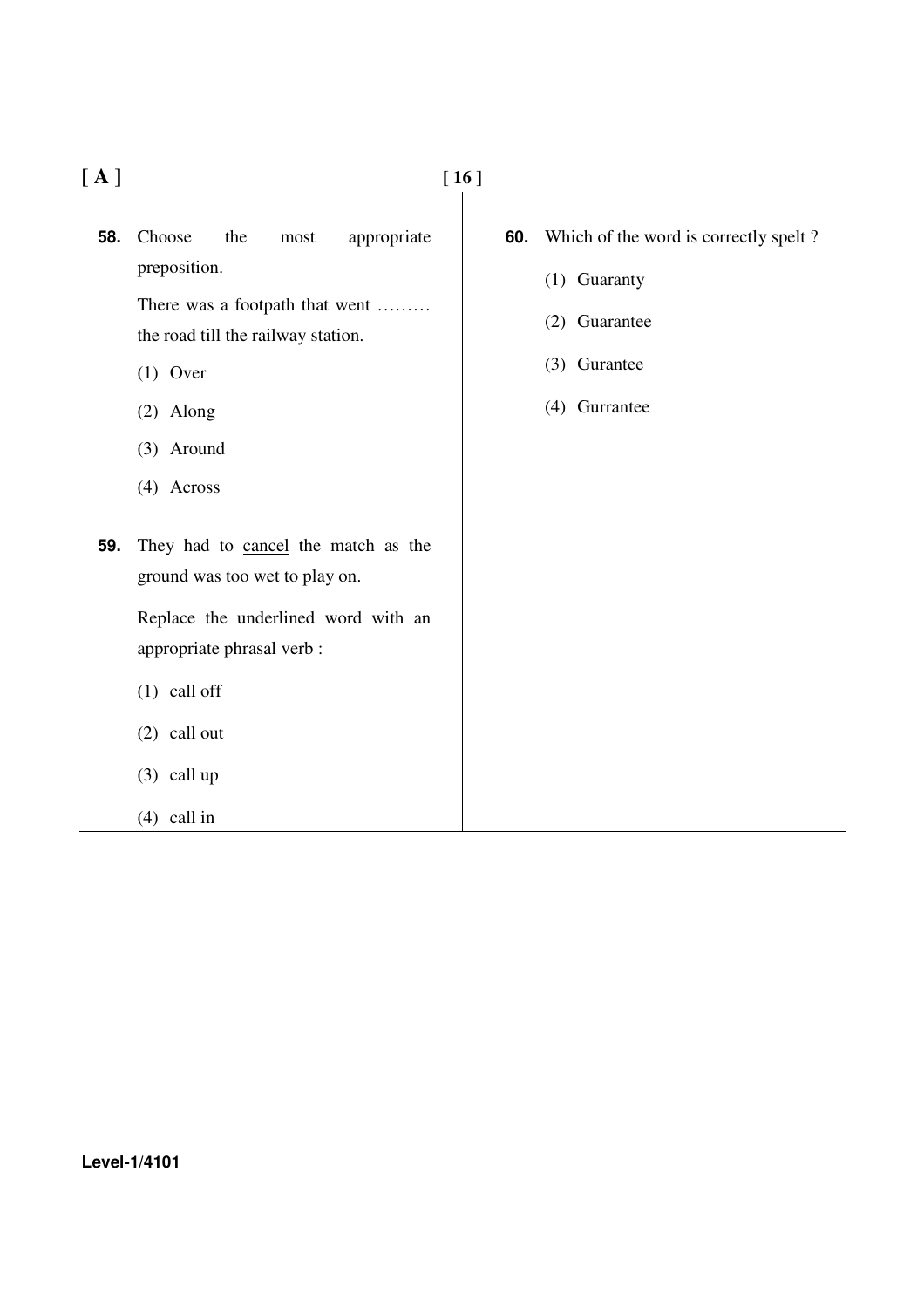#### Hkkx **– III / PART – III**

# **सामान्य अध्ययन / GENERAL STUDIES**

# **[** ek=kRed ;k sX;rk] rkfdZd vfHk{kerk rFkk lkekU; sX;rk] rkfdZd lkekU;Kku,o a vfHkKku ,o a vfHkKku **/ QUANTITATIVE APTITUDE, REASONING ABILITY AND GK & AWARENESS ]**

**निर्देश :** निम्नलिखित प्रश्नों के उत्तर देने के लिए **सबसे उचित** विकल्प चुनिए l *Direction : Answer the following questions by selecting the most appropriate option.*

|     | 61. दी गई शृंखला को उसके क्रम के आधार पर<br>पूरा करें :<br>20, 21, 25, 34, 50, 2<br>$(1)$ 60<br>$(2)$ 70<br>$(3)$ 75 |     | 61. Complete the given series by their<br>pattern:<br>20, 21, 25, 34, 50, 2<br>(1) 60<br>$(2)$ 70<br>$(3)$ 75        |
|-----|----------------------------------------------------------------------------------------------------------------------|-----|----------------------------------------------------------------------------------------------------------------------|
|     | $(4)$ 100                                                                                                            |     | $(4)$ 100                                                                                                            |
| 62. | एक व्यक्ति 8,000 रुपये 15% वार्षिक दर से 3<br>वर्ष के लिए उधार लेता है। उसे कितना<br>साधारण ब्याज चुकाना होगा ?      | 62. | A man borrows Rs. 8,000 at the rate of<br>15% per year for 3 years. How much<br>simple interest will be paid by him? |
|     | $(1)$ 4,000 $\overline{6}$ o                                                                                         |     | $(1)$ Rs. 4,000                                                                                                      |
|     | (2) 3,600 $\overline{5}$ <b>o</b>                                                                                    |     | $(2)$ Rs. 3,600                                                                                                      |
|     | (3) $2,400$ $\overline{6}$ <b>o</b>                                                                                  |     | $(3)$ Rs. 2,400                                                                                                      |
|     | (4) 3,200 $\overline{5}$ <b>o</b>                                                                                    |     | $(4)$ Rs. 3,200                                                                                                      |
| 63. | यदि $\sqrt[3]{19683} = ? \times 3$ तब<br>"?"<br>का<br>मान<br>होगा ः                                                  | 63. | If $\sqrt[3]{19683}$ = ? × 3, then value of<br>"?"<br>is:                                                            |
|     | $(1)$ 27                                                                                                             |     | $(1)$ 27                                                                                                             |
|     | $(2)$ 3                                                                                                              |     | $(2)$ 3                                                                                                              |
|     | $(3)$ 81                                                                                                             |     | $(3)$ 81                                                                                                             |
|     | (4)9                                                                                                                 |     | (4)9                                                                                                                 |

**Level-1/4101 P. T. O.**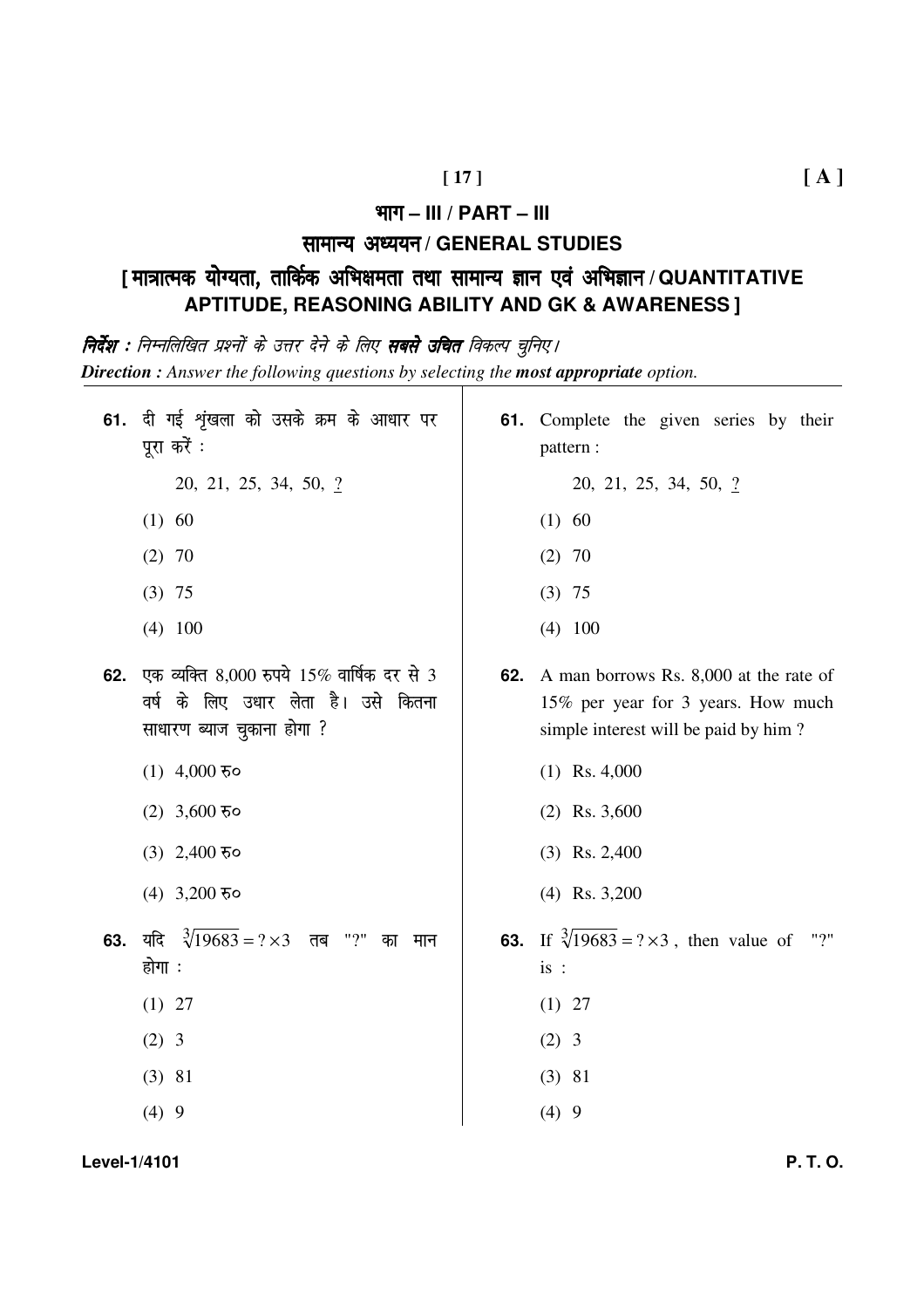**[ A ] [ 18 ]** 

- 64. एक आयत की लम्बाई उसकी चौडाई की तीन  $\overline{y}$ नी है। यदि इस आयत का क्षेत्रफल 147 वर्ग मीटर हो, तो इसका परिमाप ज्ञात करें:
	- $(1)$  56 मी०  $(2)$  28 मी०
	- $(3)$  48  $\hat{H}$ o  $(4)$  49  $\hat{H}$ o
- **65.** दिये गये चार विकल्पों में से तीन किसी प्रकार से समान हैं तथा अपना एक समृह बनाते हैं। वह एक विकल्प कौन-सा है जो इस समूह में *नहीं* आता ?
	- $(1)$  सितार
	- $(2)$  गिटार
	- $(3)$  वायलिन
	- $(4)$  बॉसूरी
- 66. नारियल का जो संबंध कवच से है वही सम्बन्ध पत्र से किसका होगा  $?$ 
	- $(1)$  कलम
	- $(2)$  लिफाफा
	- $(3)$  लेखन
	- $(4)$  डाकिया
- **67.** अमित ने एक परीक्षा में 175 अंक प्राप्त किए और वह 35 अंक से अनुत्तीर्ण हो गया। यदि परीक्षा में उत्तीर्ण होने के लिए 35% अंक की आवश्यकता हो, तो पूर्णांक ज्ञात करें :
	- (1) 650
	- (2) 700
	- (3) 750
	- (4) 600
- **64.** The length of a rectangle is 3 times of its breadth. If the area of rectangle is 147  $m<sup>2</sup>$ , then find its perimeter :
	- (1) 56 m (2) 28 m
	- (3) 48 m (4) 49 m
- **65.** Three of the following four are alike in a certain way and so form a group. Which one does *not* belong to that group ?
	- (1) Sitar
	- (2) Guitar
	- (3) Violin
	- (4) Flute
- **66.** Coconut is related with shield in the same way, letter is related with :
	- (1) Pen
	- (2) Envelope
	- (3) Writing
	- (4) Postman
- **67.** Amit scored 175 marks in a test and failed by 35 marks. If the passing percentage of the test is 35%, what are the maximum marks of the test ?
	- $(1)$  650
	- (2) 700
	- (3) 750
	- (4) 600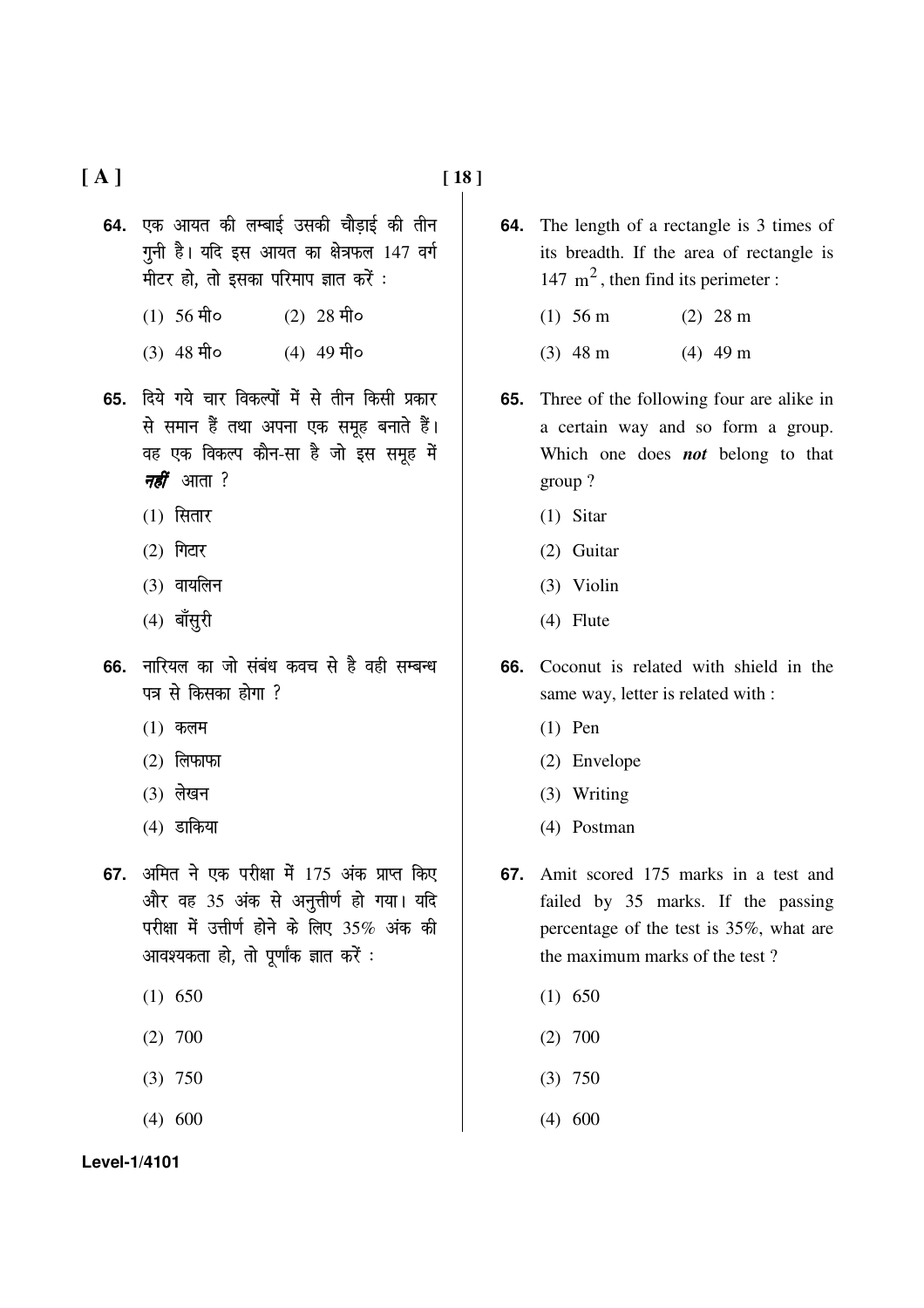- **68.** 15 व्यक्तियों के एक समूह में, 7 हिन्दी पढ़ते हैं, 8 अंग्रेजी पढते हैं और 3 इनमें से कोई भी भाषा नहीं पढते हैं। कितने व्यक्ति हिन्दी और अंग्रेजी दोनों पढते हैं ?
	- (1) 0 (2) 3
	- $(3)$  4  $(4)$  5
- 69. एक पुरुष की ओर इंगित करते हुए, एक महिला बोली, ''इसकी माता, मेरी माता की एकमात्र पुत्री है। महिला उस पुरुष से किस प्रकार सम्बन्धित है $?$ 
	- $(1)$  माता  $(2)$  दादी
	- $(3)$  बहन  $(4)$  पुत्री
- 70. यदि पूर्व दिशा उत्तर-पश्चिम हो जाए, पश्चिम दिशा दक्षिण-पूर्व हो जाए और इसी तरह सभी दिशाएँ आपस में अपना स्थान बदल लें. तो  $\overline{x}$ त्तर दिशा कौन-सी दिशा हो जाएगी  $\overline{y}$ 
	- $(1)$  दक्षिण
	- $(2)$  उत्तर-पूर्व
	- $(3)$  पूर्व
	- $(4)$  दक्षिण-पश्चिम
- 71. यदि किसी भिन्न के अंश में 200% की वृद्धि कर दी जाए तथा उसके हर में  $350\%$  की वृद्धि कर दी जाए, तो 5/12 प्राप्त होता है। मूल भिन्न ज्ञात करें।
	- $(1)$  5/9
	- (2) 5/8
	- (3) 7/12
	- (4) 11/12

**Level-1/4101 P. T. O.** 

- **68.** In a group of 15 people, 7 read Hindi, 8 read English and 3 read none of these languages. How many people read Hindi and English both ?
	- (1) 0 (2) 3
	- $(3)$  4  $(4)$  5
- **69.** Pointing to a man, a woman said, "His mother is the only daughter of my mother". How is the woman related to the man ?
	- (1) Mother (2) Grand Mother
	- (3) Sister (4) Daughter
- **70.** If East direction changes their position to North-West, West direction changes to South-East. All directions change their positions in same manner. North will be changed to:
	- (1) South
	- (2) North-East
	- (3) East
	- (4) South-West
- **71.** If the numerator of the fraction is increased by 200% and denominator is increased by 350%, then new fraction is 5/12, what was the original fraction ?
	- $(1)$  5/9
	- (2) 5/8
	- $(3)$  7/12
	- (4) 11/12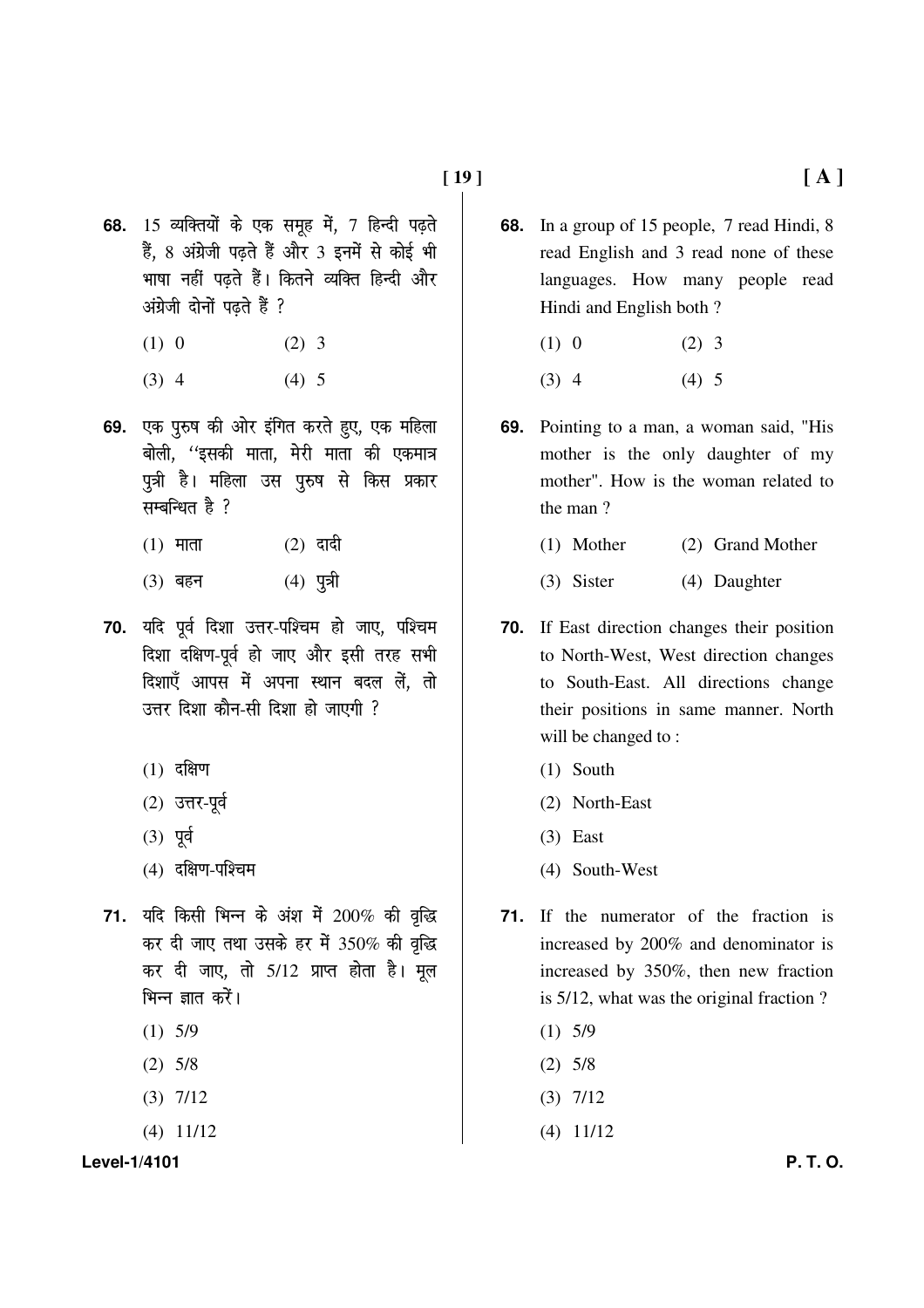**[ A ] [ 20 ]** 

- 72. निम्नलिखित शृंखला को पूरा करें :
	- DG, HK, LO, PS, ?
	- (1) QT (2) SV
	- (3) UX (4) TW
- **73. किसी सांकेतिक भाषा में 'BEAT' को 'UBFC'** कहा जाए, तथा 'CALM' को 'NMBD' कहा जाये तो उसी भाषा में 'SORE' को क्या कहा  $\overline{m}$ रगा?
	- (1) FSPT
	- (2) DQNR
	- (3) FQPR
	- (4) DSNT
- 74. एक कार 690 किमी० की दूरी 30 घण्टे में तय करती है। तो उसकी औसत चाल क्या होगी ?
	- $(1)$  21 किमी0 प्र0 घं०
	- $(2)$   $25$  किमी0 प्र0 घं0
	- $(3)$  23 किमी0 प्र0 घं0
	- $(4)$  20 किमी० प्र० घं०
- **75.** 5 क्रमागत सम संख्याओं क्रमशः A, B, C, D तथा E का औसत 74 है। तब संख्या C तथा  $t$  संख्या  $E$  का गुणनफल क्या होगा ?
	- (1) 5538
	- (2) 5616
	- (3) 5928
	- (4) 5772

- 
- **72.** Complete the following series :
	- DG, HK, LO, PS, ?
	- (1) QT (2) SV
	- (3) UX (4) TW
- **73.** In a code language 'BEAT' is written as 'UBFC' and 'CALM' is written as 'NMBD'. How is 'SORE' written in same language ?
	- (1) FSPT
	- (2) DQNR
	- (3) FQPR
	- (4) DSNT
- **74.** A car covers a distance of 690 kms in 30 hours. What will be the average speed of the car ?
	- (1) 21 kmph
	- (2) 25 kmph
	- (3) 23 kmph
	- (4) 20 kmph
- **75.** The average of 5 consecutive Even numbers A, B, C, D and E respectively is 74. Then what is the product of C and E ?
	- (1) 5538
	- (2) 5616
	- (3) 5928
	- (4) 5772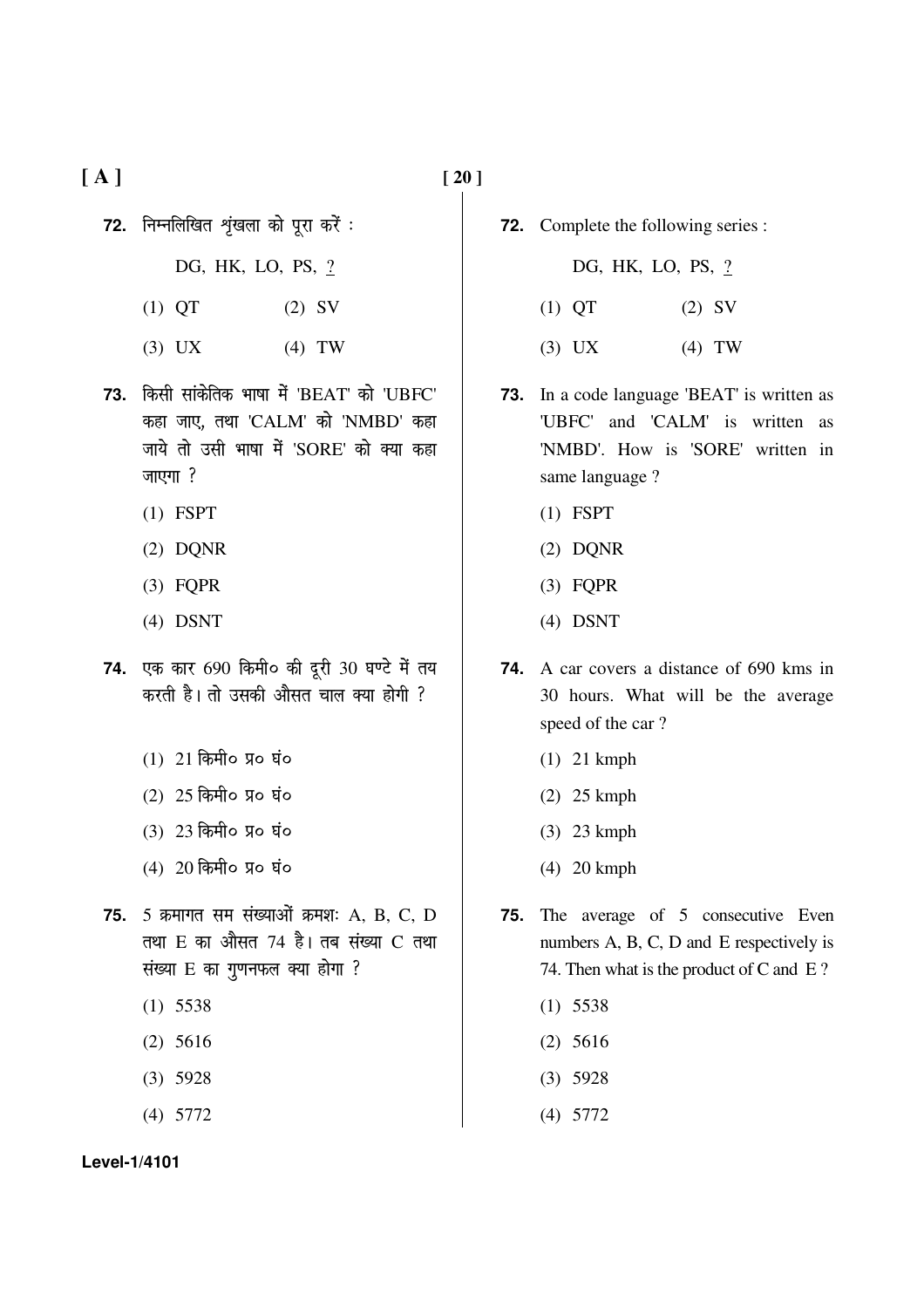**76.** एक व्यक्ति तथा उसके पुत्र की औसत आयु 40 वर्ष है। इनकी आयु का अनुपात क्रमशः  $11 : 5$ है। तो पुत्र की आयु क्या होगी ?

- $(1)$  25 वर्ष
- $(2)$  20 वर्ष
- $(3)$  28 वर्ष
- $(4)$  14 वर्ष
- 77. घड़ी की दोनों सुईयाँ एक दिन में कितनी बार  $\frac{1}{2}$ अतिव्यापन करेंगी  $\frac{2}{3}$ 
	- (1) 22 बार
	- $(2)$  24 बार
	- $(3)$  12 बार
	- $(4)$  11 बार
- 78. यदि शब्द "FRIEND" के प्रत्येक अक्षर को उसके वर्ण क्रम अनुसार जमाया जाए, तो कितने अक्षरों के स्थान अपरिवर्तित रहेंगे ?
	- $(1)$  4  $(2)$  3
	- $(3)$  1  $(4)$  2
- 79. एक कैण्टीन में सात दिनों के लिए 56 किग्रा**०** चावल की आवश्यकता होती है. तो अप्रैल तथा मई माह में कूल मिलाकर कितने किग्रा० चावल की आवश्यकता होगी ?
	- $(1)$  488 किया0
	- $(2)$  476 किया0
	- (3) 498 किया**0**
	- $(4)$  490 किया0

#### **Level-1/4101 P. T. O.**

- **76.** The average age of a man and his son is 40 years. The ratio of their ages is 11 : 5 respectively. What is the son's age ?
	- (1) 25 years
	- (2) 20 years
	- (3) 28 years
	- (4) 14 years
- **77.** How many times both needles of a clock will be overlapping each other in a day ?
	- (1) 22 times
	- (2) 24 times
	- (3) 12 times
	- (4) 11 times
- **78.** If each letter of the word "FRIEND" is arranged by their order in English alphabet. How many letters will not change their position ?
	- $(1)$  4  $(2)$  3
	- $(3)$  1  $(4)$  2
- **79.** A Canteen requires 56 Kgs rice for seven days. How many Kgs of rice will it require for the month of April and May together ?
	- (1) 488 Kgs.
	- (2) 476 Kgs.
	- (3) 498 Kgs.
	- (4) 490 Kgs.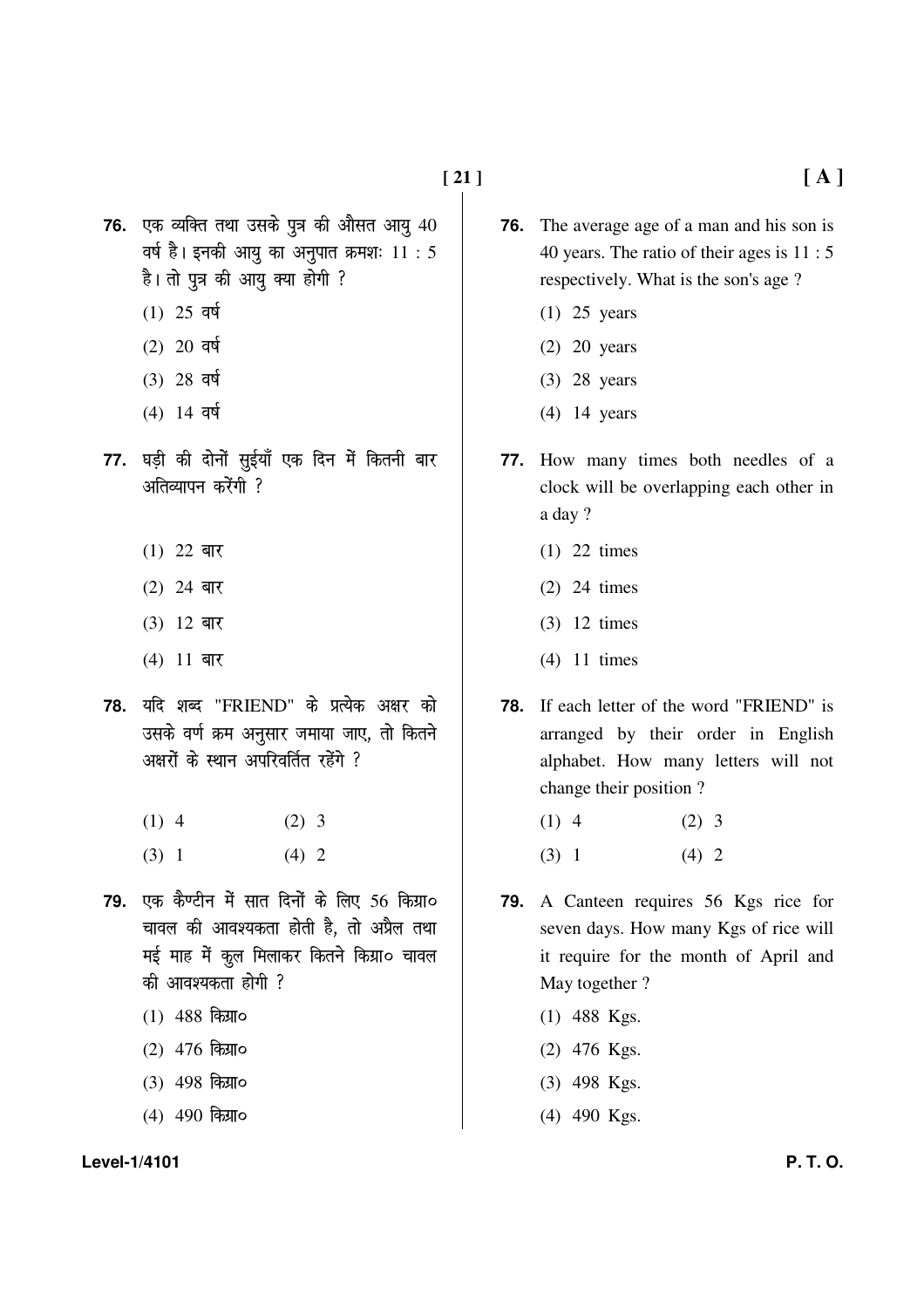**[ A ] [ 22 ]** 

80. एक तस्वीर की ओर इशारा करते हुए विशाल ने कहा, यह मेरे दादाजी के इकलौते पुत्र की बहन है। तो बताइए तस्वीर वाली महिला विशाल से किस प्रकार सम्बन्धित है ?

- $(1)$  मौसी
- $(2)$  बुआ
- $(3)$  बहन
- $(4)$  माता
- 81. तिलयार झील कहाँ अवस्थित है ?
	- $(1)$  गुरुग्राम
	- $(2)$  रोहतक
	- $(3)$  जींद
	- $(4)$  फरीदाबाद
- 82. हरियाणा साहित्य अकादमी की पत्रिका है :
	- $(1)$  हरिगन्धा
	- $(2)$  हरियाणा संवाद
	- (3) हरियाणा संदेश
	- $(4)$  पाञ्चजन्य
- 83. अभी हाल ही में तिरुपति बालाजी मंदिर कहाँ  $\overline{a}$ नाया गया है ?
	- $(1)$  कुरुक्षेत्र में
	- $(2)$  गुरुग्राम में
	- $(3)$  अंबाला में
	- $(4)$  पंचकूला में

- **80.** Pointing towards a photograph Vishal says, she is the sister of my grandfather's only son. How the woman in the photograph is related to Vishal ?
	- (1) Maternal Aunty
	- (2) Paternal Aunty
	- (3) Sister
	- (4) Mother
- **81.** Where the Tilyar lake is situated ?
	- (1) Gurugram
	- (2) Rohtak
	- (3) Jind
	- (4) Faridabad
- **82.** The Magazine of Haryana Sahitya Academy is :
	- (1) Harigandha
	- (2) Haryana Samvad
	- (3) Haryana Sandesh
	- (4) Panchajanya
- **83.** Where the Tirupati Balaji Temple has recently been built ?
	- (1) Kurukshetra
	- (2) Gurugram
	- (3) Ambala
	- (4) Panchkula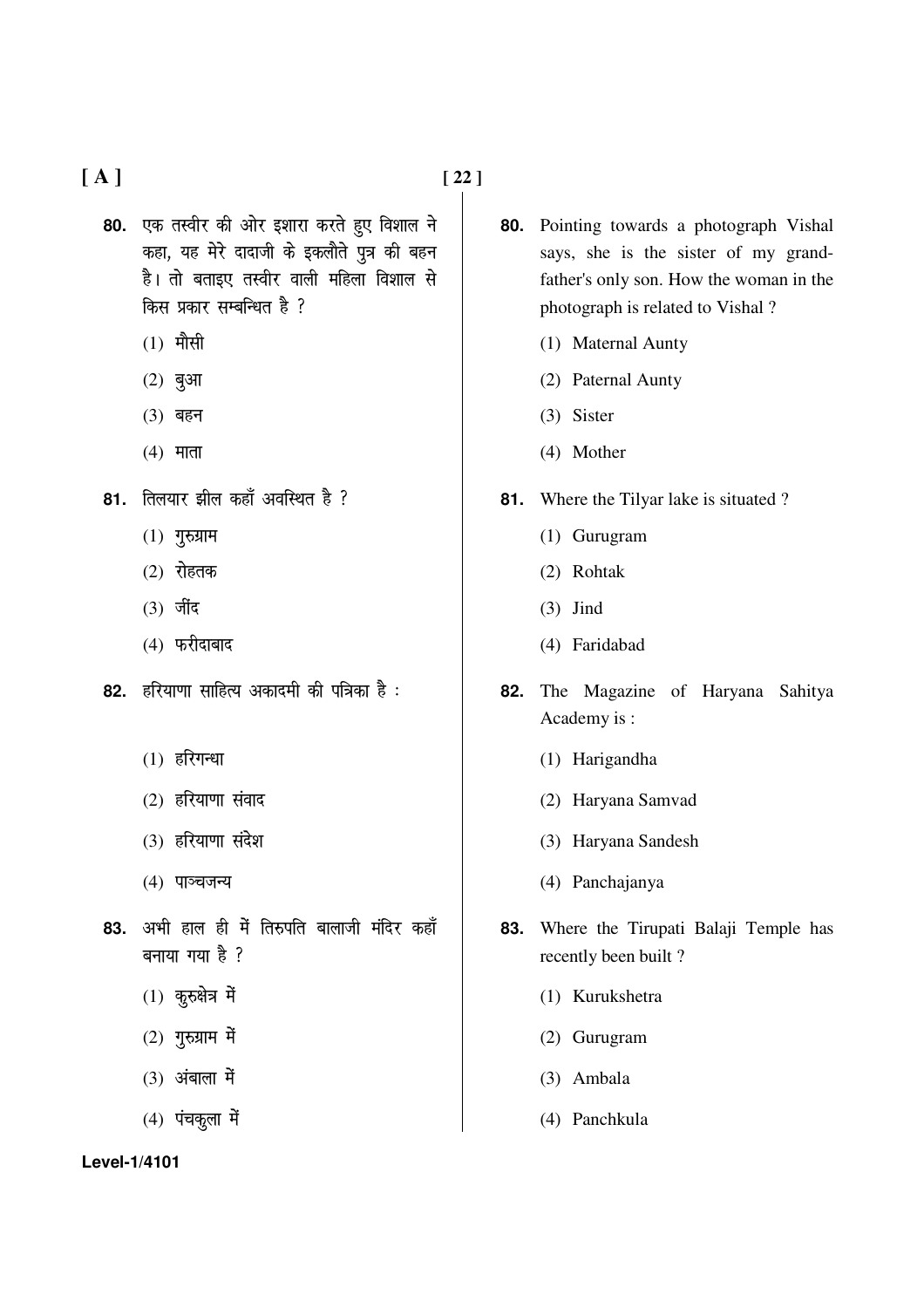- **84.** नाहर वन्यजीव अभयारण्य कहाँ अवस्थित हे $?$ 
	- $(1)$  अंबाला  $(2)$  सोनीपत
	- $(3)$  यमुनानगर  $(4)$  रेवाडी
- 85. साहिबी नदी निम्नलिखित में से किस जिले में *नहीं* बहती है ?
	- $(1)$  रोहतक  $(2)$  रेवाडी
	- $(3)$  झज्झर  $(4)$  गुरुग्राम
- 86. हरियाणा के प्रथम गैर-कांग्रेसी मुख्यमंत्री कौन थे ?
	- $(1)$  चौधरी देवीलाल
	- $(2)$  चौधरी बंसीलाल
	- $(3)$  राव बीरेन्द्र सिंह
	- $(4)$  भगवत दयाल शर्मा
- 87. हरियाणा की तेरहवीं विधान सभा के अध्यक्ष कौन $\theta$  ?
	- $(1)$  संतोष यादव  $(2)$  कँवर पाल
	- (3) अभय सिंह (4) एम० एल० खट्टर
- 88. सुल्तानपुर नेशनल पार्क के बारे में अधोलिखित कथनों पर विचार कीजिए :
	- $(a)$  इसे वर्ष 1991 में राष्ट्रीय उद्यान के रूप में क्रमोन्नत किया गया था।
	- (b) यह अपने प्रवासी पक्षियों के लिए प्रसिद्ध द्रे।

उपर्यक्त में से कौन-सा⁄कौन-से कथन सत्य हे ∕हैं ?

- $(1)$  केवल  $(a)$  सत्य है।
- $(2)$  केवल (b) सत्य है।
- (3) न तो (a) और न ही (b) सत्य है।
- (4) (a) और (b) दोनों सत्य हैं।
- **84.** Where the Nahar Wildlife Sanctuary is situated ?
	- (1) Ambala (2) Sonipat
	- (3) Yamunanagar (4) Rewari
- **85.** The Sahibi river does *not* flow in which of the following district ?
	- (1) Rohtak (2) Rewari
	- (3) Jhajjar (4) Gurugram
- **86.** Who was the first Non-Congress Chief Minister of Haryana ?
	- (1) Chaudhary Devilal
	- (2) Chaudhary Bansilal
	- (3) Rao Birendra Singh
	- (4) Bhagawat Dayal Sharma
- **87.** Who was the speaker of the 13th Haryana Assembly ?
	- (1) Santosh Yadav (2) Kanwar Pal
	- (3) Abhay Singh (4) M. L. Khattar
- **88.** Consider the following statements about Sultanpur National Park :
	- (a) It was upgraded to National Park in the year 1991.
	- (b) It is famous for its migratory birds.

Which of the above statement/statements is/are true ?

- (1) Only (a) is true.
- (2) Only (b) is true.
- (3) Neither (a) nor (b) is true.
- (4) Both (a) and (b) are true.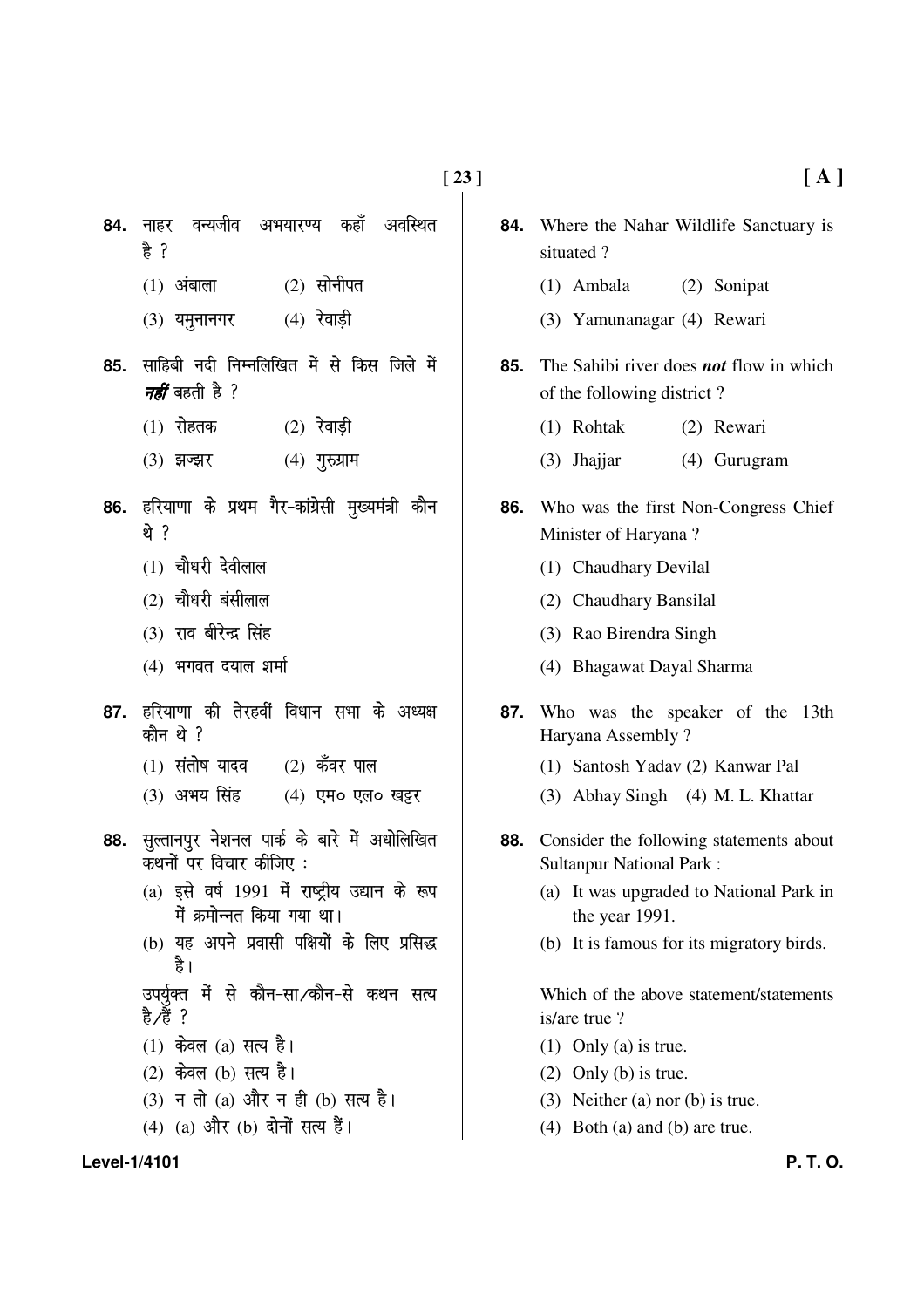| 89. | सुमेलित कीजिए:                            |             |                  |           |               | 89. Match the following:        |                                                                                                           |                                          |  |
|-----|-------------------------------------------|-------------|------------------|-----------|---------------|---------------------------------|-----------------------------------------------------------------------------------------------------------|------------------------------------------|--|
|     | स्मारक                                    |             | स्थान            |           |               | <b>Monuments</b>                |                                                                                                           | <b>Place</b>                             |  |
|     | A. शेख चिल्ली का                          |             | $(i)$ थानेसर     | A.        | Tomb          |                                 | $% \left( \left( \mathcal{A},\mathcal{A}\right) \right) =\left( \mathcal{A},\mathcal{A}\right)$ of<br>(i) | Thanesar                                 |  |
|     | मकबरा                                     |             |                  |           |               | Sheikh Chilli                   |                                                                                                           |                                          |  |
|     | B. गूजरी महल                              |             | (ii) हिसार       | <b>B.</b> |               | Gujari Mahal                    |                                                                                                           | (ii) Hisar                               |  |
|     | C. इब्राहिम लोदी का (iii) पानीपत          |             |                  | C.        | Tomb          |                                 |                                                                                                           | of (iii) Panipat                         |  |
|     | मकबरा                                     |             |                  |           |               | Ibrahim Lodi                    |                                                                                                           |                                          |  |
|     | D. शीश महल                                |             | $(iv)$ फर्रुखनगर | D.        |               |                                 |                                                                                                           | Sheesh Mahal (iv) Farrukhnagar           |  |
|     | <i>सही</i> कूट चुनिए :                    |             |                  |           |               | Choose the <i>correct</i> code: |                                                                                                           |                                          |  |
|     | B<br>$\mathbf{A}$                         | $\mathbf C$ | D                |           | $\mathbf{A}$  | B                               | $\mathsf{C}$                                                                                              | D                                        |  |
|     | $(1)$ $(iii)$<br>(ii)                     | (i)         | (iv)             |           | $(1)$ $(iii)$ | (ii)                            | (i)                                                                                                       | (iv)                                     |  |
|     | $(2)$ $(iv)$<br>(ii)                      | (i)         | (iii)            |           | $(2)$ $(iv)$  | (ii)                            | (i)                                                                                                       | (iii)                                    |  |
|     | $(3)$ (i)<br>(ii)                         | (iii)       | (iv)             | $(3)$ (i) |               | (ii)                            | (iii)                                                                                                     | (iv)                                     |  |
|     | (iii)<br>$(4)$ (iv)                       | (ii)        | (i)              |           | $(4)$ (iv)    | (iii)                           | (ii)                                                                                                      | (i)                                      |  |
| 90. | प्रसिद्ध गजल गायिका जोहराबाई संबंधित थी : |             |                  |           |               |                                 |                                                                                                           | 90. The famous Gazal Singer Zohrabai was |  |
|     |                                           |             |                  |           | related to:   |                                 |                                                                                                           |                                          |  |
|     | (1) अंबाला से                             |             |                  |           | (1) Ambala    |                                 |                                                                                                           |                                          |  |
|     | $(2)$ सोनीपत से                           |             |                  |           | (2) Sonipat   |                                 |                                                                                                           |                                          |  |
|     | (3) रेवाड़ी से                            |             |                  |           | (3) Rewari    |                                 |                                                                                                           |                                          |  |
|     | (4) यमुनानगर से                           |             |                  |           |               | (4) Yamunanagar                 |                                                                                                           |                                          |  |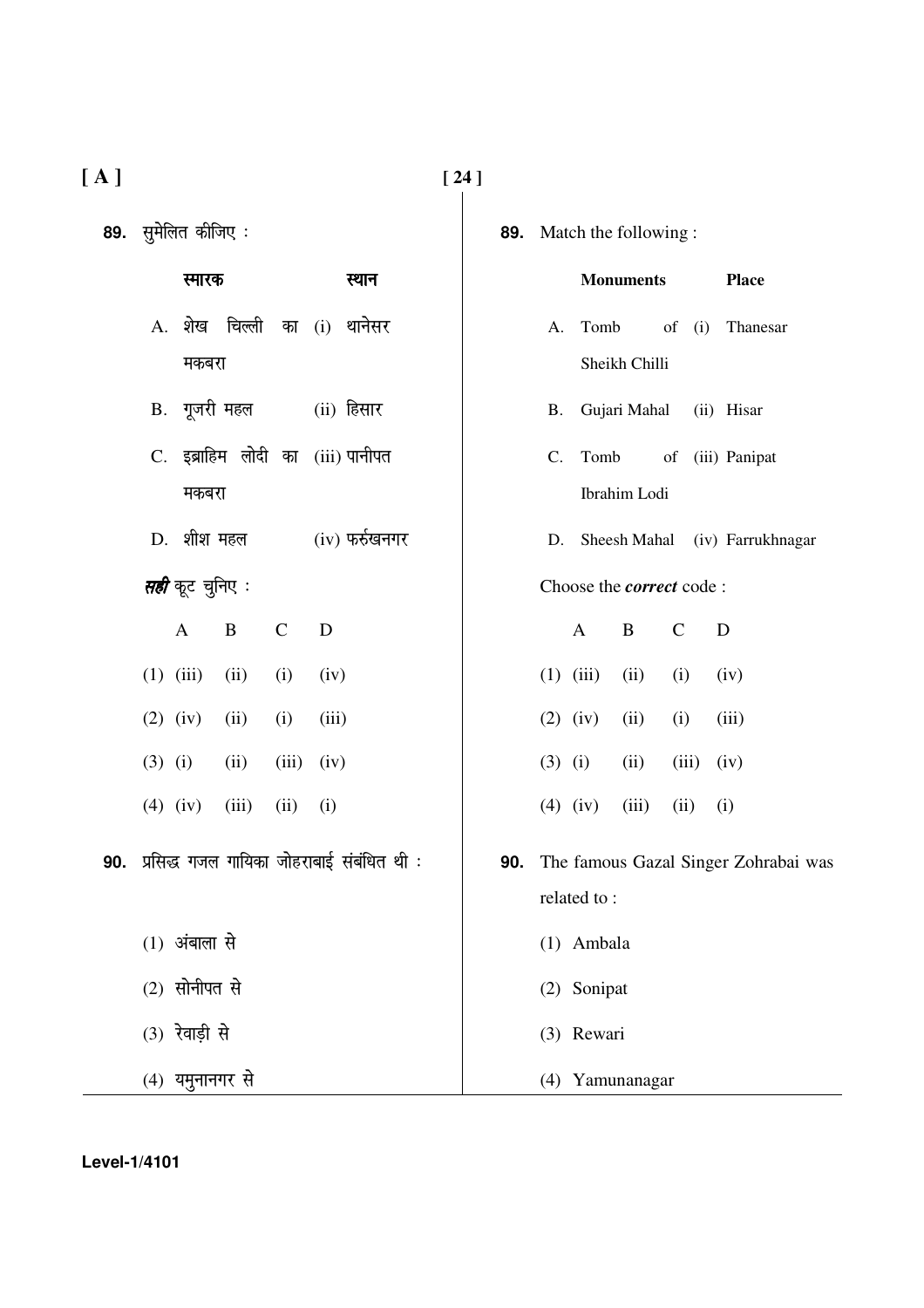## Hkkx **– IV / PART – IV**

# xf.kr **/ MATHEMATICS**

**निर्देश :** निम्नलिखित प्रश्नों के उत्तर देने के लिए **सबसे उचित** विकल्प चुनिए। *Direction : Answer the following questions by selecting the most appropriate option.* 

| 91. | किसी आयत के एक विकर्ण तथा क्षेत्रफल की<br>माप क्रमशः 25 सेमी तथा 168 सेमी <sup>2</sup> हो, तो<br>आयत की लम्बाई कितनी होगी ?     | <b>91.</b> Find the length of a rectangle whose<br>diagonal and area is 25 cm and 168<br>$\text{cm}^2$ respectively :   |
|-----|---------------------------------------------------------------------------------------------------------------------------------|-------------------------------------------------------------------------------------------------------------------------|
|     | $(1)$ 31 सेमी $(2)$ 24 सेमी                                                                                                     | $(1)$ 31 cm<br>$(2)$ 24 cm                                                                                              |
|     | (3) 17 सेमी<br>(4) 9 सेमी                                                                                                       | $(3)$ 17 cm $(4)$ 9 cm                                                                                                  |
|     | 92. यदि वर्ग की प्रत्येक भुजा की लम्बाई में $15\%$<br>की वृद्धि कर दी जाए, तो इसके क्षेत्रफल में<br>कितने प्रतिशत वृद्धि होगी ? | <b>92.</b> If the length of each side of a square is<br>increased by 15%, then the increase<br>percent in its area is : |
|     | $(1)$ 15%                                                                                                                       | $(1)$ 15%                                                                                                               |
|     | $(2)$ 22.5%                                                                                                                     | $(2)$ 22.5%                                                                                                             |
|     | $(3)$ 56.25%                                                                                                                    | $(3)$ 56.25%                                                                                                            |
|     | $(4)$ 32.25%                                                                                                                    | $(4)$ 32.25%                                                                                                            |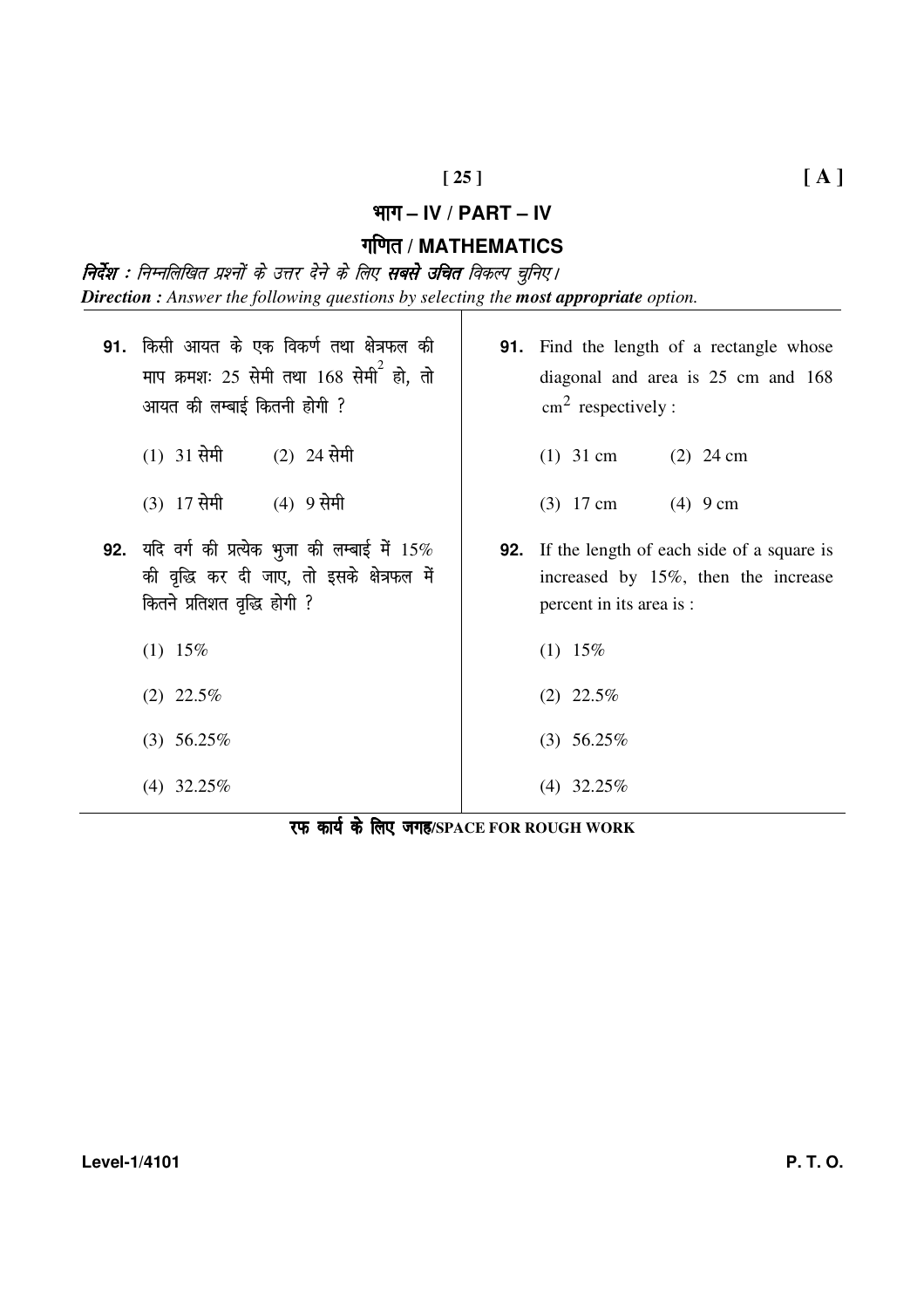| [A] |                                                                                    | [26] |                                                                                          |
|-----|------------------------------------------------------------------------------------|------|------------------------------------------------------------------------------------------|
|     | 93. यदि $\frac{x}{5} = \frac{y}{8}$ हो, तो $\frac{x+5}{y+8}$ का मान क्या<br>होगा ? |      | 93. If $\frac{x}{5} = \frac{y}{8}$ , then the value of $\frac{x+5}{y+8}$ is<br>equal to: |
|     | (1) $\frac{7}{8}$                                                                  |      | (1) $\frac{7}{8}$                                                                        |
|     | (2) $\frac{3}{5}$                                                                  |      | (2) $\frac{3}{5}$                                                                        |
|     | (3) $\frac{5}{8}$                                                                  |      | (3) $\frac{5}{8}$                                                                        |
|     | (4) $\frac{8}{5}$                                                                  |      | (4) $\frac{8}{5}$                                                                        |
|     | <b>94.</b> $\frac{1}{\sqrt{2}}$ का मान है :                                        | 94.  | The value of $\frac{1}{\sqrt{2}}$ is:                                                    |
|     | (1) $\sqrt{2}$                                                                     |      | $(1) \sqrt{2}$                                                                           |
|     | (2) 2                                                                              |      | (2) 2                                                                                    |
|     | (3) $\frac{\sqrt{2}}{2}$                                                           |      | (3) $\frac{\sqrt{2}}{2}$                                                                 |
|     | (4) $\frac{2}{\sqrt{2}}$                                                           |      | (4) $\frac{2}{\sqrt{2}}$                                                                 |

रफ कार्य के लिए जगह/SPACE FOR ROUGH WORK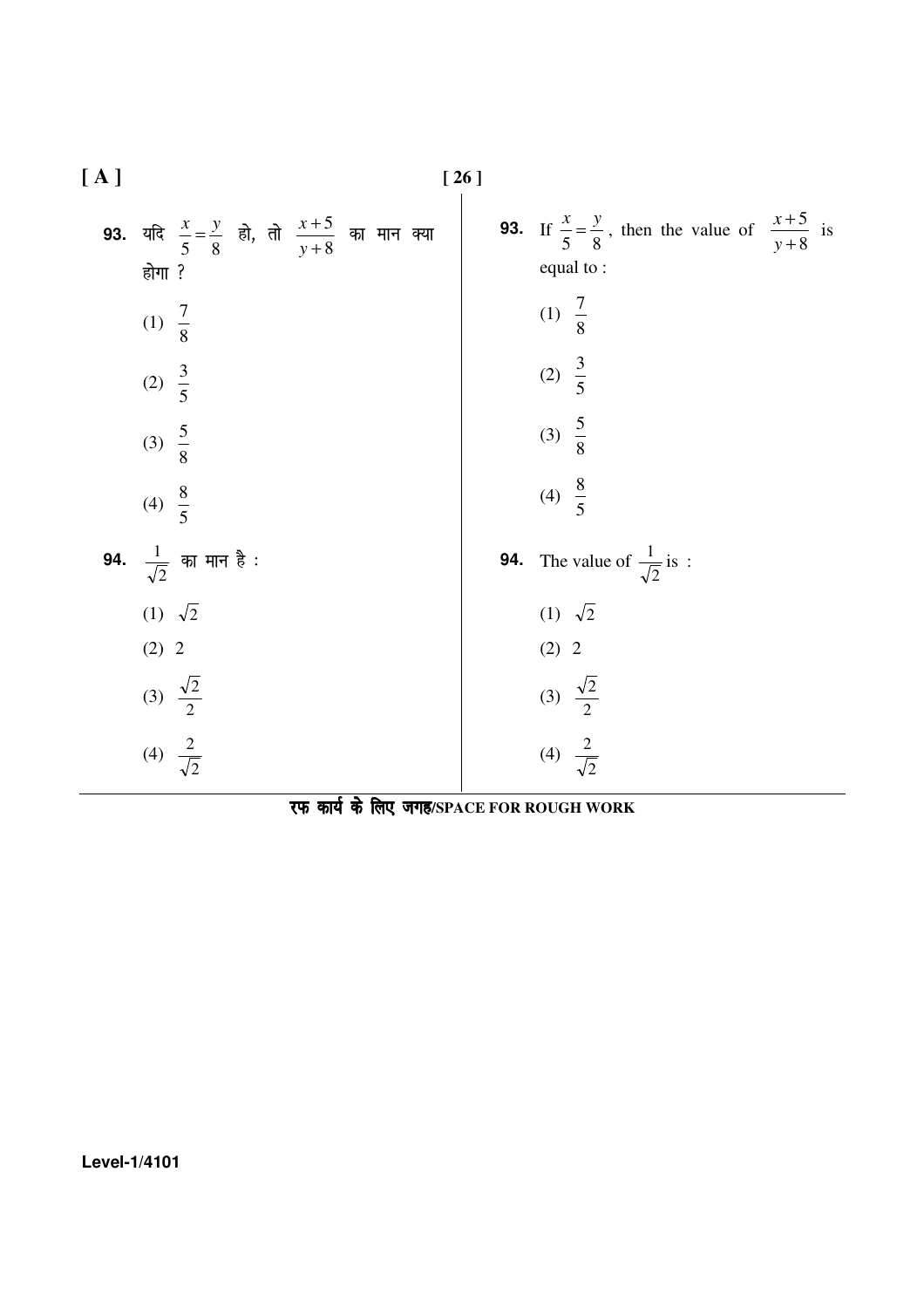|     |                                                                                                        | $[27]$ | [A]                                                                                                           |
|-----|--------------------------------------------------------------------------------------------------------|--------|---------------------------------------------------------------------------------------------------------------|
| 95. | शांति ने रोमा और टीना के बीच 1: 3 के<br>अनुपात में 40 डाक टिकट बाँटे। टीना को<br>कितने डाक टिकट मिले ? | 95.    | Shanti divided 40 stamps between<br>Roma and Teena in the ratio of $1:3$ .<br>How many stamps did Teena get ? |
|     | (1) 10                                                                                                 |        | (1) 10                                                                                                        |
|     | $(2)$ 30                                                                                               |        | $(2)$ 30                                                                                                      |
|     | $(3)$ 20                                                                                               |        | $(3)$ 20                                                                                                      |
|     | $(4)$ 25                                                                                               |        | $(4)$ 25                                                                                                      |
| 96. | $\sqrt{0.01 + \sqrt{0.0064}}$ का मान होगा:                                                             | 96.    | $\sqrt{0.01 + \sqrt{0.0064}}$ is equal to :                                                                   |
|     | $(1)$ 0.03                                                                                             |        | $(1)$ 0.03                                                                                                    |
|     | $(2)$ 0.3                                                                                              |        | $(2)$ 0.3                                                                                                     |
|     | (3) $0.3\sqrt{2}$                                                                                      |        | (3) $0.3\sqrt{2}$                                                                                             |
|     | $(4)$ 3                                                                                                |        | $(4)$ 3                                                                                                       |
|     |                                                                                                        |        |                                                                                                               |

रफ कार्य के लिए जगह/SPACE FOR ROUGH WORK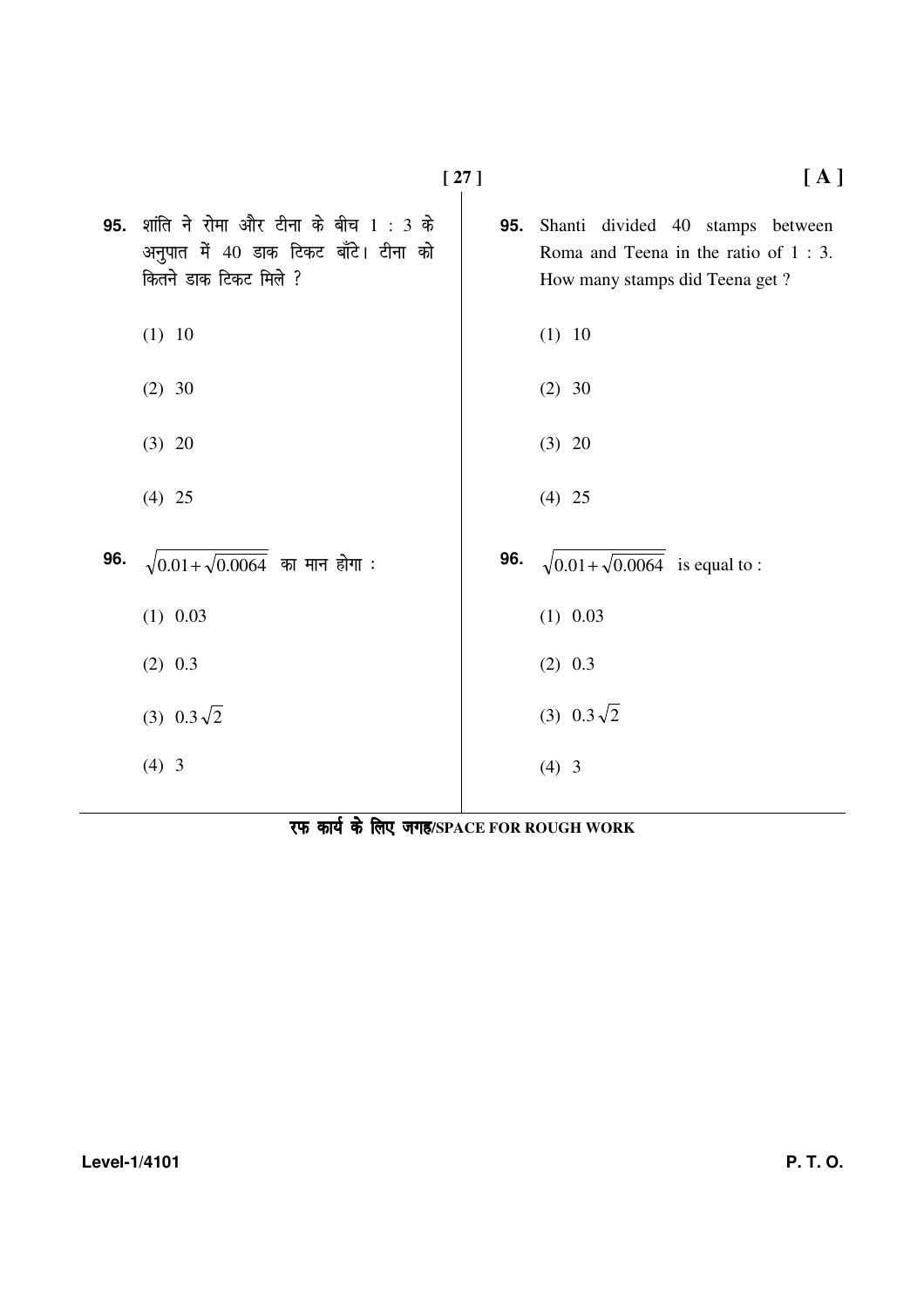| [A] |                                                                                                  | $[28]$ |                                                                                                                                   |
|-----|--------------------------------------------------------------------------------------------------|--------|-----------------------------------------------------------------------------------------------------------------------------------|
| 97. | $1,60,000$ रुं० का 2 वर्ष में $10\%$ वार्षिक<br>दर से छमाही देय चक्रवृद्धि ब्याज कितना<br>होगा ? | 97.    | Find CI paid when a sum<br><sub>of</sub><br>Rs. $1,60,000$ is invested for 2 years at<br>10% per annum compounded half<br>yearly: |
|     | (1) 34,846 $\overline{5}$ o                                                                      |        | $(1)$ Rs. 34,846                                                                                                                  |
|     | (2) $34,481$ $50$                                                                                |        | $(2)$ Rs. 34,481                                                                                                                  |
|     | $(3)$ 19,448 $\overline{5}$ o                                                                    |        | $(3)$ Rs. 19,448                                                                                                                  |
|     | $(4)$ 37,946 $\overline{5}$ o                                                                    |        | $(4)$ Rs. 37,946                                                                                                                  |
| 98. | 128352<br>का सरलतम रूप क्या है ?<br>238368                                                       |        | 128352<br>98. The simplest form of<br>is:<br>238368                                                                               |
|     | $(1)$ 3/4                                                                                        |        | $(1)$ 3/4                                                                                                                         |
|     | $(2)$ 5/13                                                                                       |        | $(2)$ 5/13                                                                                                                        |
|     | $(3)$ 7/13                                                                                       |        | $(3)$ 7/13                                                                                                                        |
|     | $(4)$ 9/13                                                                                       |        | $(4)$ 9/13                                                                                                                        |

|  |  |  | रफ कार्य के लिए जगह/SPACE FOR ROUGH WORK |  |
|--|--|--|------------------------------------------|--|
|--|--|--|------------------------------------------|--|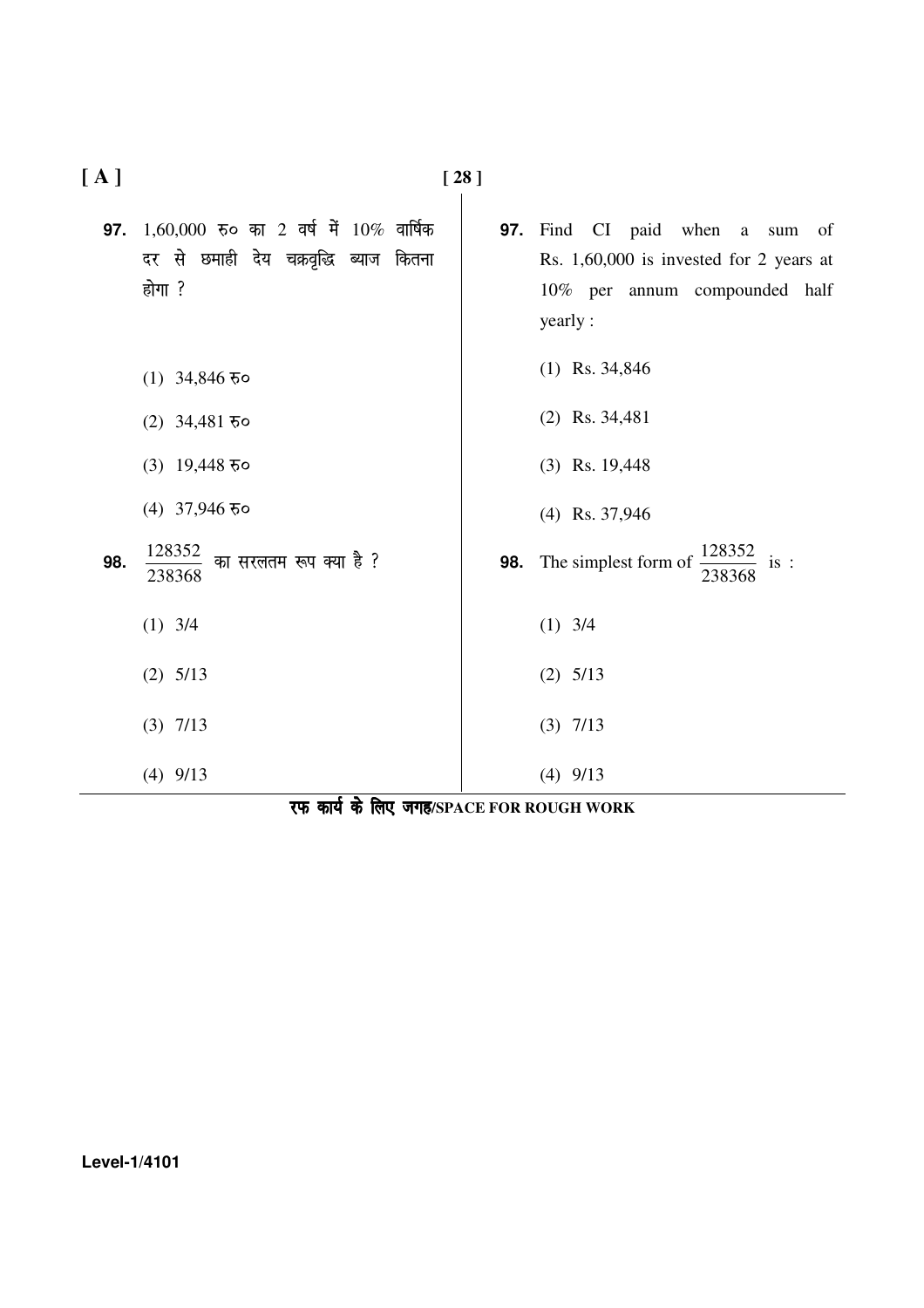**99.** यदि दो घनों के आयतनों का अनुपात 27 : 64 .<br>है, तो उनके सम्पूर्ण पृष्ठीय क्षेत्रफलों का अनुपात होगा $:$  $(1)$  27 : 64  $(2)$  3 : 4  $(3)$  9 : 16  $(4)$  3 : 8 **99.** The ratio of the volume of two cubes is 27 : 64, then find the ratio of their total surface area :  $(1)$  27 : 64  $(2)$  3 : 4  $(3)$  9 : 16  $(4)$  3 : 8 **100.**  $2\frac{1}{2}+3\frac{1}{4}+x+2\frac{1}{2}=13\frac{3}{12}$ 12  $13\frac{5}{13}$ 3  $2\frac{1}{2}$ 4  $3\frac{1}{4}$ 2  $2\frac{1}{2}+3\frac{1}{4}+x+2\frac{1}{2}=13\frac{5}{12}$ , तो 'x' का मान $\sin$ : (1) 3  $5\frac{1}{2}$ (2) 5  $3\frac{1}{7}$ (3) 5  $2\frac{1}{5}$ (4)  $5\frac{1}{7}$ **100.**  $2\frac{1}{2}+3\frac{1}{4}+x+2\frac{1}{2}=13\frac{3}{12}$ 12  $13\frac{5}{13}$ 3  $2\frac{1}{2}$ 4  $3\frac{1}{4}$ 2  $2\frac{1}{2} + 3\frac{1}{2} + x + 2\frac{1}{2} = 13\frac{5}{12}$ , find the value of '*x*' : (1) 3  $5\frac{1}{2}$ (2) 5  $3\frac{1}{7}$ (3) 5  $2\frac{1}{5}$ (4) 7  $5\frac{1}{7}$ 

रफ कार्य के लिए जगह/SPACE FOR ROUGH WORK

7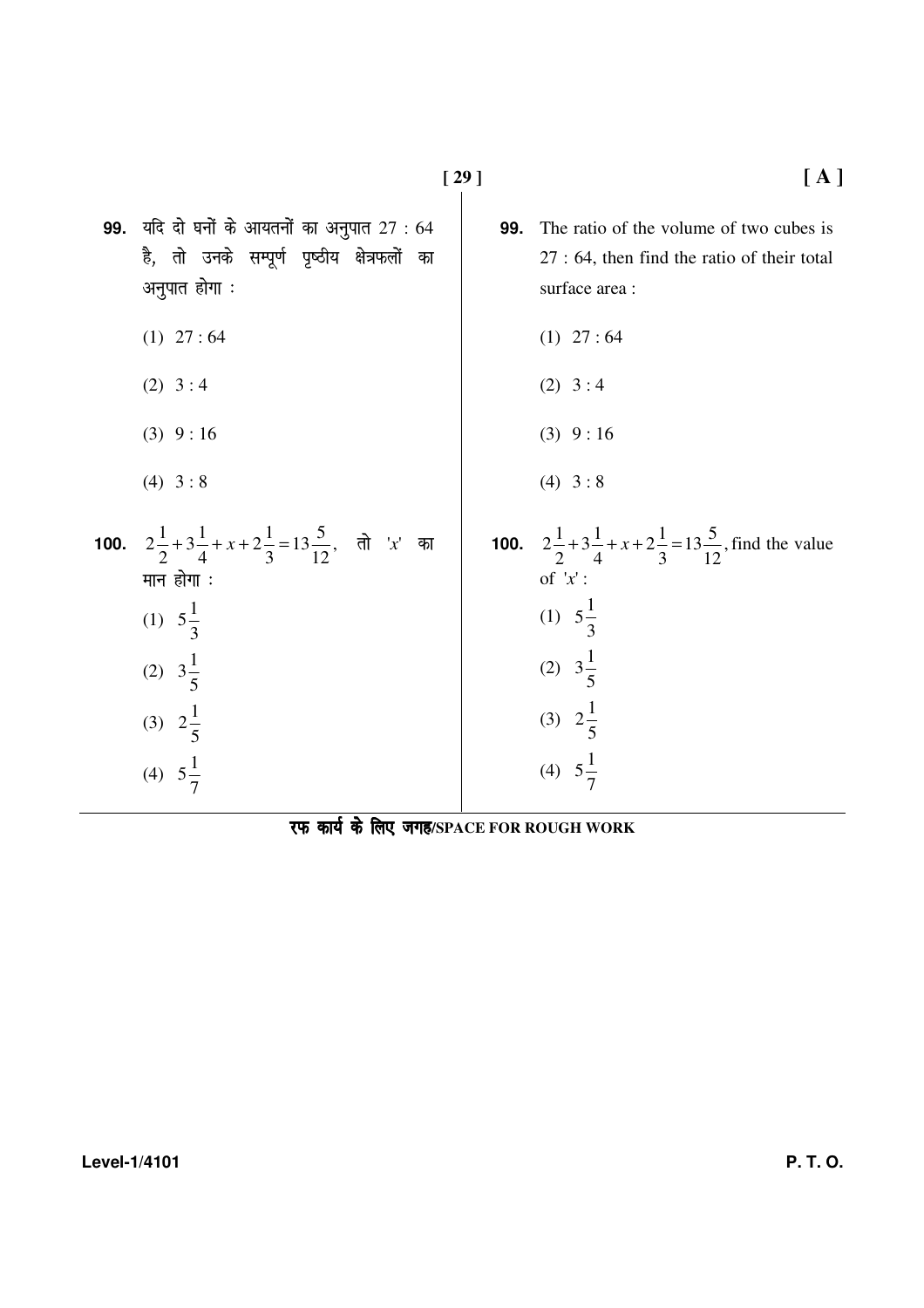101. 11 के गुणज ज्ञात कीजिए यदि तीन क्रमागत संख्याओं (11 गुणज संख्या) का योग 363 है: (1) 110, 121, 132 (2) 11, 22, 33 (3) 121, 132, 143 (4) 132, 143, 154 (1) 110, 121, 132 (2) 11, 22, 33 (3) 121, 132, 143 (4) 132, 143, 154 **102.** एक माचिस के डिब्बे का नाप 4 सेमी  $\times$  2.5 सेमी  $\times$  1.5 सेमी हो, ऐसे 12 डिब्बे के एक पैकेट का आयतन क्या होगा ?  $(1)$  180 सेमी $^3$ (1) 180 cm<sup>3</sup> (2) 140  $cm^3$ 

> (3) 120  $cm^3$ (4) 100  $\text{cm}^3$

> > रफ कार्य के लिए जगह/SPACE FOR ROUGH WORK

$$
[30]
$$

# **[ A ] [ 30 ]**

- $(2)$  140 सेमी<sup>3</sup>
- $(3)$  120 सेमी $3$
- $(4)$  100 सेमी<sup>3</sup>

**101.** The sum of three consecutive multiples of 11 is 363, find these multiples :

- **102.** A matchbox measures  $4 \text{ cm} \times 2.5 \text{ cm} \times$ 1.5 cm, what will be the volume of a packet containing 12 such boxes ?
	-
	-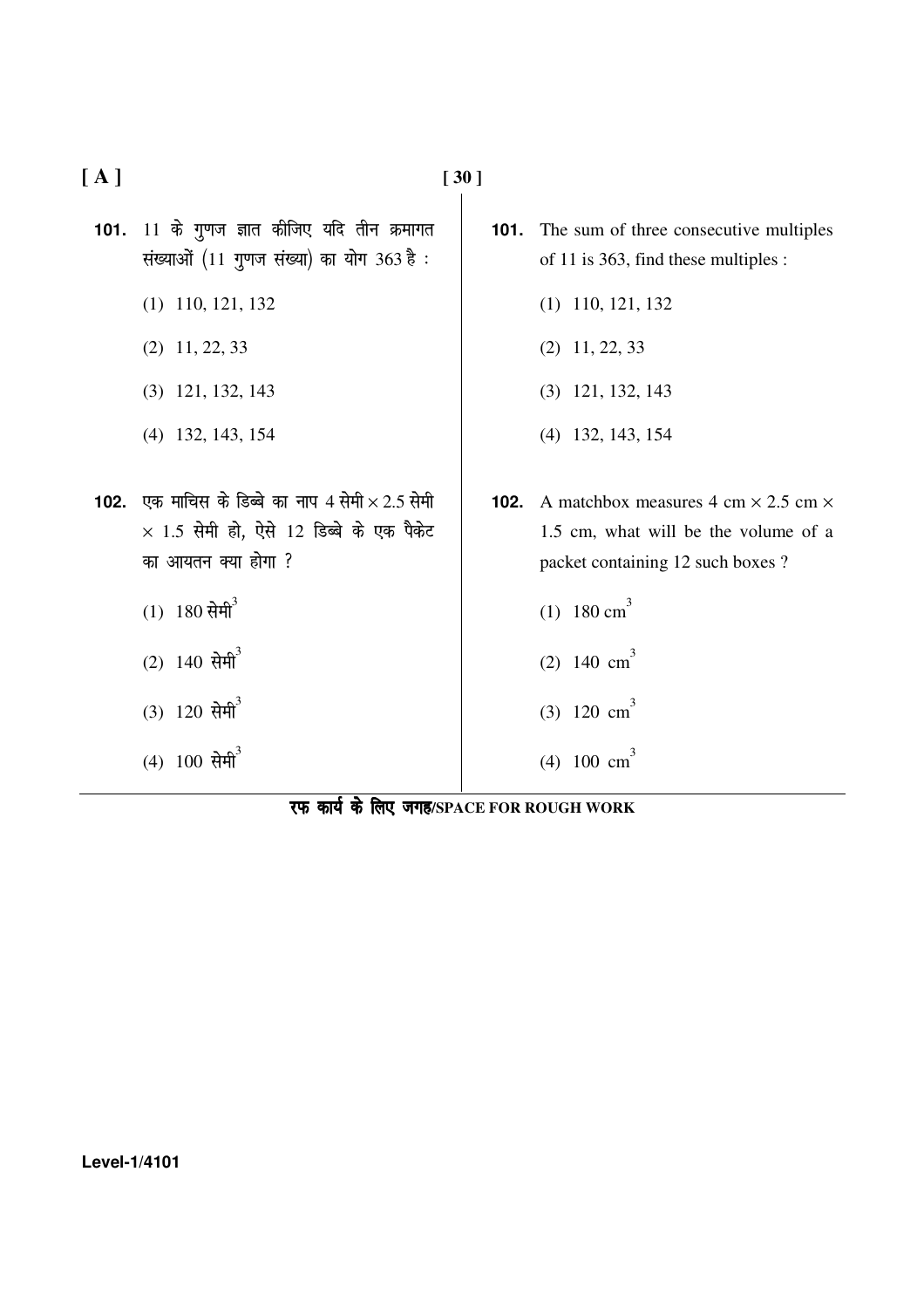|      | <b>103.</b> दो संपूरक कोणों का अनुपात 2 : 3 है, तो<br>कोणों का माप होगा :          |      | <b>103.</b> The ratio of supplementary angle is<br>$2:3$ , then find the angle:              |
|------|------------------------------------------------------------------------------------|------|----------------------------------------------------------------------------------------------|
|      | (1) $30^{\circ}, 45^{\circ}$                                                       |      | (1) $30^{\circ}, 45^{\circ}$                                                                 |
|      | (2) $36^\circ, 54^\circ$                                                           |      | (2) $36^{\circ}, 54^{\circ}$                                                                 |
|      | $(3)$ 72°, 108°                                                                    |      | $(3)$ 72°, 108°                                                                              |
|      | (4) $66^\circ$ , $114^\circ$                                                       |      | (4) $66^\circ$ , $114^\circ$                                                                 |
| 104. | एक समबहुभुज के आंतरिक कोणों का योग<br>$1440^\circ$ है, भुजाओं की संख्या कितनी है ? | 104. | The sum of interior angle of a regular<br>polygon is 1440°, then the number of<br>sides is : |
|      | (1) 8                                                                              |      | (1) 8                                                                                        |
|      | $(2)$ 10                                                                           |      | $(2)$ 10                                                                                     |
|      | $(3)$ 12                                                                           |      | $(3)$ 12                                                                                     |
|      | (4) 6                                                                              |      | (4) 6                                                                                        |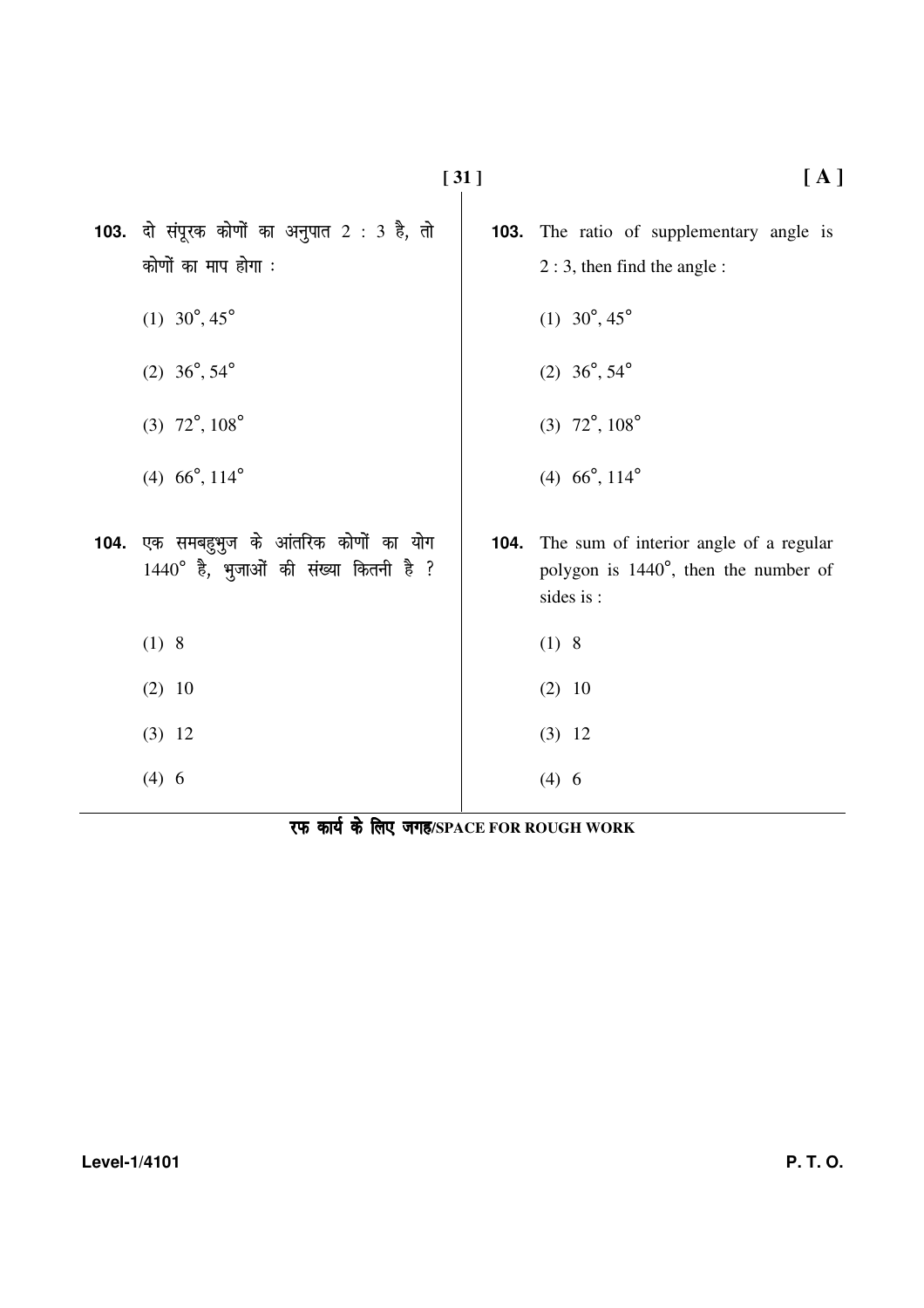| [A]  |                                                                                                                       | $[32]$ |                                                                                                                  |  |  |
|------|-----------------------------------------------------------------------------------------------------------------------|--------|------------------------------------------------------------------------------------------------------------------|--|--|
| 105. | राम एक पुस्तक का 1/5वाँ भाग पढ़ता है। यदि<br>फिर भी 60 पृष्ठ पढ़ने को शेष हैं, तो पुस्तक<br>में कुल कितने पृष्ठ हैं ? | 105.   | Ram reads 1/5th of a book. If 60 pages<br>are still left to read, then how many<br>pages are there in the book?  |  |  |
|      | $(1)$ 75                                                                                                              |        | $(1)$ 75                                                                                                         |  |  |
|      | $(2)$ 90                                                                                                              |        | $(2)$ 90                                                                                                         |  |  |
|      | $(3)$ 105                                                                                                             |        | $(3)$ 105                                                                                                        |  |  |
|      | $(4)$ 120                                                                                                             |        | $(4)$ 120                                                                                                        |  |  |
|      | 106. यदि A की आय B की आय से 20% कम हो,<br>तो $B$ की आय $A$ की आय से कितने प्रतिशत<br>अधिक है ?                        | 106.   | If the income of A is $20\%$ less than<br>income of $B$ , then how much income of<br>B is more than income of A? |  |  |
|      | $(1)$ 20%                                                                                                             |        | $(1)$ 20%                                                                                                        |  |  |
|      | $(2)$ 25%                                                                                                             |        | $(2)$ 25%                                                                                                        |  |  |
|      | $(3)$ 30%                                                                                                             |        | $(3)$ 30%                                                                                                        |  |  |
|      | $(4)$ 35%                                                                                                             |        | $(4)$ 35%                                                                                                        |  |  |
|      | .                                                                                                                     |        |                                                                                                                  |  |  |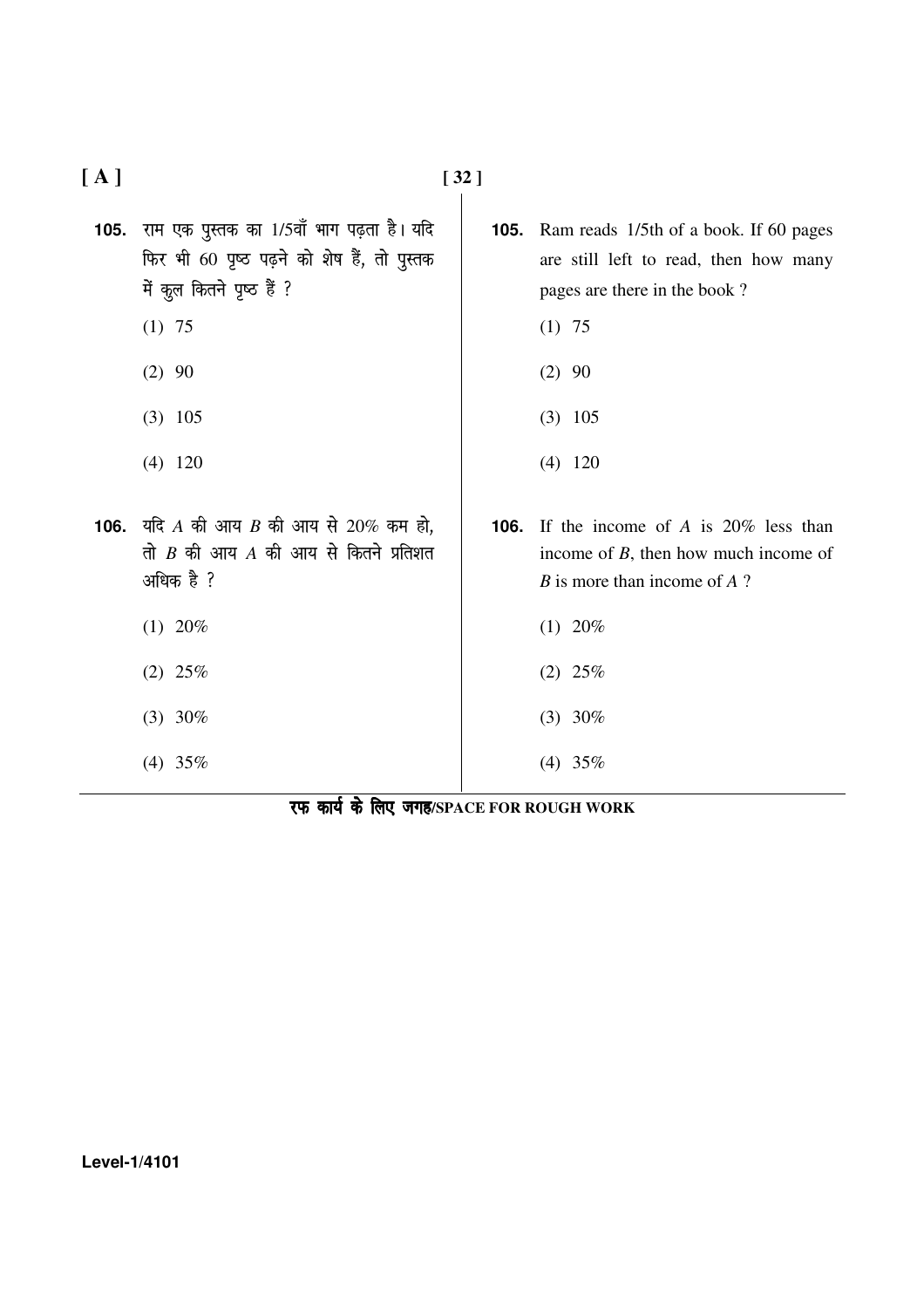- 107. एक त्रिभुजाकार प्लॉट की भुजाओं का अनुपात  $3:5:7$  है और इसका परिमाप  $300$  मी है, तो इसका क्षेत्रफल होगा $:$ 
	- $(1)$  150 मी $^{2}$
	- $(2)$  900 $\sqrt{3}$  मी<sup>2</sup>
	- (3)  $1500\sqrt{3}$  मी<sup>2</sup>
	- $(4)$  1500 मी<sup>2</sup>
- **108.** बिन्दु  $P(x_1, y_1)$  और  $Q(x_2, y_2)$  के बीच की दूरी बराबर है :

(1) 
$$
\sqrt{(x_2 - x_1)^2 + (y_2 - y_1)^2}
$$

(2) 
$$
\sqrt{(x_2 + x_1)^2 - (y_2 + y_1)^2}
$$

$$
(3) \sqrt{(x_2 - y_2)^2 + (x_1 - y_1)^2}
$$

(4)  $\sqrt{(x_1 - x_2)^2 + (y_1 + y_2)^2}$ 2  $(x_1 - x_2)^2 + (y_1 + y_2)$ 

- **107.** The sides of a triangular plot are in the ratio of 3 : 5 : 7 and its perimeter is 300 m, find its area :
	- (1) 150  $m^2$
	- (2)  $900\sqrt{3} \text{ m}^2$
	- (3)  $1500\sqrt{3}$  m<sup>2</sup>
	- (4)  $1500 \text{ m}^2$
- **108.** The distance between  $P(x_1, y_1)$  and  $Q(x_2, y_2)$  is :
	- (1)  $\sqrt{(x_2 x_1)^2 + (y_2 y_1)^2}$ 2  $(x_2 - x_1)^2 + (y_2 - y_1)^2$

(2) 
$$
\sqrt{(x_2 + x_1)^2 - (y_2 + y_1)^2}
$$

$$
(3) \ \sqrt{(x_2 - y_2)^2 + (x_1 - y_1)^2}
$$

(4)  $\sqrt{(x_1 - x_2)^2 + (y_1 + y_2)^2}$ 2  $(x_1 - x_2)^2 + (y_1 + y_2)$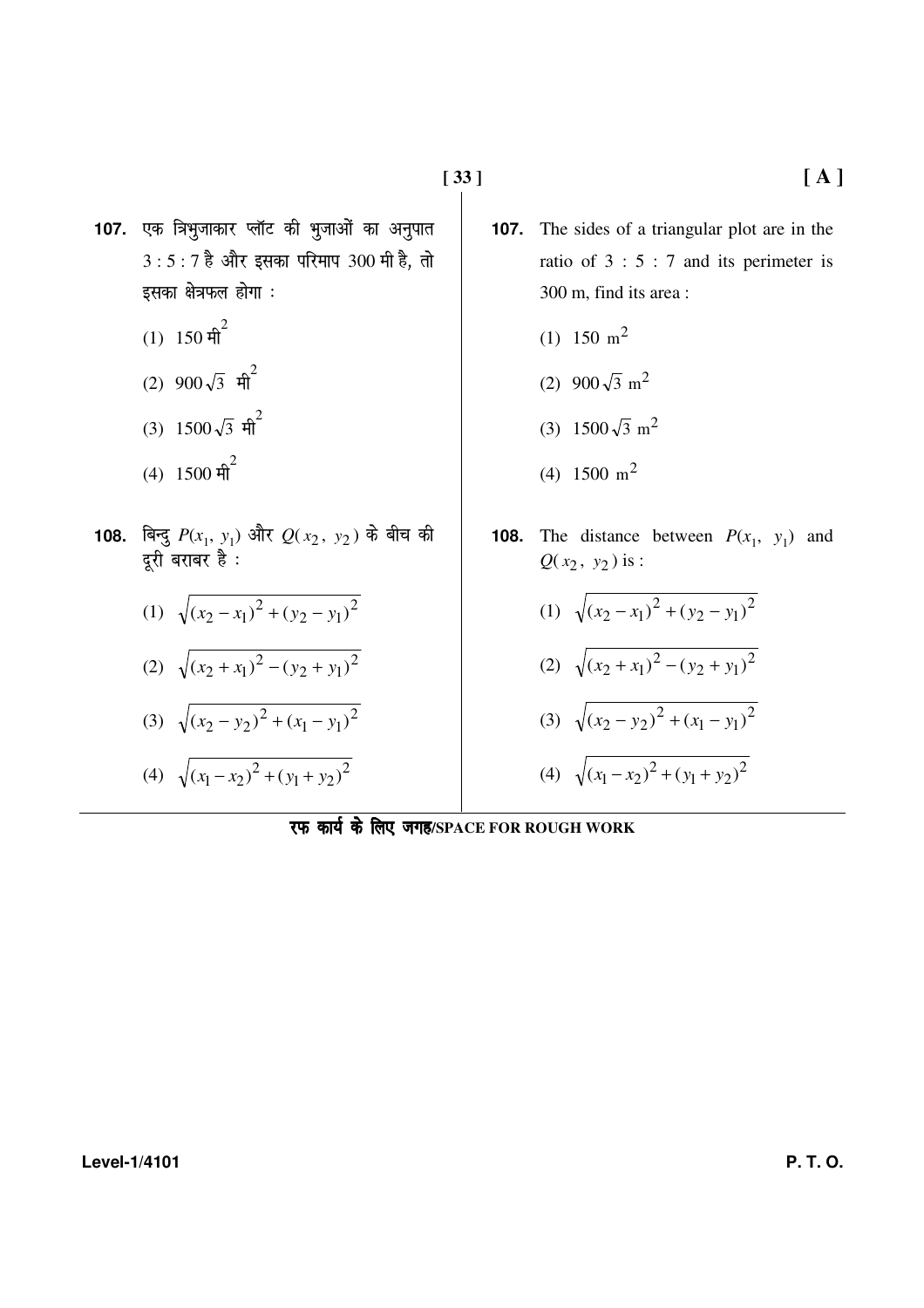| [A]  |                                                                                                                                       | $[34]$ |                                                                                                                                                                                 |
|------|---------------------------------------------------------------------------------------------------------------------------------------|--------|---------------------------------------------------------------------------------------------------------------------------------------------------------------------------------|
| 109. | 11 प्रेक्षणों का औसत 60 है। यदि प्रथम 6<br>प्रेक्षणों का औसत 59 हो तथा अंतिम 6 प्रेक्षणों<br>का औसत 62 हो, तो छठे प्रेक्षण का मान है: | 109.   | The average of 11 observations is 60.<br>If the average of first six observations<br>is 59 and that of last six observations is<br>62, then the value of sixth observation, is: |
|      | $(1)$ 63                                                                                                                              |        | $(1)$ 63                                                                                                                                                                        |
|      | $(2)$ 64                                                                                                                              |        | $(2)$ 64                                                                                                                                                                        |
|      | $(3)$ 66                                                                                                                              |        | $(3)$ 66                                                                                                                                                                        |
|      | $(4)$ 68                                                                                                                              |        | $(4)$ 68                                                                                                                                                                        |
| 110. | $\frac{(225)^{0.2} \times (225)^{0.3}}{(225)^{0.8} \times (225)^{0.2}} = ?$                                                           |        | <b>110.</b> $\frac{(225)^{0.2} \times (225)^{0.3}}{(225)^{0.8} \times (225)^{0.2}} = ?$                                                                                         |
|      | $(1)$ 15                                                                                                                              |        | $(1)$ 15                                                                                                                                                                        |
|      | $(2)$ 1.5                                                                                                                             |        | $(2)$ 1.5                                                                                                                                                                       |
|      | (3) $\frac{1}{15}$                                                                                                                    |        | (3) $\frac{1}{15}$                                                                                                                                                              |
|      | $\frac{1}{25}$<br>(4)                                                                                                                 |        | (4)                                                                                                                                                                             |

रफ कार्य के लिए जगह/SPACE FOR ROUGH WORK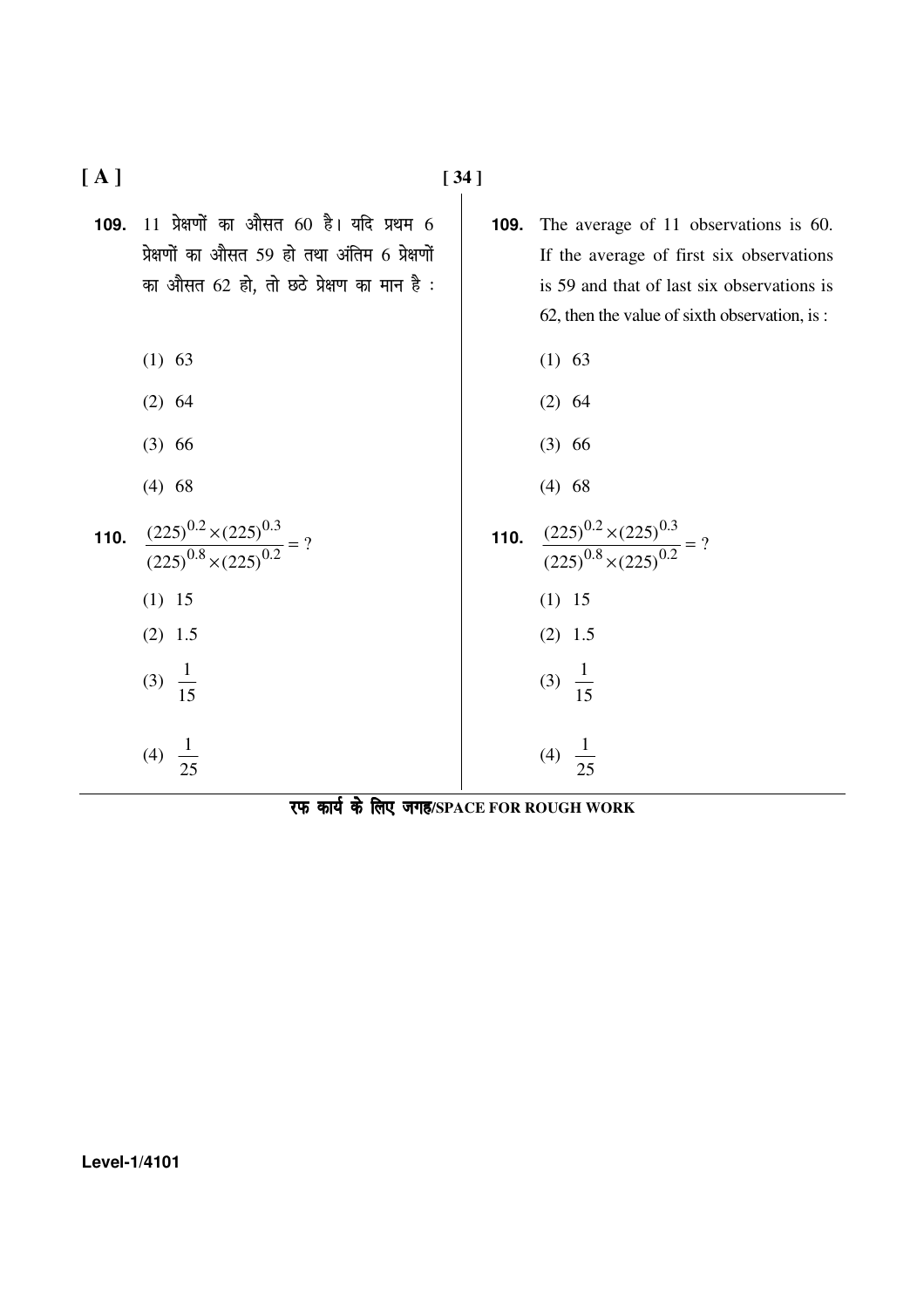| 8 सेमी लम्बाई और 6 सेमी चौड़ाई की एक<br>112.<br>112. How many squares of each side 2 cm<br>कागज की शीट पर 2 सेमी भुजा वाले कितने<br>can be drawn on a paper sheet of the<br>वर्ग बनाये जा सकते हैं ?<br>length 8 cm and the breadth 6 cm ?<br>$(1)$ 24<br>$(1)$ 24<br>$(2)$ 18<br>$(2)$ 18<br>$(3)$ 12<br>$(3)$ 12 |  | 111. एक बेलनाकार जार के आधार की परिधि 132<br>सेमी है और उसकी ऊँचाई 25 सेमी है, तो<br>उसमें कितने लीटर पानी आ सकता है ?<br>$(1)$ 33.64 लीटर<br>$(2)$ 34.65 लीटर<br>$(3)$ 69.34 लीटर<br>(4) 22.35 लीटर | 111. | The circumference of the base of a<br>cylindrical vessel is 132 cm and its<br>height is 25 cm, how many liters of<br>water can it hold?<br>$(1)$ 33.64 liters<br>$(2)$ 34.65 liters<br>(3) 69.34 liters<br>(4) 22.35 liters |
|--------------------------------------------------------------------------------------------------------------------------------------------------------------------------------------------------------------------------------------------------------------------------------------------------------------------|--|------------------------------------------------------------------------------------------------------------------------------------------------------------------------------------------------------|------|-----------------------------------------------------------------------------------------------------------------------------------------------------------------------------------------------------------------------------|
|                                                                                                                                                                                                                                                                                                                    |  |                                                                                                                                                                                                      |      |                                                                                                                                                                                                                             |
|                                                                                                                                                                                                                                                                                                                    |  |                                                                                                                                                                                                      |      |                                                                                                                                                                                                                             |
|                                                                                                                                                                                                                                                                                                                    |  |                                                                                                                                                                                                      |      |                                                                                                                                                                                                                             |
|                                                                                                                                                                                                                                                                                                                    |  |                                                                                                                                                                                                      |      |                                                                                                                                                                                                                             |
|                                                                                                                                                                                                                                                                                                                    |  |                                                                                                                                                                                                      |      |                                                                                                                                                                                                                             |
|                                                                                                                                                                                                                                                                                                                    |  | (4)8                                                                                                                                                                                                 |      | (4)8                                                                                                                                                                                                                        |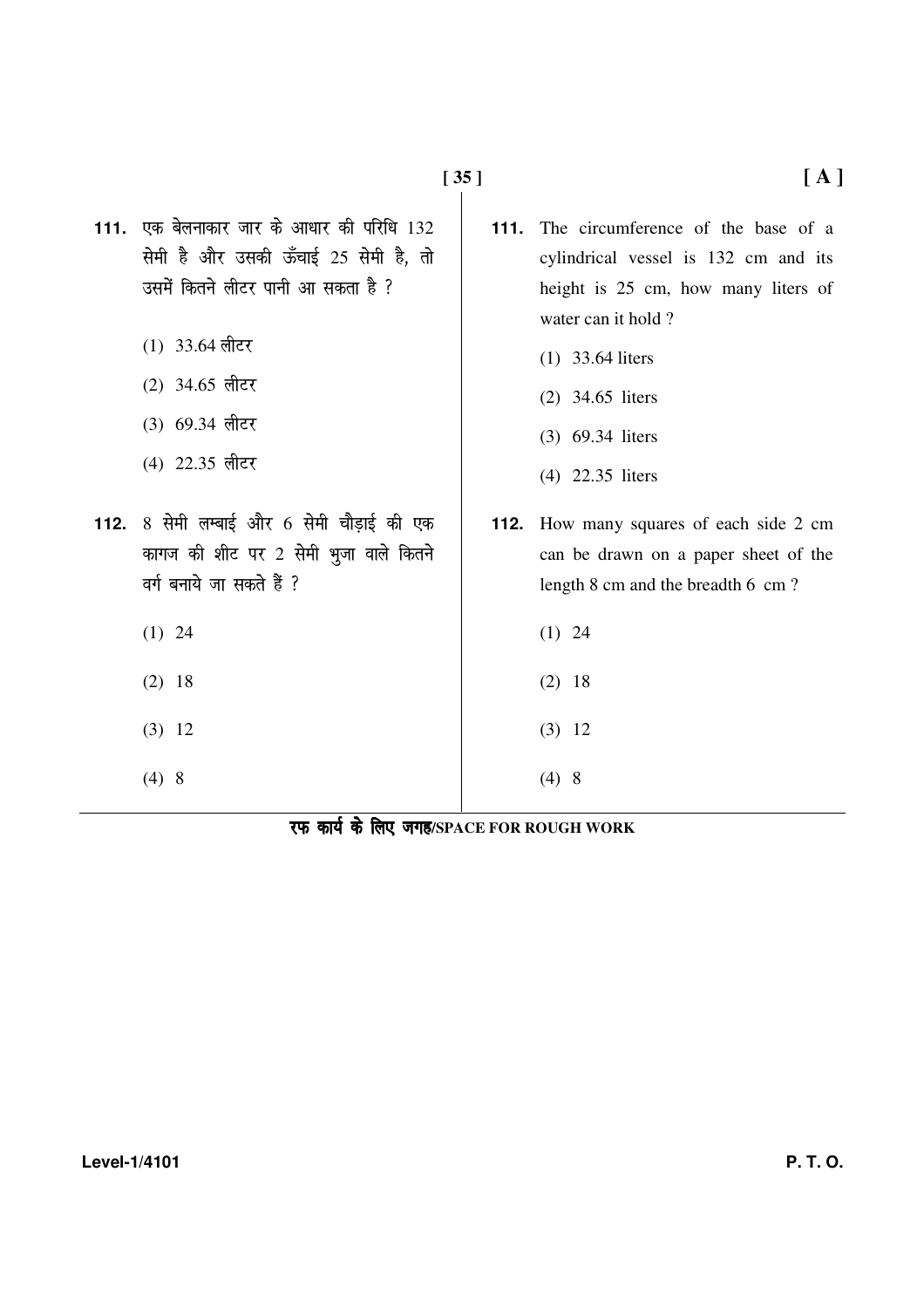**[ A ] [ 36 ]**  113. दो संख्याएँ 3 : 4 के अनुपात में हैं तथा इनका लघुत्तम समापवर्त्य 84 है, इनमें से बड़ी संख्या कौन-सी होगी ?  $(1)$  21  $(2)$  24 (3) 28 (4) 84 **113.** The ratio of two numbers are 3 : 4 and their L.C.M. is 84, then which number is greater number of the following ?  $(1)$  21  $(2)$  24 (3) 28 (4) 84 **114.** एक द्विघात समीकरण के मूल  $\frac{2}{3}$  $rac{2}{3}$  और  $-\frac{1}{2}$ 1 − हैं, तो द्विघात समीकरण होगा : (1)  $6x^2 + x + 2 = 0$ (2)  $6x^2 - x - 2 = 0$ (3)  $16x^2 - x + 2 = 0$ (4)  $16x^2 + x - 2 = 0$  **114.** Find the quadratic equation whose roots are 3  $\frac{2}{3}$  and 2  $-\frac{1}{2}$  : (1)  $6x^2 + x + 2 = 0$ (2)  $6x^2 - x - 2 = 0$ (3)  $16x^2 - x + 2 = 0$ (4)  $16x^2 + x - 2 = 0$ 115. श्रेणी 3, 8, 13, 18, …….. में कौन-सा पद 78  $\frac{2}{5}$  ?  $(1)$  18  $(2)$  76 (3) 16 (4) 74 **115.** Which term of the series 3, 8, 13, 18, …….. is 78 ?  $(1)$  18  $(2)$  76 (3) 16 (4) 74

|  |  |  |  | रफ कार्य के लिए जगह/SPACE FOR ROUGH WORK |  |
|--|--|--|--|------------------------------------------|--|
|--|--|--|--|------------------------------------------|--|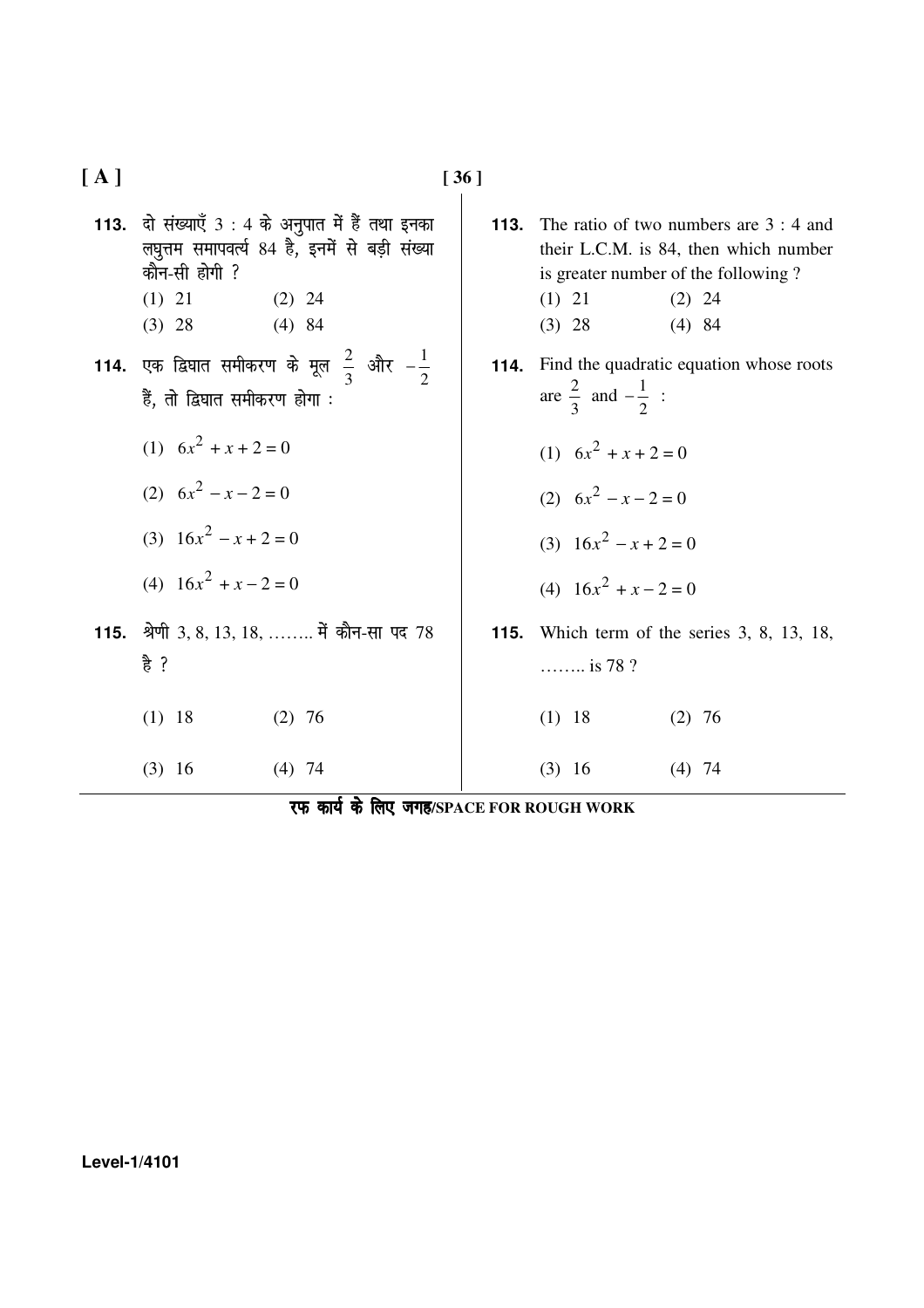|      | 116. दो पूर्ण संख्याओं का अंतर 66 है और उनका<br>अनुपात 5 : 2 है, तो वो दो संख्याएँ हैं :                                                   | 116. | The difference between two whole numbers<br>is 66. The ratio of the two numbers is $5:2$ ,<br>what are the two numbers?          |
|------|--------------------------------------------------------------------------------------------------------------------------------------------|------|----------------------------------------------------------------------------------------------------------------------------------|
|      | $(1)$ 110:34                                                                                                                               |      | $(1)$ 110:34                                                                                                                     |
|      | $(2)$ 34 : 100                                                                                                                             |      | $(2)$ 34 : 100                                                                                                                   |
|      | $(3)$ 110:44                                                                                                                               |      | $(3)$ 110:44                                                                                                                     |
|      | $(4)$ 100 : 34                                                                                                                             |      | $(4)$ 100:34                                                                                                                     |
| 117. | $0.41 \times 0.41 \times 0.41 + 0.69 \times 0.69 \times 0.69$<br>$0.41 \times 0.41 - 0.41 \times 0.69 + 0.69 \times 0.69$<br>का मान होगा : | 117. | $0.41 \times 0.41 \times 0.41 + 0.69 \times 0.69 \times 0.69$<br>$0.41\times0.41-0.41\times0.69+0.69\times0.69$<br>is equal to : |
|      | $(1)$ 0.28                                                                                                                                 |      | $(1)$ 0.28                                                                                                                       |
|      | $(2)$ 11                                                                                                                                   |      | $(2)$ 11                                                                                                                         |
|      | $(3)$ 1.1                                                                                                                                  |      | $(3)$ 1.1                                                                                                                        |
|      | $(4)$ 2.8                                                                                                                                  |      | $(4)$ 2.8                                                                                                                        |
|      |                                                                                                                                            |      |                                                                                                                                  |

 $\mathbf{I}$ 

**[ 37 ] [ A ]**

रफ कार्य के लिए जगह/SPACE FOR ROUGH WORK

**Level-1/4101 P. T. O.**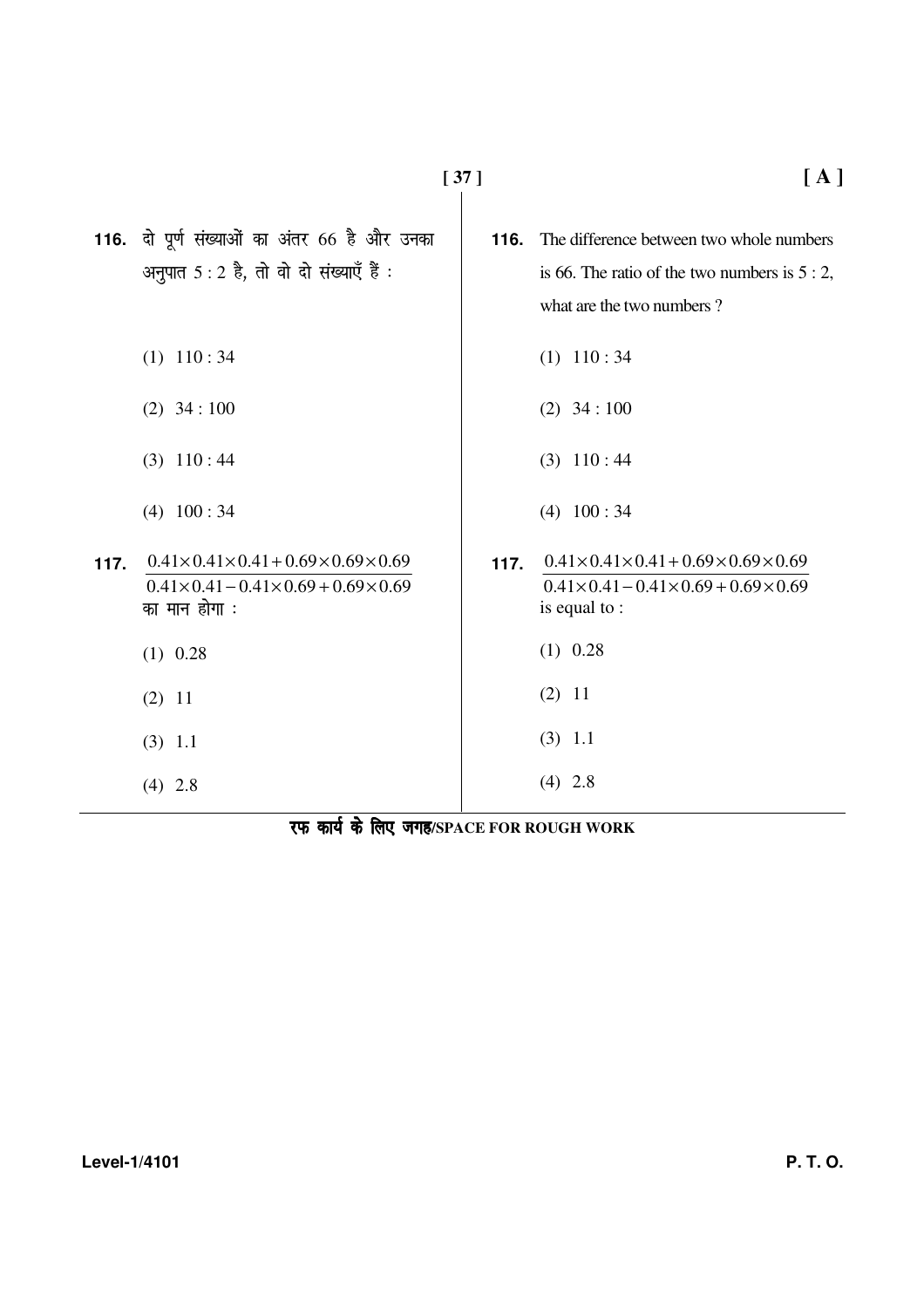| [A]  |                                                                                                                                                                            | $[38]$ |                                                                                                                                                                                                                               |
|------|----------------------------------------------------------------------------------------------------------------------------------------------------------------------------|--------|-------------------------------------------------------------------------------------------------------------------------------------------------------------------------------------------------------------------------------|
|      | 118. 15 वर्षों में रवि की उम्र वर्तमान उम्र की 4 गुना<br>होगी, तो रवि की वर्तमान उम्र क्या है ?                                                                            |        | <b>118.</b> Fifteen years from now Ravi's age will<br>be four times his present age. What is<br>Ravi's present age?                                                                                                           |
|      | $(1)$ 15 वर्ष<br>(2) 5 वर्ष<br>$(3)$ 10 वर्ष<br>$(4)$ 4 वर्ष                                                                                                               |        | $(1)$ 15 Yrs.<br>$(2)$ 5 Yrs.<br>$(3)$ 10 Yrs.<br>$(4)$ 4 Yrs.                                                                                                                                                                |
| 119. | एक शंकु की ऊँचाई और तिर्यक ऊँचाई क्रमशः<br>21 सेमी और 28 सेमी है। इसका आयतन होगा:<br>$(1)$ 7456 सेमी <sup>3</sup><br>$(2)$ 7654 सेमी<br>$(3)$ 7546 सेमी<br>$(4)$ 7746 सेमी | 119.   | The height and the slant height of a<br>cone are 21 cm and 28 cm respectively,<br>the volume of the cone will be:<br>(1) $7456 \text{ cm}^3$<br>(2) $7654 \text{ cm}^3$<br>(3) $7546 \text{ cm}^3$<br>(4) $7746 \text{ cm}^3$ |
| 120. | एक स्कूटर 54 किमी० प्रति घण्टा की चाल से<br>1 मिनट में कितनी दूरी तय करेगा ?<br>$(2)$ 1000 मी<br>$(1)$ 900 मी                                                              | 120.   | How much distance covered by a<br>scooter in 1 minute at the speed of<br>54 km/hr?<br>$(1)$ 900 m<br>$(2)$ 1000 m                                                                                                             |
|      | $(3)$ 115 मी<br>$(4)$ 90 मी<br>$\pi$ and $\frac{1}{2}$ $\frac{6\pi}{6}$ $\pi\pi$ (or top pough we                                                                          |        | $(3)$ 115 m<br>$(4)$ 90 m                                                                                                                                                                                                     |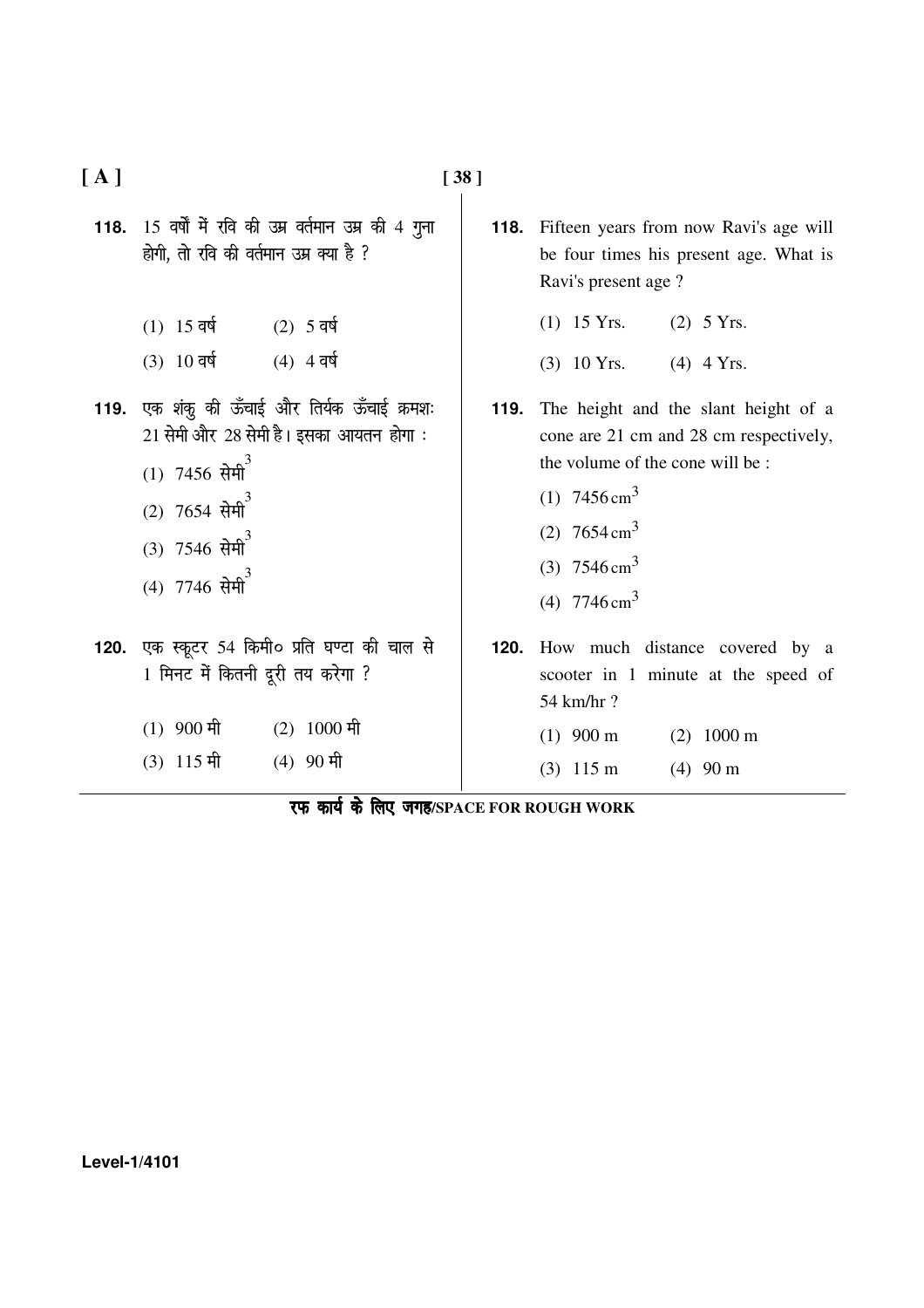## $[39]$

#### भाग  $-$  V / PART  $-$  V

# पर्यावरण अध्ययन / ENVIRONMENTAL STUDIES

**निर्देश :** निम्नलिखित प्रश्नों के उत्तर देने के लिए **सबसे उचित** विकल्प चुनिए। **Direction**: Answer the following questions by selecting the **most appropriate** option.

| 121. | रॉकेट किसके संरक्षण के सिद्धान्त पर कार्य<br>करता है ?                                                                                                                                                               | 121. | Rocket ·<br>conservat                                                                                      |
|------|----------------------------------------------------------------------------------------------------------------------------------------------------------------------------------------------------------------------|------|------------------------------------------------------------------------------------------------------------|
|      | $(2)$ संवेग<br>$(1)$ बल                                                                                                                                                                                              |      | $(1)$ Force                                                                                                |
|      | $(3)$ वेग<br>$(4)$ द्रव्यमान                                                                                                                                                                                         |      | $(3)$ Velo                                                                                                 |
| 122. | किस∕किन उद्योग/उद्योगों को ''सनराइज<br>उद्योग" के रूप में जानते हैं ?<br>(A) लौह और इस्पात उद्योग<br>(B) सूचना प्रौद्योगिकी<br>(C) सीमेन्ट उद्योग<br>(D) सूती वस्त्र उद्योग<br>(1) (A), (B) और (C)<br>(2) (C) और (D) | 122. | Which i<br>"Sunrise<br>$(A)$ Iron<br>(B) Infor<br>$(C)$ Cem<br>(D) Cotto<br>$(1)$ $(A)$ ,<br>$(2)$ $(C)$ a |
|      | $(3)$ केवल $(B)$                                                                                                                                                                                                     |      | $(3)$ Only                                                                                                 |
|      | $(4)$ केवल $(D)$                                                                                                                                                                                                     |      | $(4)$ Only                                                                                                 |
|      | 123. अफाई, करैत, दुबईया प्रजातियाँ हैं :                                                                                                                                                                             |      | <b>123.</b> Afai, Kra                                                                                      |
|      | $(1)$ जहरीला साँप की                                                                                                                                                                                                 |      | $(1)$ Poiso                                                                                                |
|      | $(2)$ मछली की                                                                                                                                                                                                        |      | $(2)$ Fish                                                                                                 |
|      | (3) जहरविहीन साँप की                                                                                                                                                                                                 |      | $(3)$ Nonp                                                                                                 |
|      | $(4)$ मेंढक की                                                                                                                                                                                                       |      | $(4)$ Frog                                                                                                 |
|      | 124. सूक्ष्म जीवों द्वारा मृत पादपों पर क्रिया करने से                                                                                                                                                               | 124. | Micro-org                                                                                                  |
|      | बनता है :                                                                                                                                                                                                            |      | to produc                                                                                                  |
|      | $(1)$ मशरूम                                                                                                                                                                                                          |      | $(1)$ Musl                                                                                                 |
|      | $(2)$ रेत                                                                                                                                                                                                            |      | $(2)$ Sand                                                                                                 |
|      | (3) ह्यूमस                                                                                                                                                                                                           |      | $(3)$ Hum                                                                                                  |
|      | $(4)$ काष्ठ                                                                                                                                                                                                          |      | $(4)$ Woo                                                                                                  |
|      |                                                                                                                                                                                                                      |      |                                                                                                            |

- works on the principle of  $tion of:$  $\mathbf{e}$ (2) Momentum
- ocity  $(4)$  Mass
- industry/industries known as Industries"?
	- and Steel Industries
	- mation Technology
	- ent Industries
	- on Textile Industries
	- $(B)$  and  $(C)$
	- and  $(D)$
	- $(B)$
	- $(D)$
- it, Duboiya are species of :
	- onous Snake
	- poisonous Snake
- ganism act upon the dead plant  $e$ :
	- hroom
	- ius
	- d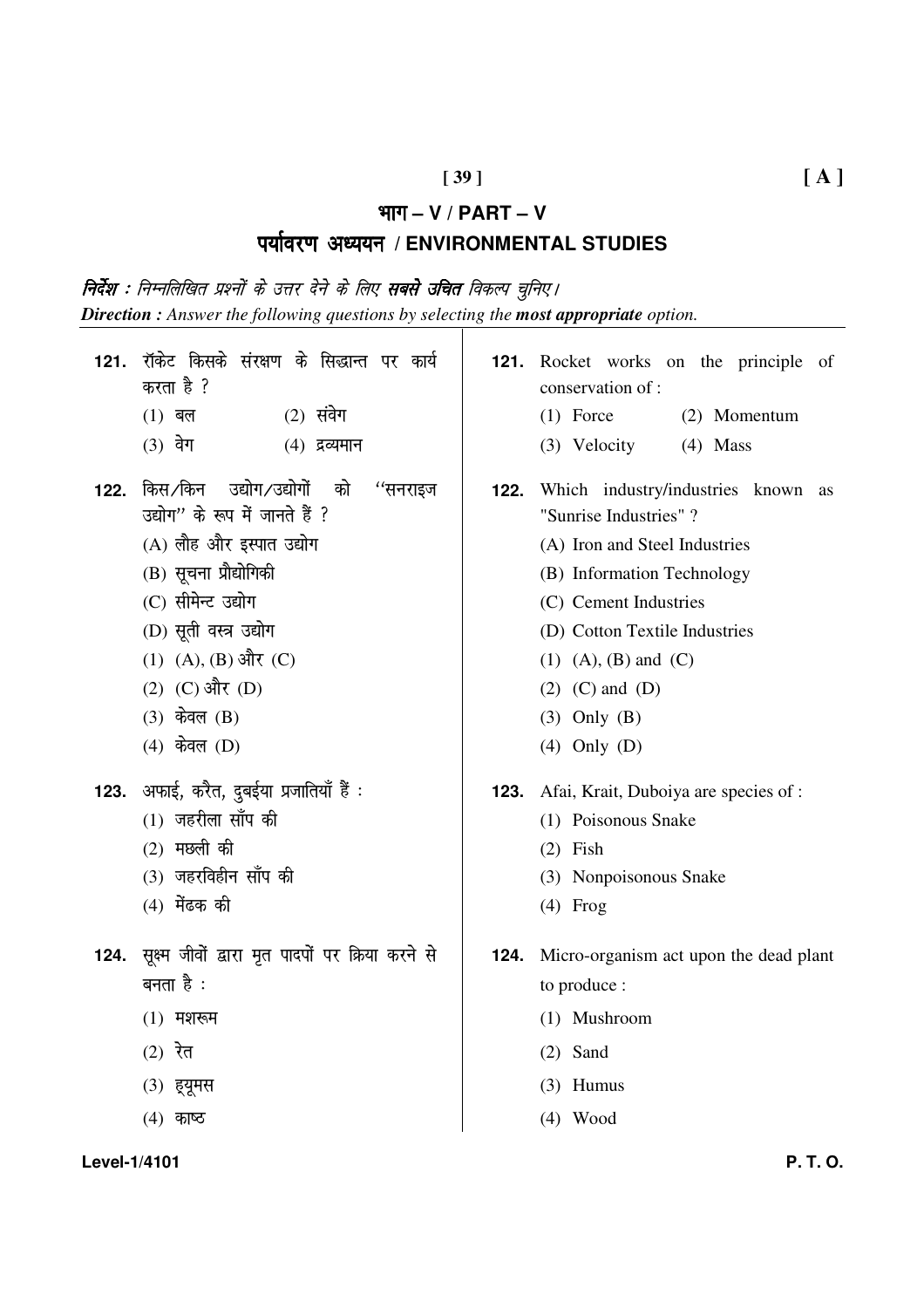**[ A ] [ 40 ]** 

- 125. जीवाणुओं को मारने के लिए जल में कौन-सी गैस प्रवाहित करते हैं ?
	- $(1)$  ब्रोमीन  $(2)$  क्लोरीन
	- $(3)$  आयोडीन  $(4)$  नाइट्रोजन
- 126. नाभिकीय रिएक्टर में ईंधन के लिए किस तत्व का उपयोग करते हैं ?
	- $(1)$  यूरेनियम
	- $(2)$  कैडमियम
	- $(3)$  ल्युटेटियम
	- $(4)$  सोडियम
- 127. *सही* विकल्प का चयन कीजिए :
	- $(1)$  विश्व की सभी झीलों व नदियों में जल की कूल मात्रा नियत रहती है।
	- $(2)$  भूमिगत जल की कूल मात्रा नियत रहती है।
	- $(3)$  विश्व के समुद्रों और महासागरों में जल की कूल मात्रा नियत है।
	- $(4)$  विश्व में जल की क़ूल मात्रा नियत है।
- 128. किस धातु का उपयोग सोलर सेल बनाने में करते हैं ?
	- $(1)$  सोना
	- $(2)$  लोहा
	- $(3)$  एलुमिनियम
	- $(4)$  सिलिकॉन
- **125.** Which gas is passed in the water to kill bacterias ?
	- (1) Bromine (2) Chlorine
	- (3) Iodine (4) Nitrogen
- **126.** Which element is used in nuclear reactor for fuel ?
	- (1) Uranium
	- (2) Cadmium
	- (3) Lutetium
	- (4) Sodium

**127.** Choose the *correct* option :

- (1) In the lakes and rivers of the world total amount of water remain constant.
- (2) Underground water remain constant.
- (3) In the seas and oceans of the world total amount of water remain constant.
- (4) The total amount of world water remain constant.
- **128.** Which metal is used for making solar cell ?
	- (1) Gold
	- (2) Iron
	- (3) Aluminium
	- (4) Silicon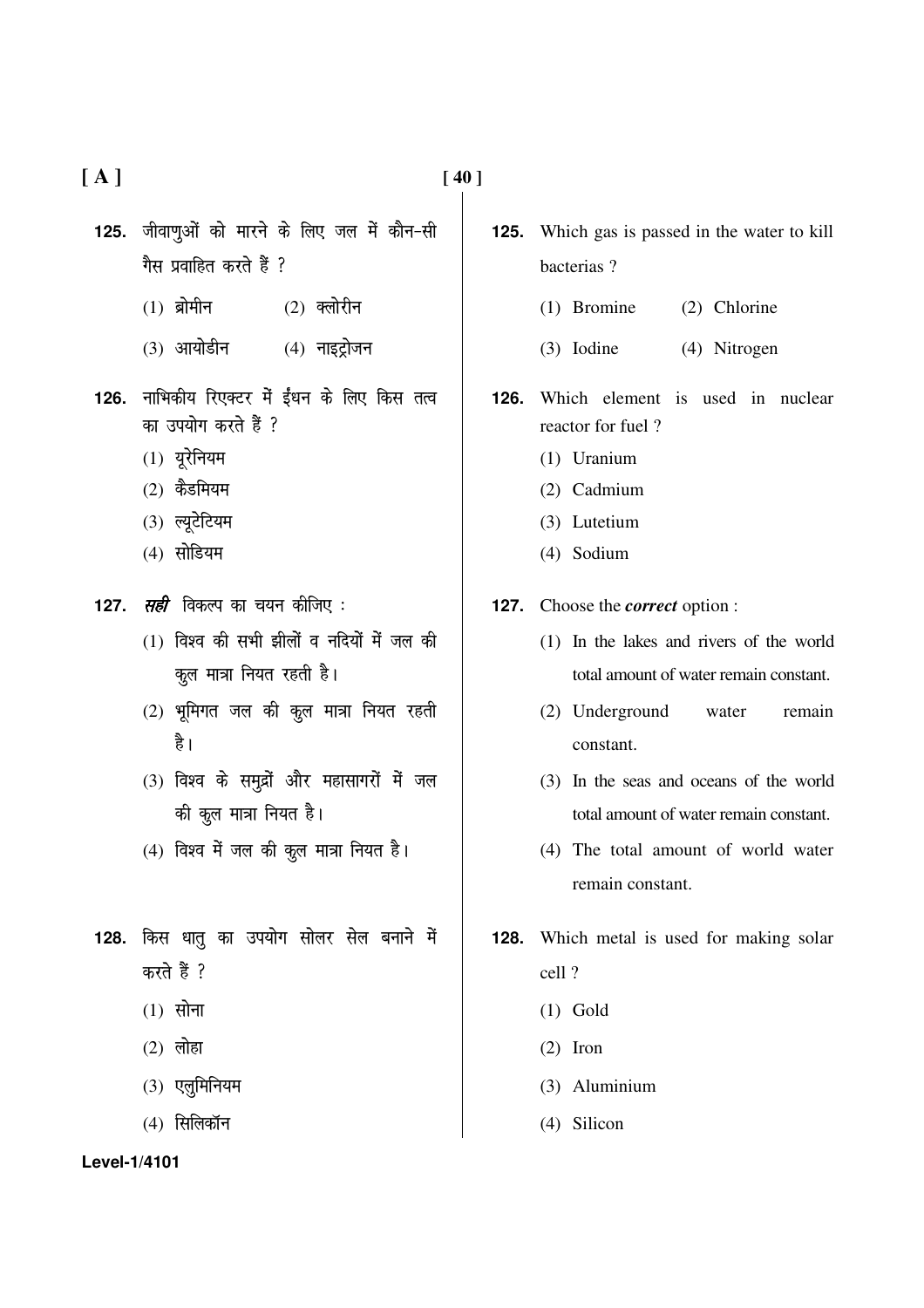129. नई प्रजातियाँ बन जाती हैं यदि:

- $(A)$  जनन कोशिका के  $DNA$  में महत्त्वपूर्ण परिवर्तन होता है।
- (B) युग्मक में गुणसूत्रों की संख्या में परिवर्तन हो ।
- (C) आनुवांशिक पदार्थों में परिवर्तन नहीं हो।
- $(1)$  केवल  $(A)$
- $(2)$   $(A)$  और  $(B)$
- $(3)$   $(A)$  और  $(C)$
- $(4)$   $(A), (B)$  और  $(C)$
- 130. किस हॉर्मोन के निर्माण के लिए आयोडीन आवश्यक है ?
	- $(1)$  ऑक्सिन
	- $(2)$  इन्सुलिन
	- (3) थायरॉक्सिन
	- $(4)$  एड्रेनलीन
- 131. बायोगैस का मुख्य घटक है:
	- $(1)$  प्रोपेन
	- $(2)$  ब्यूटेन
	- $(3)$  मेथेन
	- $(4)$  एथेन
- (A) DNA undergoes significant change in germ cell.
- (B) Chromosomes number change in the gamete.
- (C) There is no change in genetic materials.
- $(1)$  Only  $(A)$
- $(2)$   $(A)$  and  $(B)$
- $(3)$  (A) and  $(C)$
- $(4)$   $(A)$ ,  $(B)$  and  $(C)$
- 130. Iodine is necessary for the synthesis of which hormone?
	- $(1)$  Auxin
	- $(2)$  Insulin
	- (3) Thyroxin
	- (4) Adrenalin
- **131.** Main component of Biogas is:
	- $(1)$  Propane
	- (2) Butane
	- (3) Methane
	- $(4)$  Ethane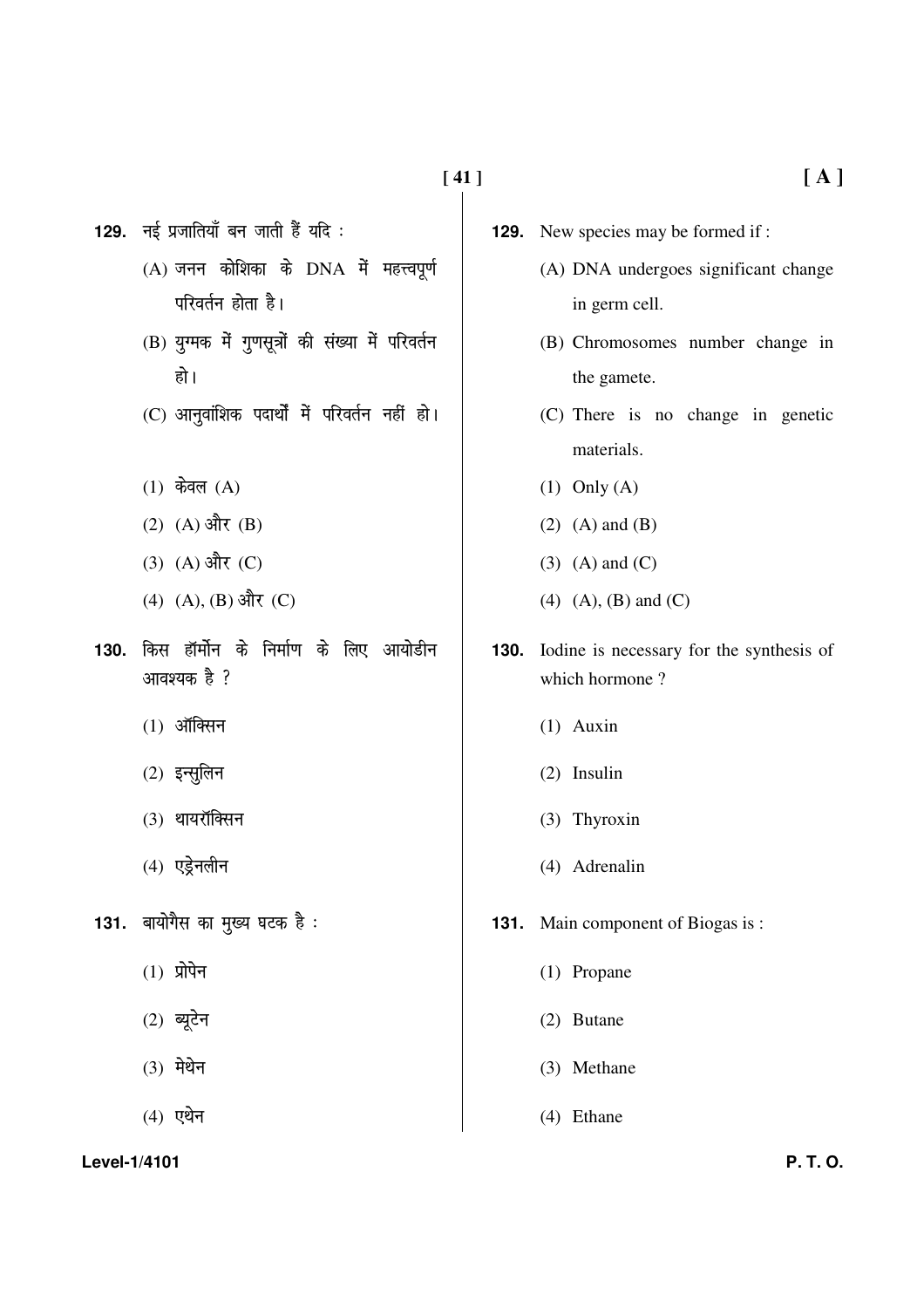| [A] |                                                                                                                                                                                                                                         | [42] |
|-----|-----------------------------------------------------------------------------------------------------------------------------------------------------------------------------------------------------------------------------------------|------|
|     | 132. निम्न में से किसे कोशिकीय प्रक्रम में ऊर्जा मुद्रा<br>के रूप में जाना जाता है ?<br>(1) माइटोकॉन्ड्रिया<br>(2) डी०ए०पी०<br>(3) कुपिकाएँ<br>(4) ए०टी०पी०                                                                             |      |
|     | 133. कौन-सा पद कार्बन चक्र में सम्मिलित <i>नहीं</i><br>हे ?<br>(1) प्रकाश संश्लेषण<br>(2) वाष्पोत्सर्जन<br>(3) श्वसन<br>(4) जीवाश्म ईंधन का जलना                                                                                        |      |
|     | 134.  निम्न में से कौन-सी बीमारी जीवाणु जनित <i>नहीं</i><br>हे ?<br>$(1)$ हैजा<br>(2) तपेदिक (क्षय) रोग<br>(3) एन्थ्रेक्स<br>(4) इन्फ्लुएंजा                                                                                            |      |
|     | 135. निम्न में से कौन-सा वर्ग जैव निम्नीकरण का<br>है ?<br>(A) घास, पुष्प और चमड़ा<br>(B) घास, काष्ठ और काँच<br>(C) फलों के छिलके, केक और नींबू रस<br>(D) केक, काष्ठ और प्लास्टिक<br>$(1)$ A, B और C<br>(2) A, B, C और D<br>$(3)$ A और C |      |

 $(4)$  B और D

- **132.** Which of the following is known as energy currency in the cellular process?
	- (1) Mitochondria
	- $(2)$  D.A.P.
	- (3) Alveoli
	- $(4)$  A.T.P.
- **133.** Which step is **not** involved in the carbon cycle ?
	- (1) Photosynthesis
	- (2) Transpiration
	- (3) Respiration
	- (4) Burning of fossil fuel
- 134. Which one of the following is **not** a bacterial disease?
	- (1) Cholera
	- (2) Tuberculosis
	- (3) Anthrax
	- (4) Influenza
- 135. Which of the following group contain only biodegradable ?
	- (A) Grass, Flowers and Leather
	- (B) Grass, Wood and Glass
	- (C) Fruits-peels, Cake and Lime juice
	- (D) Cake, Wood and Plastic
	- $(1)$  A, B and C
	- $(2)$  A, B, C and D
	- $(3)$  A and C
	- $(4)$  B and D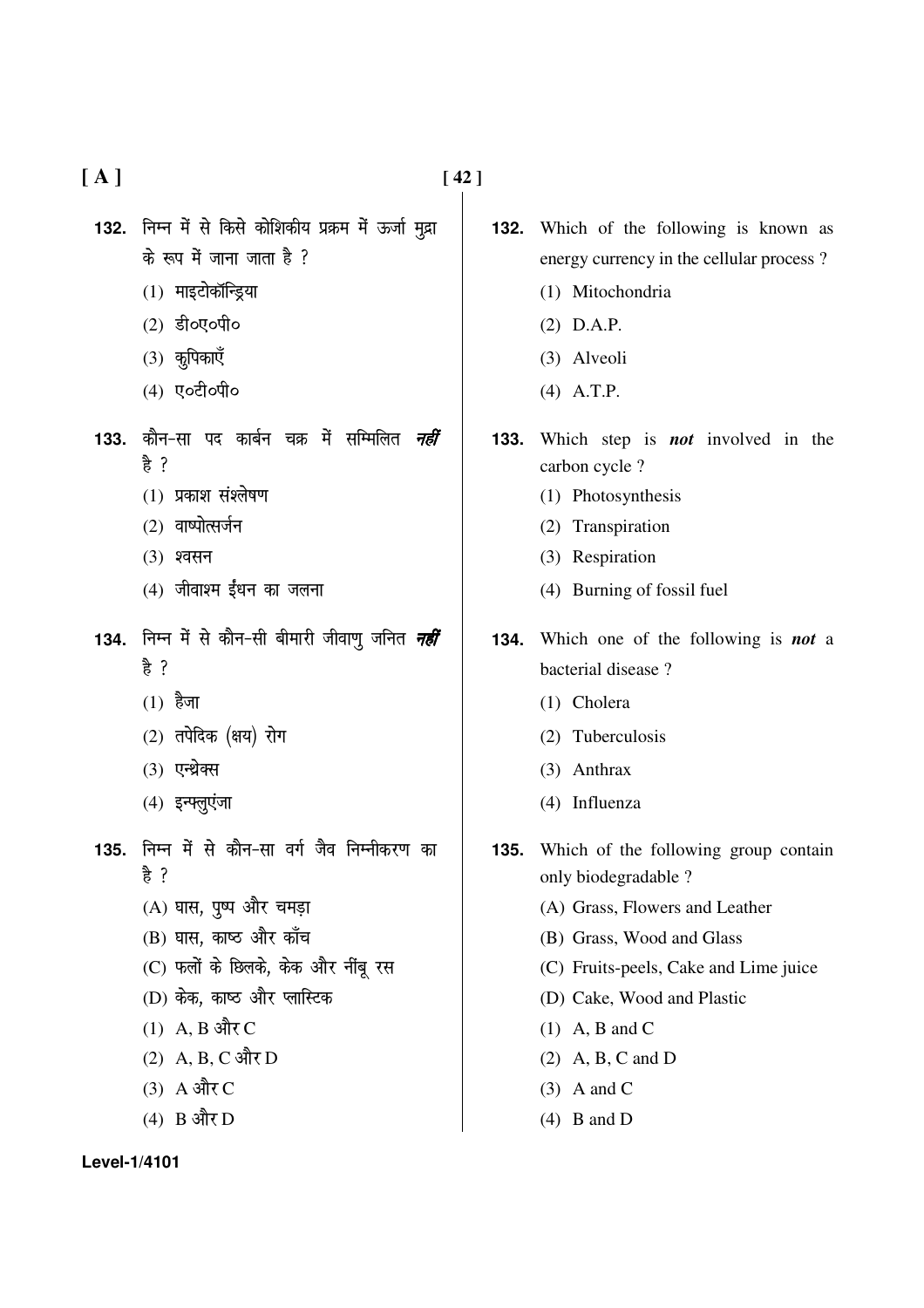- 136. 'सुनहरा रेशा' से अभिप्राय है:
	- $(1)$  कपास
	- $(2)$  पटसन
	- $(3)$  नायलॉन
	- $(4)$  रेशम
- 137. निम्नलिखित को सुमेलित कीजिए:

 $\overline{ }$ 

| બાભમ−1              | कालम−11                  |  |  |  |  |
|---------------------|--------------------------|--|--|--|--|
| $(A)$ CFC           | (i) हरित गृह प्रभाव      |  |  |  |  |
| (B) CO <sub>2</sub> | (ii) सर्वाधिक उपलब्ध गैस |  |  |  |  |
| $(C)$ $N_2$         | (iii) जहरीली गैस (विषैली |  |  |  |  |
|                     | गैस)                     |  |  |  |  |
| $(D)$ CO            | (iv) ओज़ोन क्षय          |  |  |  |  |

### क्रूट :

|  |                                   | A B C D |                                                 |
|--|-----------------------------------|---------|-------------------------------------------------|
|  | $(1)$ $(i)$ $(ii)$ $(iii)$ $(iv)$ |         |                                                 |
|  | $(2)$ $(iii)$ $(i)$ $(iv)$ $(ii)$ |         |                                                 |
|  | $(3)$ $(iii)$ $(iv)$ $(ii)$ $(i)$ |         |                                                 |
|  | $(4)$ $(iv)$ $(i)$ $(ii)$ $(iii)$ |         |                                                 |
|  |                                   |         | 138. वयस्क व्यक्ति में RBC का निर्माण होता है : |
|  | $(1)$ यकृत में                    |         |                                                 |
|  | $(2)$ अस्थिमज्जा में              |         |                                                 |
|  | (3) वृक्क में                     |         |                                                 |
|  |                                   |         |                                                 |

 $(4)$  अग्न्याशय में

- **136.** 'Golden fibre' refers to:
	- $(1)$  Cotton
	- $(2)$  Jute
	- $(3)$  Nylon
	- $(4)$  Silk

### **137.** Match the following:

| Column-I            | Column-II |                         |     |
|---------------------|-----------|-------------------------|-----|
| $(A)$ CFC           |           | (i) Green House Effect  |     |
| (B) CO <sub>2</sub> |           | (ii) Most available gas |     |
| $(C)$ $N_2$         |           | (iii) Poisonous         | gas |
|                     |           | (Toxic gas)             |     |
|                     |           |                         |     |

(iv) Ozone depletion  $(D) CO$ 

#### $Code:$

| A                                 | B | $\mathcal{C}_{\mathcal{C}}$ | Ð |
|-----------------------------------|---|-----------------------------|---|
| $(1)$ $(i)$ $(ii)$ $(iii)$ $(iv)$ |   |                             |   |
| $(2)$ $(iii)$ $(i)$ $(iv)$ $(ii)$ |   |                             |   |
| $(3)$ $(iii)$ $(iv)$ $(ii)$ $(i)$ |   |                             |   |
| $(4)$ $(iv)$ $(i)$ $(ii)$ $(iii)$ |   |                             |   |

## 138. In adult Human R.B.C. is formed in:

- $(1)$  Liver
- (2) Bone marrow
- (3) Kidney
- (4) Pancreas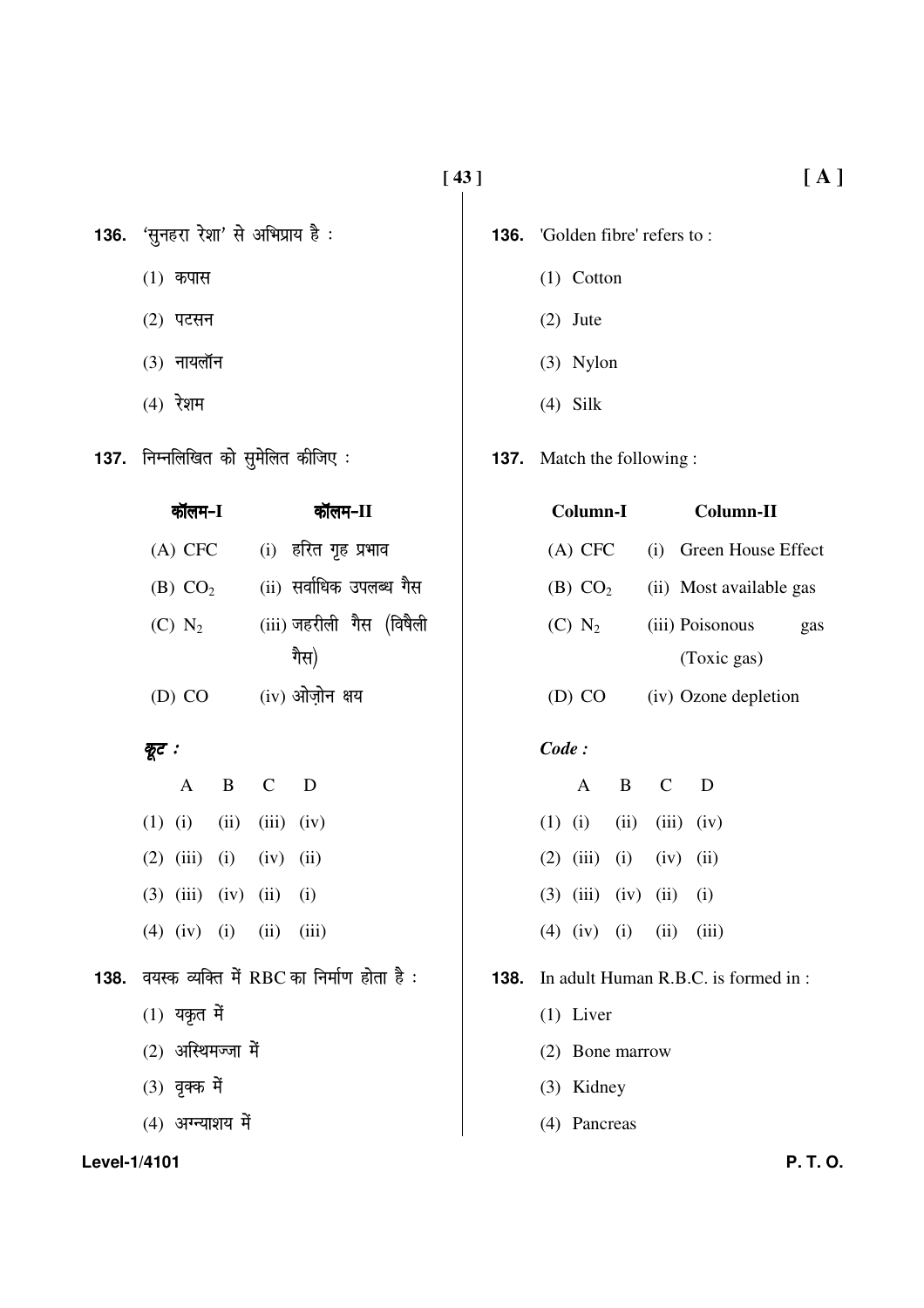| 139. निम्नलिखित को सुमेलित कीजिए : |                                                 |                             |                                             |              |              |                                         |  |  |
|------------------------------------|-------------------------------------------------|-----------------------------|---------------------------------------------|--------------|--------------|-----------------------------------------|--|--|
|                                    |                                                 |                             | कॉलम-I (राज्य) कॉलम-II (जल संरक्षण<br>विधि) |              |              |                                         |  |  |
|                                    |                                                 | (A) राजस्थान       (i) एरिस |                                             |              |              |                                         |  |  |
|                                    |                                                 | (B) महाराष्ट्र (ii) पाइन    |                                             |              |              |                                         |  |  |
|                                    |                                                 | (C) केरल                    |                                             |              | (iii) बंधारस |                                         |  |  |
|                                    |                                                 | (D) तमिलनाडु (iv) खड़ीन     |                                             |              |              |                                         |  |  |
|                                    | $(E)$ बिहार                                     |                             |                                             | $(v)$ सुरंगम |              |                                         |  |  |
|                                    | कूट :                                           |                             |                                             |              |              |                                         |  |  |
|                                    |                                                 |                             |                                             |              |              | A B C D E                               |  |  |
|                                    |                                                 |                             |                                             |              |              | $(1)$ $(iv)$ $(ii)$ $(v)$ $(iii)$ $(i)$ |  |  |
|                                    |                                                 |                             |                                             |              |              | (2) (i) (iv) (ii) (iii) (iv)            |  |  |
|                                    |                                                 |                             |                                             |              |              | (3) (iv) (iii) (v) (i) (ii)             |  |  |
|                                    |                                                 |                             |                                             |              |              | $(4)$ (i) (iv) (v) (ii) (iii)           |  |  |
|                                    | 140. स्थानांतरित कृषि को ब्राजील में कहते हैं : |                             |                                             |              |              |                                         |  |  |
|                                    | $(1)$ मिल्पा                                    |                             |                                             |              |              |                                         |  |  |
|                                    | (2) झूमिंग                                      |                             |                                             |              |              |                                         |  |  |
|                                    | (3) रोका                                        |                             |                                             |              |              |                                         |  |  |
|                                    | (4) लदांग                                       |                             |                                             |              |              |                                         |  |  |
|                                    | 141.  धावन सोडा का रासायनिक नाम है :            |                             |                                             |              |              |                                         |  |  |
|                                    | (1) सोडियम क्लोराइड                             |                             |                                             |              |              |                                         |  |  |
|                                    | (2) सोडियम हाइड्रोजन कार्बोनेट                  |                             |                                             |              |              |                                         |  |  |
|                                    | (3) सोडियम कार्बोनेट                            |                             |                                             |              |              |                                         |  |  |
|                                    | (4) सोडियम हाइड्रॉक्साइड                        |                             |                                             |              |              |                                         |  |  |

**139.** Match the following :

|      | Column-I                                     |            |       | <b>Column-II</b> (Water   |  |  |
|------|----------------------------------------------|------------|-------|---------------------------|--|--|
|      |                                              | (State)    |       | harvesting method)        |  |  |
|      |                                              |            |       | (A) Rajasthan (i) Eris    |  |  |
|      |                                              |            |       | (B) Maharashtra (ii) Pyne |  |  |
|      |                                              | (C) Kerala |       | (iii) Bandharas           |  |  |
|      | (D) Tamil Nadu (iv) Khadin                   |            |       |                           |  |  |
|      | (E) Bihar                                    |            |       | (v) Surangams             |  |  |
|      | Code:                                        |            |       |                           |  |  |
|      | A                                            |            | B C D | E                         |  |  |
|      | $(1)$ $(iv)$ $(ii)$ $(v)$ $(iii)$ $(i)$      |            |       |                           |  |  |
|      | (2) (i) (iv) (ii) (iii) (iv)                 |            |       |                           |  |  |
|      | $(3)$ $(iv)$ $(iii)$ $(v)$ $(i)$ $(ii)$      |            |       |                           |  |  |
|      | $(4)$ (i) (iv) (v) (ii)                      |            |       | (iii)                     |  |  |
| 140. | Shifting agriculture in Brazil is known as : |            |       |                           |  |  |
|      | (1) Milpa                                    |            |       |                           |  |  |
|      | (2) Jhuming                                  |            |       |                           |  |  |
|      | $(3)$ Roca                                   |            |       |                           |  |  |
|      | $(4)$ Ladang                                 |            |       |                           |  |  |
| 141. | Chemical name of washing soda is:            |            |       |                           |  |  |
|      | (1) Sodium chloride                          |            |       |                           |  |  |
|      | (2) Sodium hydrogen carbonate                |            |       |                           |  |  |
|      | (3) Sodium carbonate                         |            |       |                           |  |  |
|      |                                              |            |       |                           |  |  |
|      | (4) Sodium hydroxide                         |            |       |                           |  |  |

**[ A ] [ 44 ]**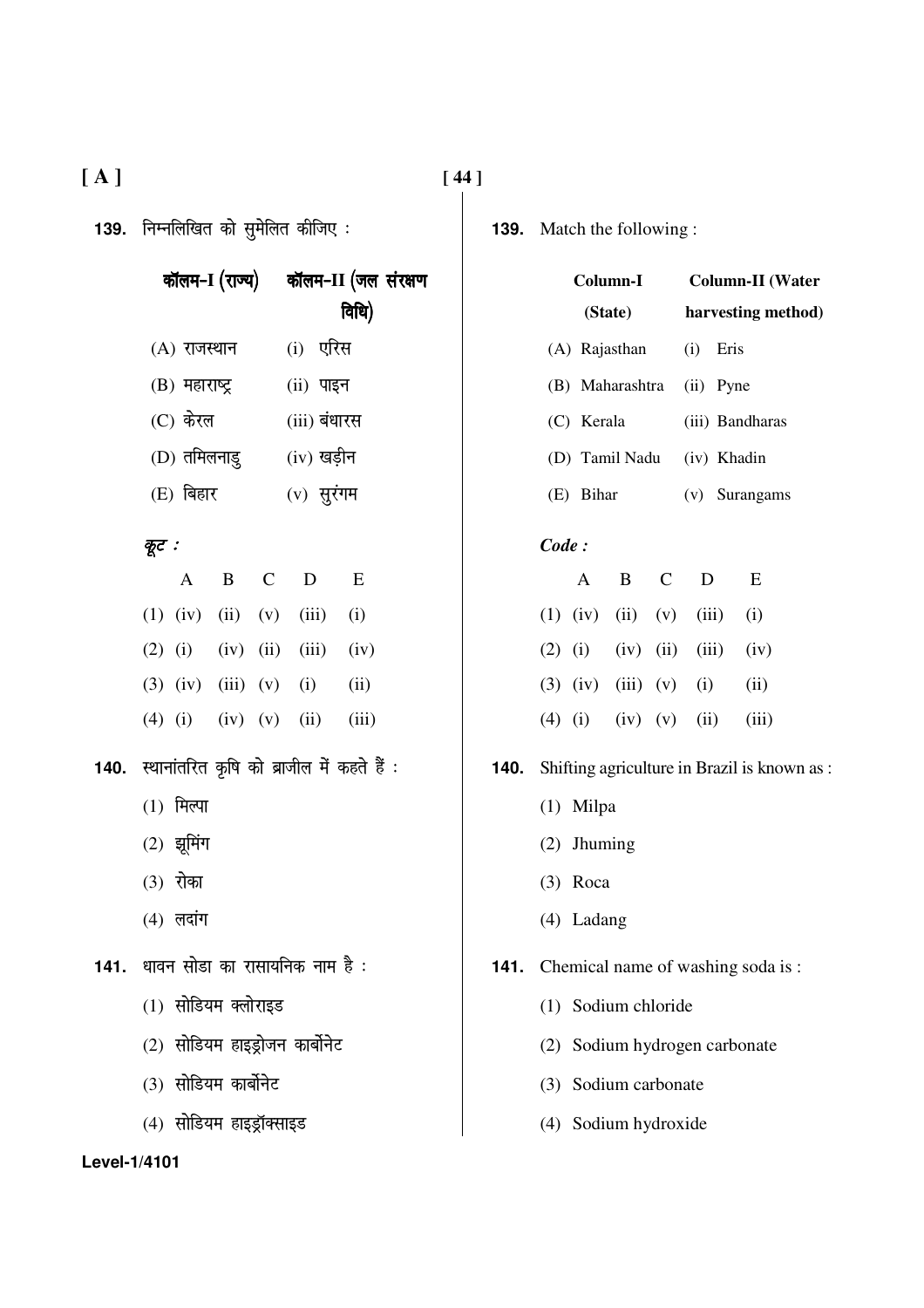- $(1)$  मैग्नीशियम
- $(2)$  कोबाल्ट
- $(3)$  लोहा
- $(4)$  निकिल
- 143. कमरे के ताप पर कौन-सी अधातु द्रव अवस्था  $\vec{H}$  पायी जाती है ?
	- $(1)$  मर्करी  $(2)$  आयोडीन
	- $(3)$  ब्रोमीन  $(4)$  क्लोरीन
- 144. नवीकरणीय ऊर्जा स्रोत है:
	- $(1)$  पेट्रोल
	- $(2)$  कोयला
	- $(3)$  वन
	- $(4)$  प्राकृतिक गैस
- 145. किस जीव के द्वारा वर्मीकम्पोस्ट बनाया जाता 훔 ?
	- $(1)$  चपटे कृमि
	- $(2)$  हुक कृमि
	- (3) पिन कृमि
	- $(4)$  केंचुआ
- 146. अमरबेल उदाहरण है:
	- $(1)$  स्वयंपोषी
	- $(2)$  परजीवी
	- $(3)$  मृतजीवी
	- $(4)$  परपोषी

- **142.** Which metal is found in chlorophyll?
	- (1) Magnesium
	- $(2)$  Cobalt
	- $(3)$  Iron
	- (4) Nickel
- **143.** Which non-metal exist in liquid state at room temperature?
	- (1) Mercury (2) Iodine
	- (3) Bromine (4) Chlorine
- Renewable Energy Source is: 144.
	- $(1)$  Petrol
	- $(2)$  Coal
	- $(3)$  Forest
	- (4) Natural gas
- $145.$ Which organism produces vermicompost?
	- (1) Flatworm
	- (2) Hookworm
	- $(3)$  Pinworm
	- (4) Earthworm
- **146.** Amarbel (Cuscuta) is an example of :
	- (1) Autotroph
	- (2) Parasite
	- (3) Saprotroph
	- $(4)$  Host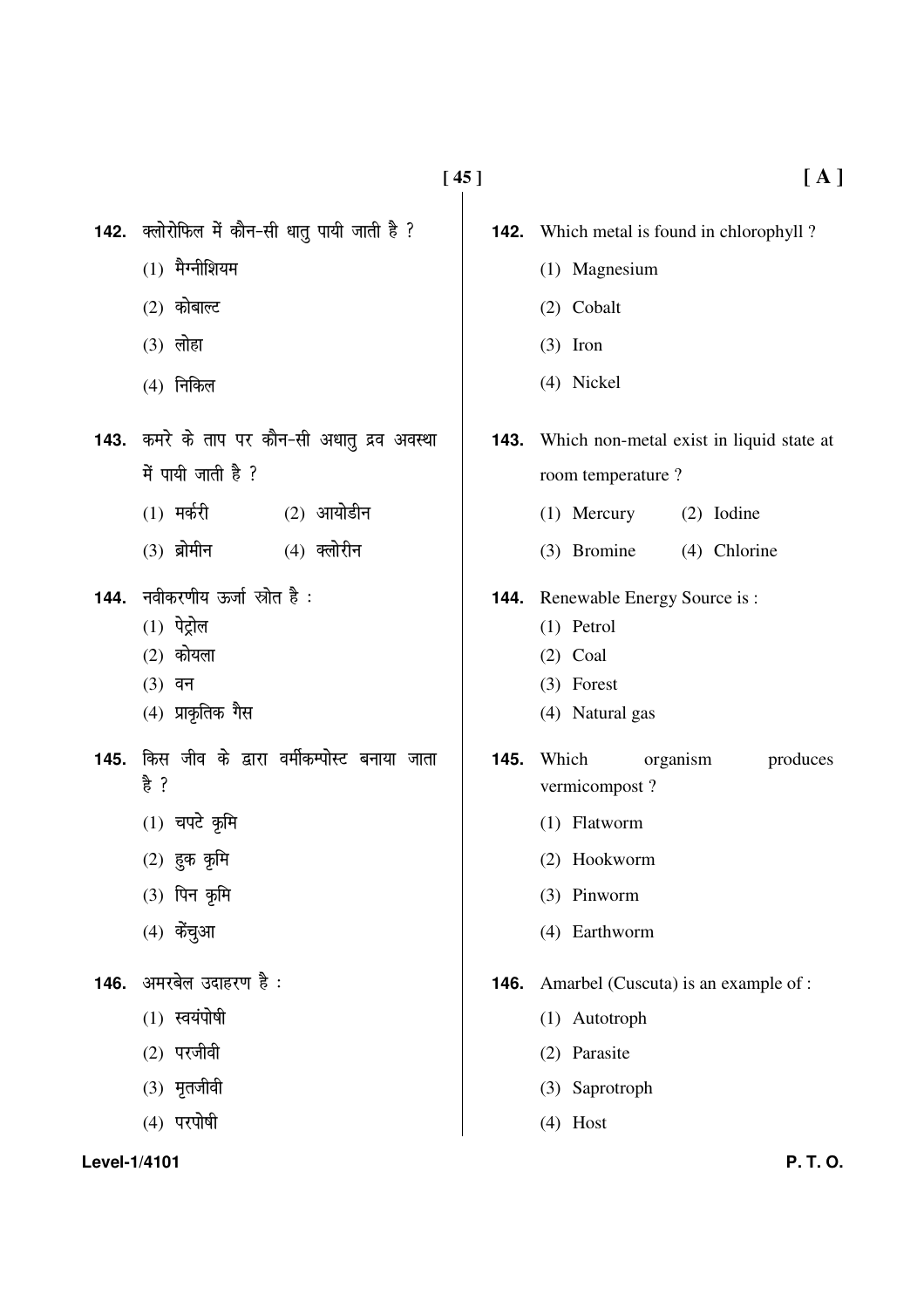$[A]$ 

- 147. पर्ण विश्वव्यापी उष्णता के लिए विविध ग्रीन हाउस गैसों का सापेक्षिक योगदान बढ़ते हुए क्रम में है :
	- (1)  $CO<sub>2</sub> > CFC > CH<sub>4</sub> > NO<sub>2</sub>$
	- (2)  $CO<sub>2</sub> > CH<sub>4</sub> > CFC > NO<sub>2</sub>$
	- (3)  $CH_4 > CFC > CO_2 > NO_2$
	- (4)  $CFC > CH_4 > CO_2 > NO_2$

148. विश्व जल दिवस मनाया जाता है:

- $(1)$  22 मार्च
- $(2)$  22 अप्रैल
- (3) 23 नवम्बर
- (4) 23 मार्च
- 149. लेंस क्षमता की SI इकाई है:
	- $(1)$  हर्टूज
	- $(2)$  ल्यूमेन
	- $(3)$  ओम
	- $(4)$  डाइऑप्टर
- 150. कौन-सा कोशिकांग स्वयं का DNA रखता है ?
	- $(1)$  लाइसोसोम
	- $(2)$  माइटोकॉन्ड्रिया
	- $(3)$  लवक
	- $(4)$  दोनों  $(2)$  व  $(3)$
- Relative contribution of various green 147. house gases to total global warming in ascending order is :
	- (1)  $CO<sub>2</sub> > CFC > CH<sub>4</sub> > NO<sub>2</sub>$
	- (2)  $CO<sub>2</sub> > CH<sub>4</sub> > CFC > NO<sub>2</sub>$
	- (3)  $CH_4 > CFC > CO_2 > NO_2$
	- (4)  $CFC > CH_4 > CO_2 > NO_2$
- World Water Day is celebrated on : 148.
	- $(1)$  22 March
	- $(2)$  22 April
	- $(3)$  23 November
	- $(4)$  23 March
- **149.** The SI unit of power of lens is:
	- $(1)$  Hertz
	- $(2)$  Lumen
	- $(3)$  Ohm
	- (4) Dioptre
- Which cell organelles have its own  $150.$ DNA?
	- (1) Lysosomes
	- (2) Mitochondria
	- (3) Plastids
	- $(4)$  Both  $(2)$  and  $(3)$